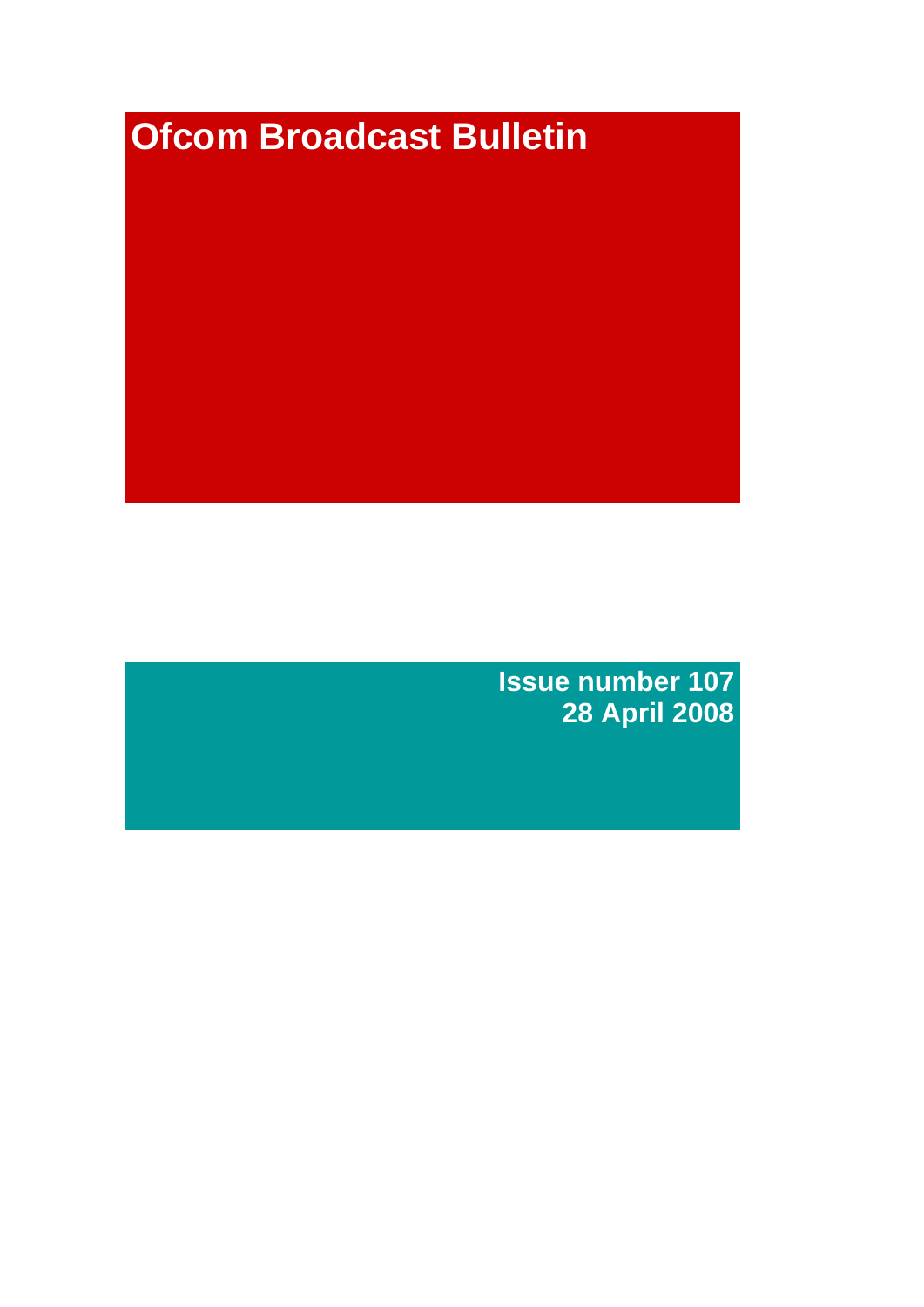# **Contents**

| Introduction                                                                                             | 3               |
|----------------------------------------------------------------------------------------------------------|-----------------|
| <b>Standards cases</b>                                                                                   |                 |
| <b>Notice of Sanction</b>                                                                                |                 |
| <b>Notice of Revocation</b><br>In the case of Ebak Ltd (TLCS975) in respect of its service Smart Shop TV | 4               |
| In Breach                                                                                                |                 |
| <b>Place in the Sun</b><br>Discovery Real Time, 14 October 2007, 16:00                                   | $\overline{7}$  |
| <b>Drivetime with Martin Malyon</b><br>Skyline FM, 25 February 2008, 16:00                               | 9               |
| <b>Resolved</b>                                                                                          |                 |
| <b>Suicidal Squirrels</b><br>AXN Europe, December 2007 and January 2008                                  | 10 <sup>1</sup> |
| <b>Wild and Crazy</b><br>Zone Reality, 12 February 2008, 23:00                                           | 12              |
| <b>Sky News</b><br>Sky News, 24 February 2008, 20:23                                                     | 14              |

## **Fairness & Privacy cases**

## Not Upheld

| <b>Complaint by Mrs Hazel Jacobson and Mr Brian Bews</b><br>At War With Next Door, Five, 7 December 2006           | 15 |
|--------------------------------------------------------------------------------------------------------------------|----|
| <b>Complaint by Mr Gary Segal and Mrs Hilary Segal</b><br>North West Tonight, BBC1 North West, 3 and 11 April 2007 | 37 |
| <b>Complaint by Mr W</b><br>Terror in the Skies: A Tonight Special, ITV1, 4 June 2007                              | 50 |
| Other programmes not in breach/outside remit                                                                       | 60 |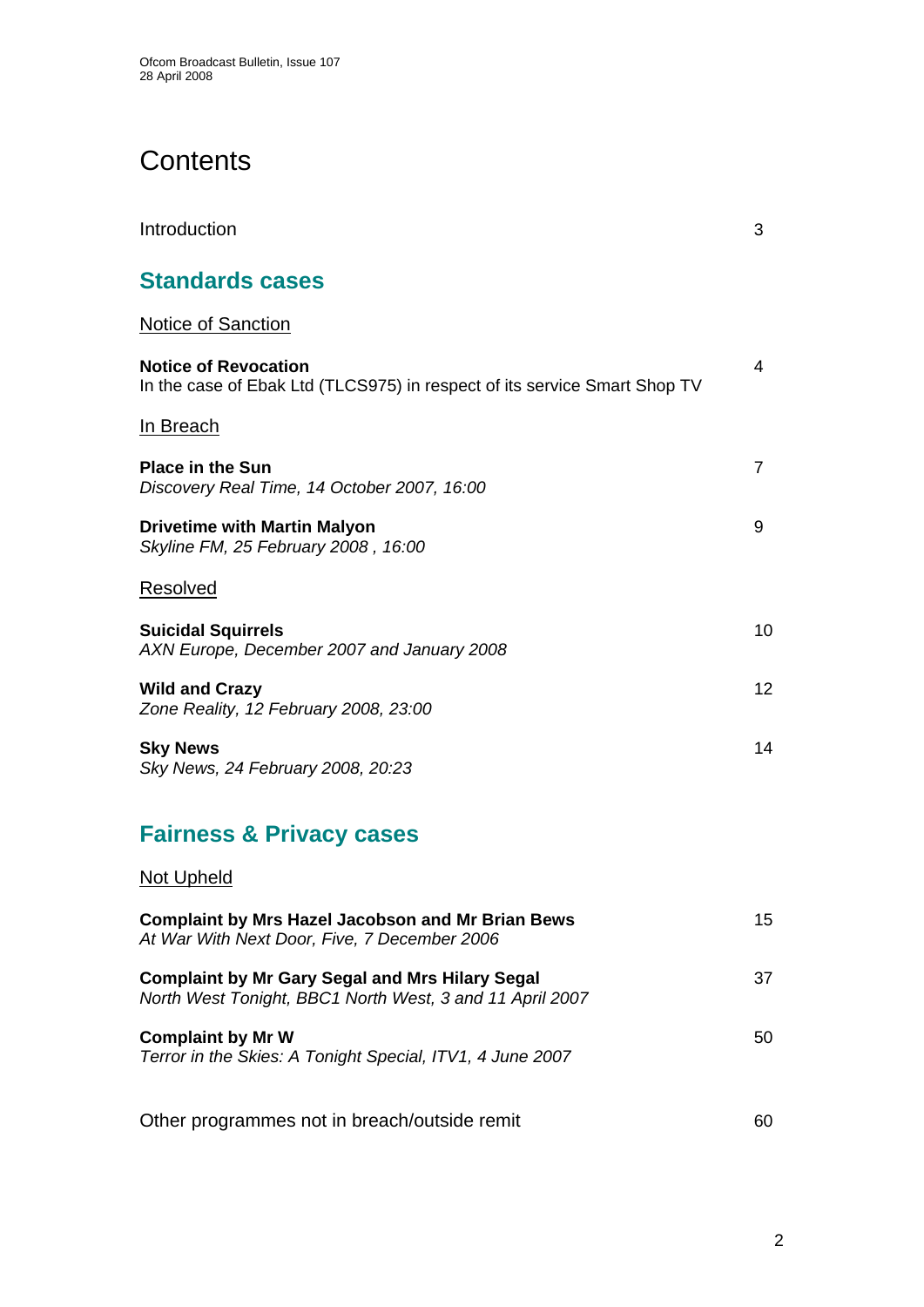## Introduction

Ofcom's Broadcasting Code ("the Code") took effect on 25 July 2005 (with the exception of Rule 10.17 which came into effect on 1 July 2005). This Code is used to assess the compliance of all programmes broadcast on or after 25 July 2005. The Broadcasting Code can be found at http://www.ofcom.org.uk/tv/ifi/codes/bcode/

The Rules on the Amount and Distribution of Advertising (RADA) apply to advertising issues within Ofcom's remit from 25 July 2005. The Rules can be found at http://www.ofcom.org.uk/tv/ifi/codes/advertising/#content

From time to time adjudications relating to advertising content may appear in the Bulletin in relation to areas of advertising regulation which remain with Ofcom (including the application of statutory sanctions by Ofcom).

It is Ofcom policy to state the full language used on air by broadcasters who are the subject of a complaint. Some of the language used in Ofcom Broadcast Bulletins may therefore cause offence.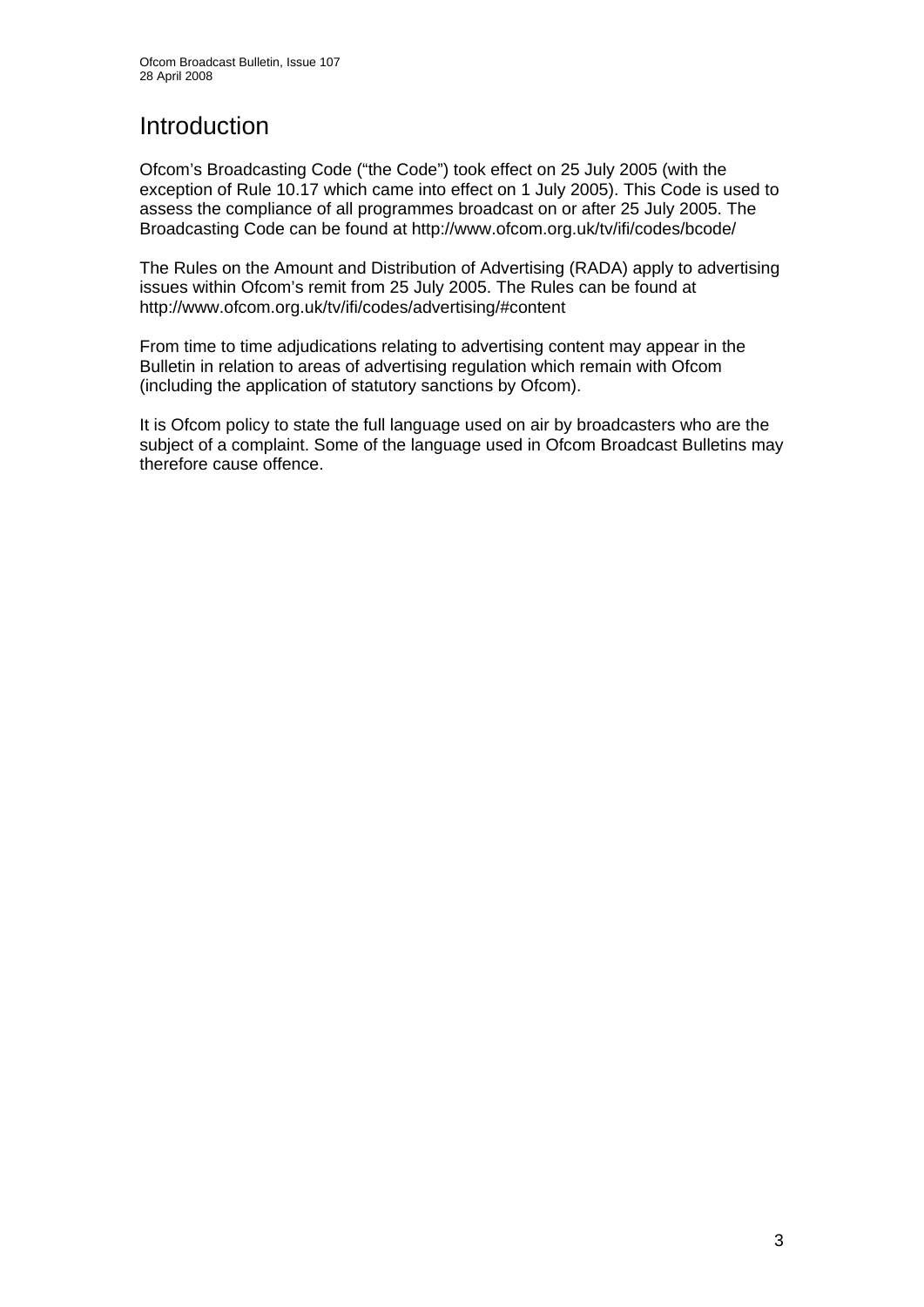## **Standards cases**

## **Notice of Sanction**

### **Notice of Revocation**

In the case of Ebak Ltd (TLCS975) in respect of its service Smart Shop TV

#### **Summary**

Ofcom has decided, in accordance with Section 238 of the Communications Act 2003 ("the Act"), that the Licence held by Ebak Ltd ("the Licensee") to provide the service known as Smart Shop TV (TLCS975) ("the Channel") should be revoked for the following reasons.

Condition 29(3)(b) of the Licence states that Ofcom may revoke the Licence if there is a change in the nature, characteristics or control of the Licensee such that, if it fell to Ofcom to determine whether to award the Licence to the Licensee in the new circumstances, Ofcom would not award the Licence to the Licensee.

Ebak Ltd, the holder of the Smart Shop TV Licence has remained a dormant company since its incorporation in March 2005 and never traded. The holding company of the Licensee, Smart Shop TV Ltd, entered into voluntary liquidation on 17 March 2008. As Ebak Ltd never traded, Smart Shop TV Ltd, until it went into voluntary liquidation, funded the television broadcasting operations of the Licensee.

Given the Licensee was a dormant company and the Licensee's holding company is now insolvent this effected a change in the nature, characteristics or control of the Licensee in such a way that Ofcom would not now award the Licence.

Ebak Ltd was notified on 20 March 2008 that Ofcom was minded to revoke the Licence. The Licensee failed to make any representations. Therefore Ofcom considered that it was appropriate to proceed with the revocation of the Licence with effect from 4 April 2008.

Prior to revocation, Ofcom had issued formal Directions to Ebak Ltd requiring it to, among other things:

- supply a full and complete response to the Broadcast Committee of Advertising Practice ("BCAP") executive in respect of questions it had raised about advertising on Smart Shop TV;
- cease transmission of an advertisement that had previously been found in breach of the BCAP Television Advertising Standards Code ("the Advertising Code") by the Advertising Standards Authority ("the ASA"); and
- supply a full and complete response to Ofcom in respect of information it had requested.

At the time of revocation, Ofcom had also invoked its fast-track sanctions procedure and was considering the imposition of statutory sanctions against Ebak Ltd -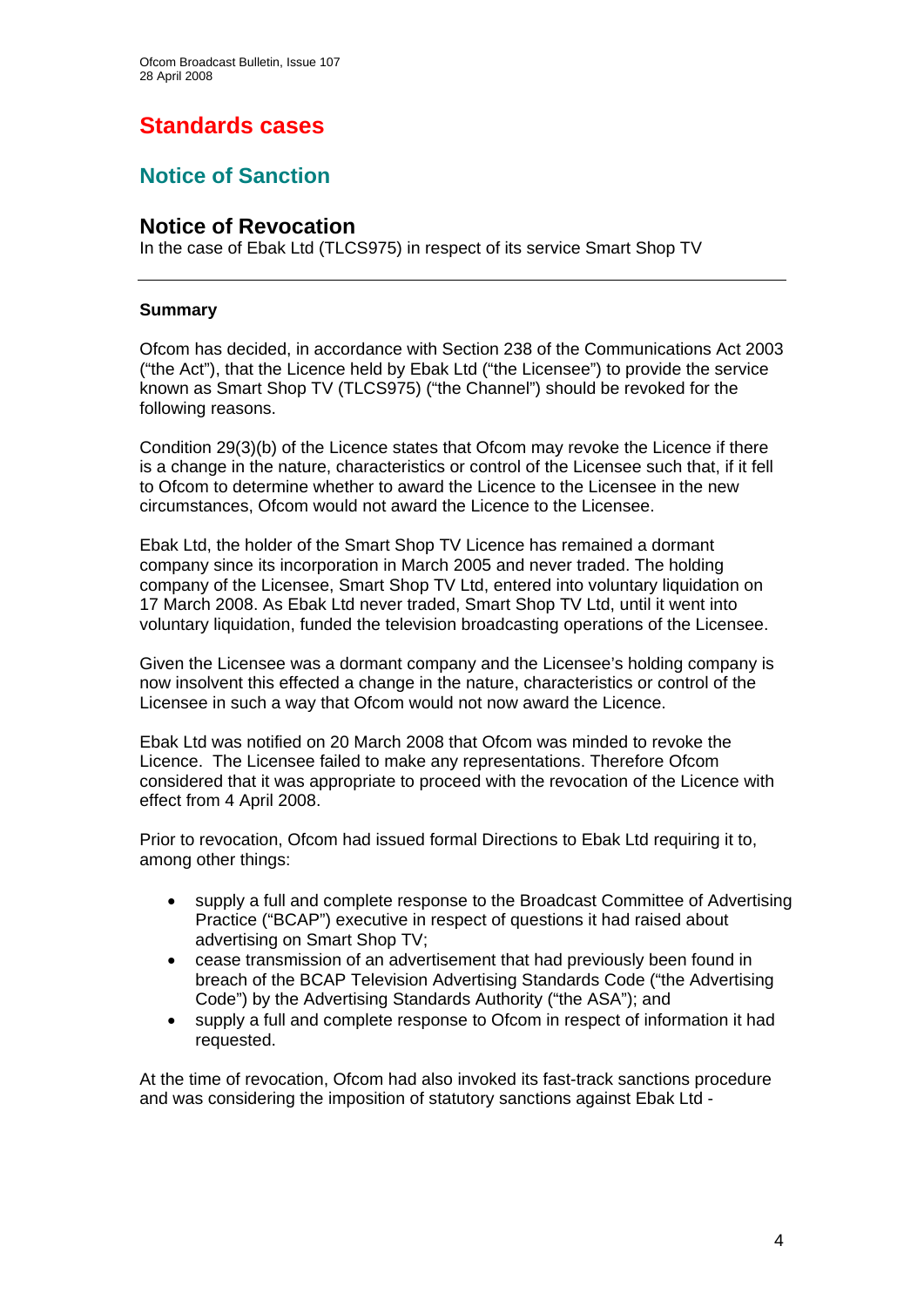including the possibility of revoking its licence. This was for repeated and serious breaches of the Advertising Code and breaches of its Licence conditions<sup>1</sup>.

#### **Background**

Ebak Ltd became the holder of Ofcom Licence TLCS975 dated 28 September 2005 for the service known as Smart Shop TV, which was formerly known as Look4Less.

On 20 December 2007, the ASA referred Ebak Ltd to Ofcom for the consideration of the imposition of a statutory sanction<sup>2</sup> in respect of its service Smart Shop TV. The ASA had found the Licensee in breach of the Code on three separate occasions. These breaches were a result of the Licensee repeatedly failing to provide adequate substantiation to support the claims made in three long-form advertisements during the period March to September 2007. These breaches related to the published adjudications concerning the following advertisements:

- Genie Personal Sauna System (March 2007);
- Vibra Tone (March 2007); and
- Epil Stop and Spray (September 2007).

These adjudications are available at www.asa.org.uk/asa/adjudications/broadcast/. The ASA also stated that the Licensee had failed to respond to enquiries by the BCAP Executive.

During January 2008, while investigating this case, Ofcom noted that the advertisement for Epil Stop and Spray, which had been subject to the ASA adjudication in September 2007, was being broadcast (on 29 and 30 January 2008 and 1,4 and 5 February 2008). Ofcom therefore issued a Direction to Ebak Ltd under the terms of its Licence requiring the Licensee:

- to cease transmission of the advertisement for Epil Stop and Spray product that had previously been found in breach of the Advertising Code by the ASA;
- not to transmit any advertising of the Epil Stop and Spray product until such time that the BCAP executive could confirm to Ofcom that such advertising complied with the terms of the Advertising Code;
- to supply a full and complete response to the BCAP executive in respect of questions it had raised about advertising on Smart Shop TV; and
- to supply a full and complete response to Ofcom in respect of information it had requested.

Further, Ebak Ltd was warned that failure to comply with a Direction issued by Ofcom is grounds for revocation of its Licence.

Smart Shop TV confirmed in writing that it had removed the advertising.

 1 The duty to regulate broadcast advertising is now carried out by the Advertising Standards Authority ("ASA") and its industry arm, the Broadcast Committee of Advertising Practice ("BCAP"). The ASA makes adjudications against the TV and radio codes; BCAP supervises and reviews the codes. This arrangement operates on a formal footing agreed with Ofcom and sanctioned by Parliament. Ofcom has reserved its powers of statutory sanction and can impose sanctions on licensees following referrals of serious cases to Ofcom by the Director General of ASA. The Memorandum of Understanding between the parties can be found at

<sup>&</sup>lt;u>http://www.ofcom.org.uk/consult/condocs/reg\_broad\_ad/update/mou/</u>.<br><sup>2</sup> Under Section 27 of the memorandum of Understanding between Ofcom and the ASA, if a Licensee fails to comply or co-operate fully and promptly with decisions or reasonable requests made by the ASA, the ASA may refer the matter to Ofcom with a request that it consider the imposition of an appropriate sanction in the case of the Licensee. Such a referral was made by the ASA in relation to Smart Shop TV on 20 December 2007 in the light of the broadcaster's repeated poor compliance record.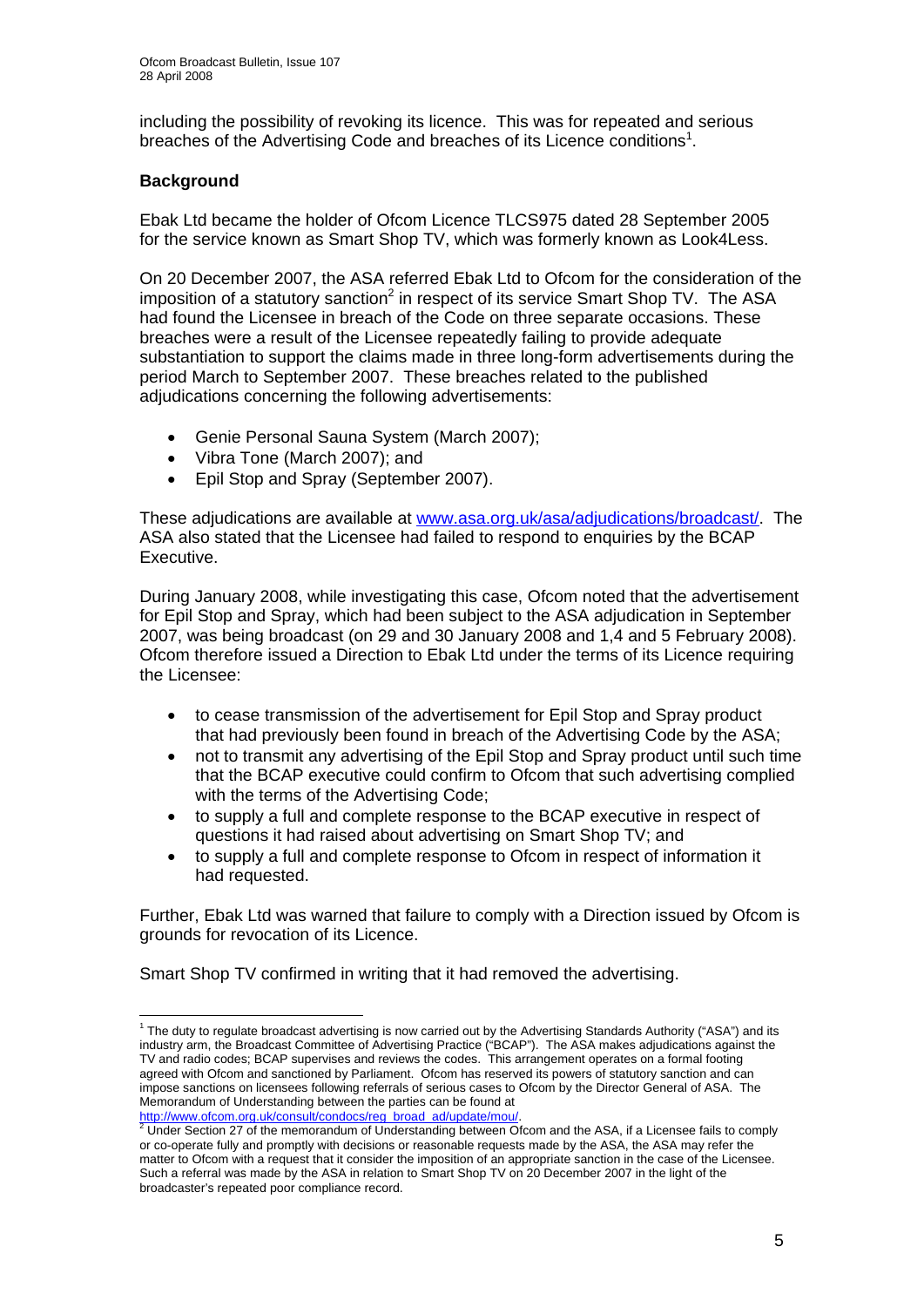At this time, it also came to Ofcom's attention that the holding company of Ebak Ltd, Smart Shop TV, would be entering voluntary liquidation on 17 March 2008. Further investigation revealed that Ebak Ltd, the holder of the Licence was in fact a dormant company, and as the Licensee's holding company was insolvent this effected a change in the nature, characteristics and control of the Licences that would have precluded the original grant of the Licence. Therefore, Ebak Ltd was notified by Ofcom on 20 March 2008 that this was a breach of Licence Condition 29(3)(b) and Ofcom were minded to revoke the Licence. Ebak Ltd was invited by Ofcom to make representations about this matter by 31 March 2008.

As no representations were made by Ebak Ltd, by the deadline, Ofcom duly revoked the Licence with effect from 4 April 2008.

#### **Decision**

Notwithstanding the decision to revoke the Licence under Licence Condition 29(3)(b), Ofcom was separately investigating Licence breaches, breaches of the Advertising Code, and its general poor compliance record. Ofcom considered that the Licensee had seriously, repeatedly and recklessly breached the Code and the terms of its Licence. The Licensee was in the fast-track process for the consideration of the imposition of a statutory sanction. Consideration was to be given to the revocation of Ebak Ltd's licence in respect of the service, Smart Shop TV.

As the holding company of the Licensee has now been placed into voluntary liquidation and the Licence in respect of Smart Shop TV has been revoked, Ofcom has discontinued its consideration of a statutory sanction for this service. However, the serious and repeated nature of the Licensee's breaches of the Code and the terms of its Licence indicate to Ofcom that the Licensee (including the persons managing and/or controlling the Licensee) was unable to ensure compliance with the Conditions of the Licence and the relevant Codes.

Under the Act, Ofcom is entitled to refuse an application for a Television Licensable Content Service (TLCS) Licence where, amongst other things, Ofcom is satisfied that if the Licence were granted, the provision of the service would be likely to involve contraventions of the relevant Codes. Ofcom is required by the Broadcasting Acts (as amended) to do all it can do to secure that those applying for a broadcasting Licence, and those holding existing Licences, are not granted new Licences and/or do not continue to hold existing Licences if Ofcom is not satisfied that the Licensee is a fit and proper person or is otherwise disqualified by legislation from holding a broadcasting Licence.

Accordingly, Ofcom reserves the right to consider whether to grant broadcasting Licences in future to the sanctioned Licensee (and those involved in its management or control or otherwise responsible for it) as well as to consider whether such persons should continue to hold/be responsible for any other existing broadcast Licences.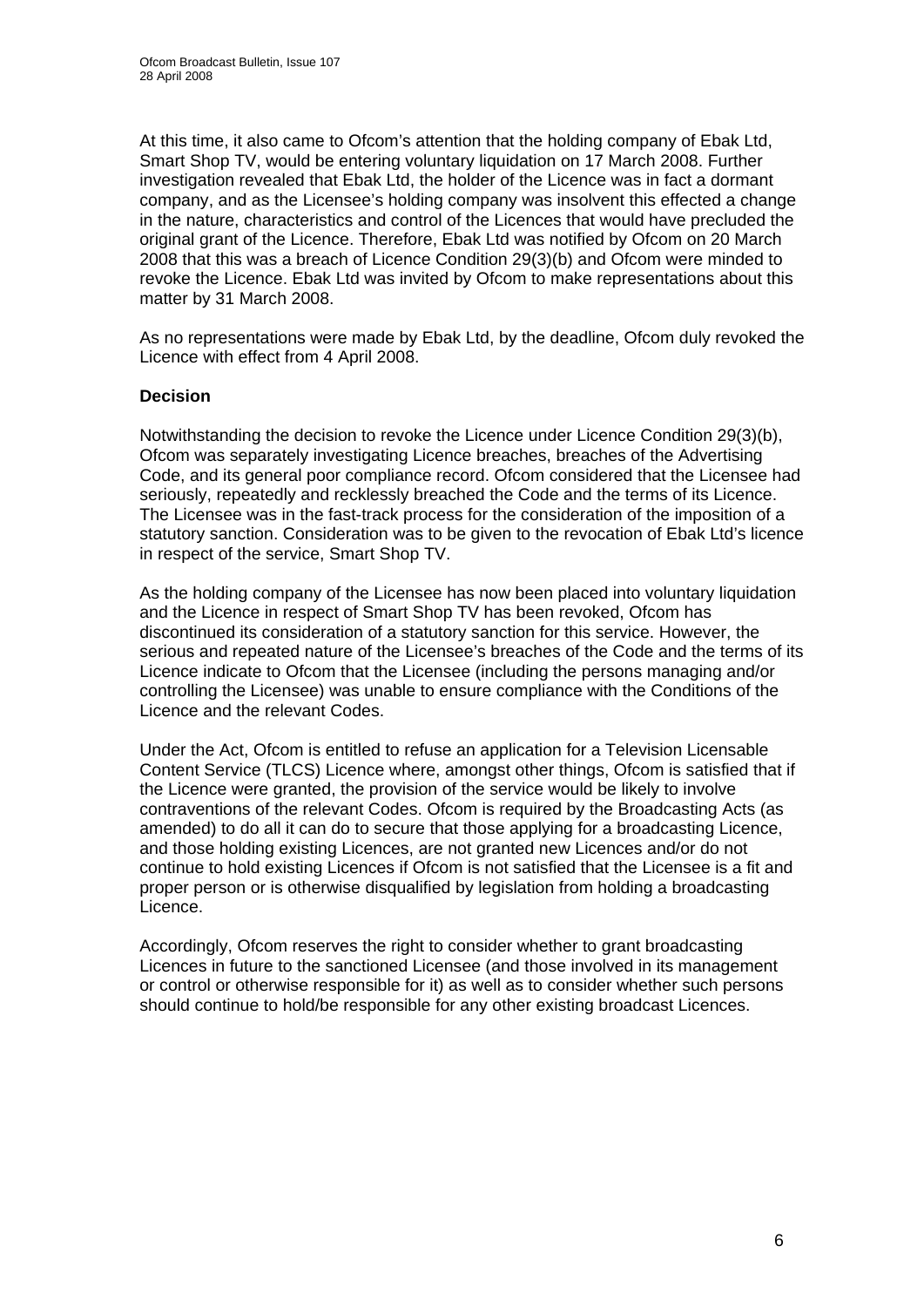## **In Breach**

## **Place in the Sun**

*Discovery Real Time, 14 October 2007, 16:00* 

#### **Introduction**

*A Place in the Sun* is an established long-running series, which assists people looking to find a property abroad. This series, broadcast on Discovery Real Time ("Discovery"), was sponsored by Atlas International, a company specialising in finding properties abroad. During this episode a red interactive prompt button, which was labelled "Free DVD", remained on screen throughout the duration of the programme.

Ofcom received a complaint from a viewer who accessed the interactive prompt to find an advert for Atlas International, the sponsor of the programme. The complainant expressed concern that an advert for the sponsor was linked to the editorial content of the programme. Ofcom asked Discovery for comments under Rule 9.5 of the Code which says that there must be no promotional references to the sponsor in the content of the sponsored programme.

#### **Response**

Discovery was unable to supply a visual image of the interactive element available once the red button had been pressed. However the broadcaster confirmed that the red button with the text "Free DVD" was shown for the duration of the programme and that it took the viewer through to further information about the sponsor Atlas International.

Discovery stated that, although Atlas International was the sponsor of the programme, and further information on the service was available via the red button labelled "Free DVD", the company had no involvement in the editorial content or scheduling of the programme. Furthermore, there was no direct promotional reference to the sponsor, nor any visual or verbal references to Atlas International, during the course of the programme.

Discovery accepted that there was a "minimal degree of integration of advertising and programme elements" and that the text "Free DVD" was unduly prominent. However, it argued that the editorial independence of the programme was not affected as there were no visual or verbal references to the sponsor and it considered that there was a clear separation between the programme and the sponsor.

#### **Decision**

The red interactive button with the text "Free DVD" formed part of the programme content. In this case, when the viewer activated the red button it took the viewer directly to promotional material for the sponsor Atlas International and not to any programme-related material, such as further information about the programme.

There is no absolute prohibition on making references to the sponsor during the programme being sponsored, provided that those references are not promotional and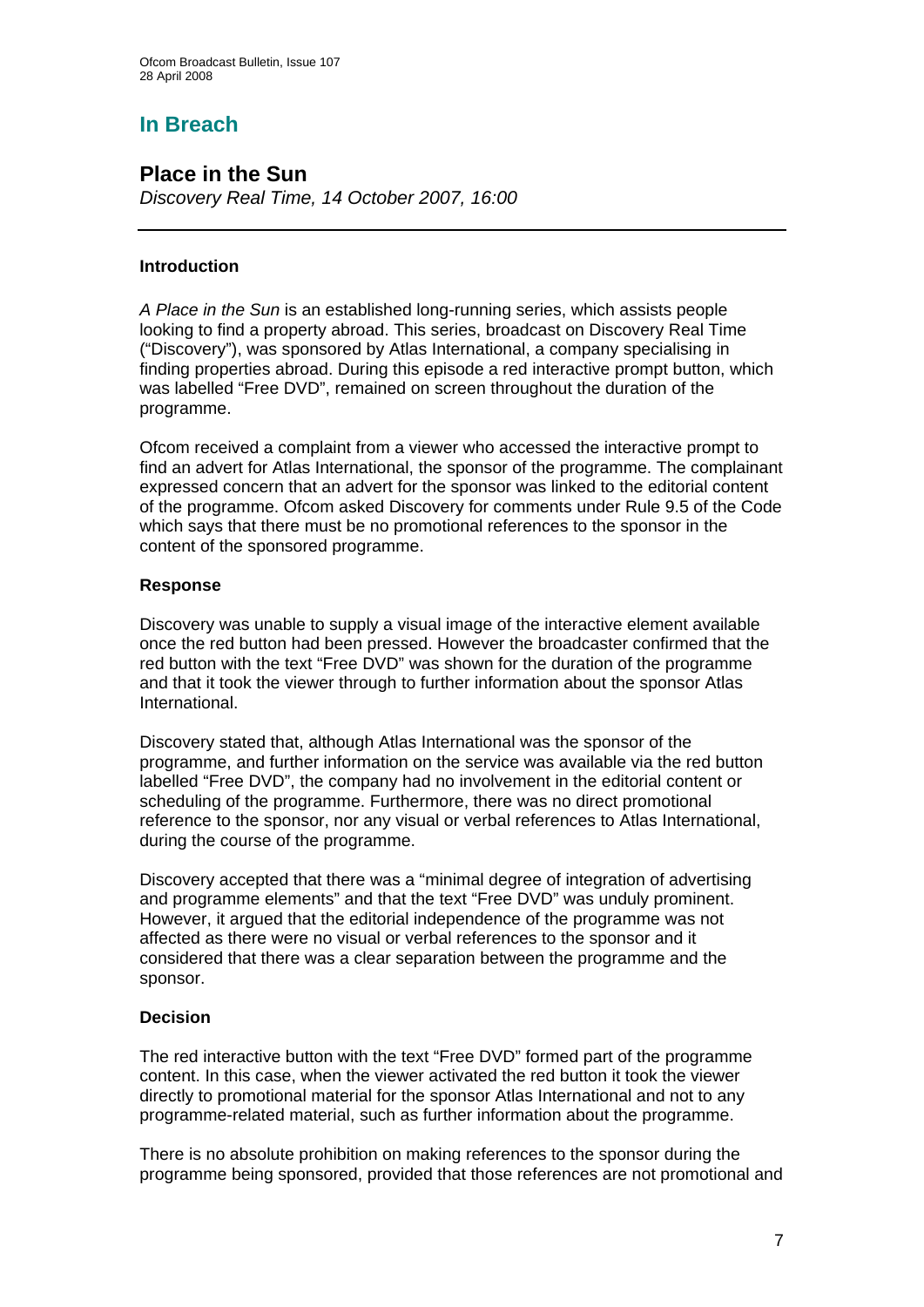are both editorially justified and incidental, as required under Rule 9.5 (previously 9.6). However, as advised in Bulletin 102 (www.ofcom.org.uk/tv/obb/prog\_cb/obb), broadcasters should be aware that any reference to a sponsor within a programme may create a higher presumption of editorial influence by the sponsor. Nonpromotional references are more likely to be acceptable if they appear to occur naturally within the programme.

In this particular case a reference to the sponsor's product, that is a DVD, was featured during the entire duration of the programme. Further, on pressing the red button, viewers were immediately directed to promotional material for the sponsor. This was in breach of Rule 9.5. Even if the on screen reference to the sponsor's product had not been promotional, it was clearly neither editorially justified nor incidental.

Given that Atlas International was the sponsor of the programme, the inclusion within the programme of promotional references about the sponsor could reasonably have been perceived by the audience as an attempt by the sponsor to influence the programme editorially.

**Breach of Rule 9.5**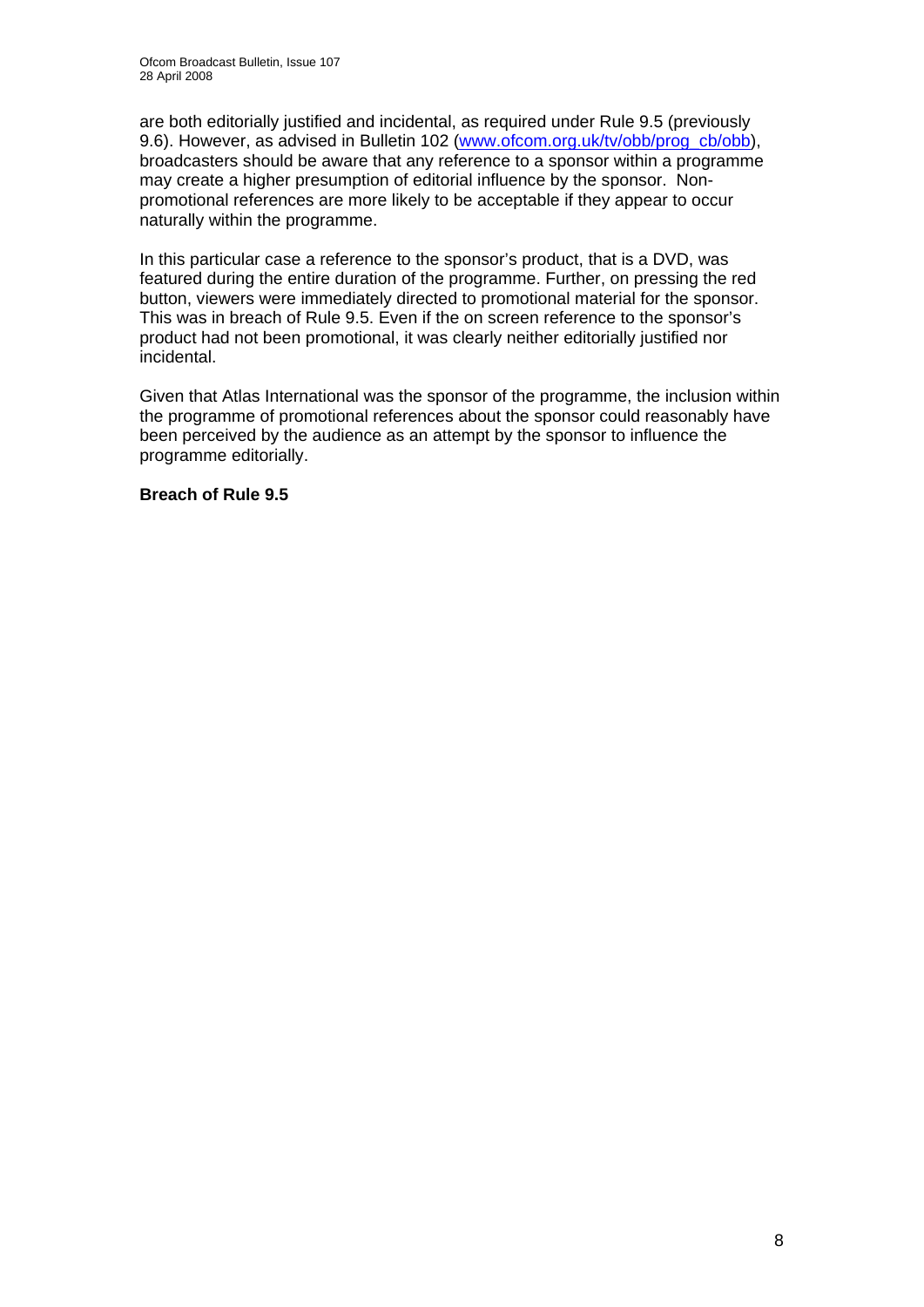## **Drivetime with Martin Malyon**

*Skyline FM, 25 February 2008 , 16:00* 

#### **Introduction**

Skyline FM is a locally run community radio station serving listeners in Eastleigh, near Southampton. Ofcom received a complaint from a listener who claimed that an interview with his daughter broadcast live by the broadcaster was in breach of the fairness and privacy Rules in the Code.

#### **Response**

The broadcaster was unable to provide Ofcom with a copy of the programme because its logging system had failed to record the station's output since the previous point at which it had been reset.

#### **Decision**

In the absence of a recording we were unable to consider the complaint put forward in this case. It is a condition of Skyline FM's licence that recordings of output are retained for 42 days after transmission, and that they must provide Ofcom with any such material upon request.

Failure to supply this recording is a serious and significant breach of the broadcaster's licence. This will be held on record.

#### **Breach of Licence Condition 11**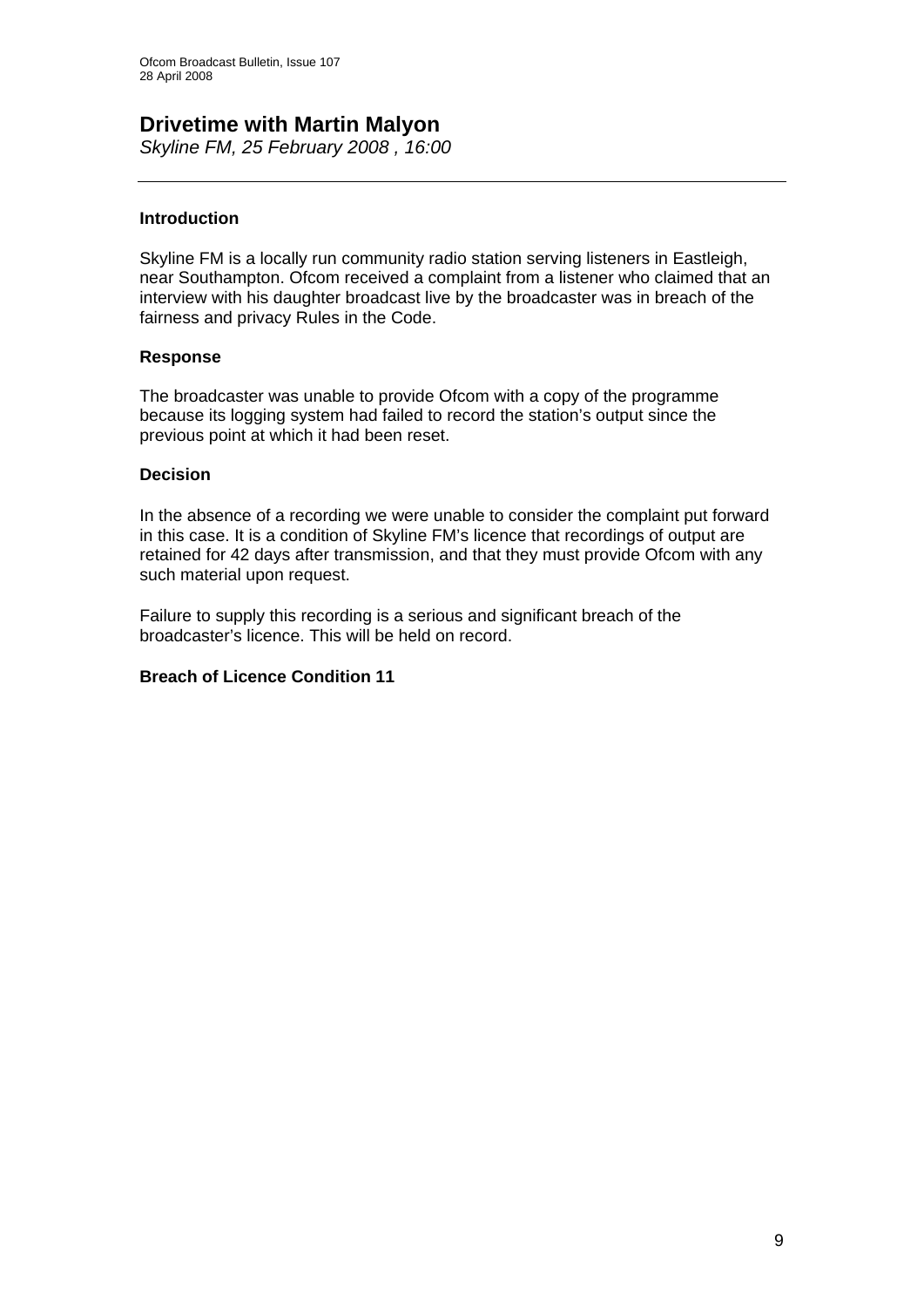## **Resolved**

## **Suicidal Squirrels**

*AXN Europe, December 2007 and January 2008; various times before the 21:00 watershed* 

#### **Introduction**

This series of one minute cartoons was broadcast at various times during the day in December 2007 and January 2008 on AXN Europe, an entertainment service owned by Sony Pictures Television International ("Sony Pictures"). The channel is licensed by Ofcom but received in various countries across Eastern Europe.

The animation series was titled *"Suicidal Squirrels – 100 squirrels kill themselves"*. In summary it showed a cartoon squirrel committing suicide in various ways. For example in one episode the character deliberately painted stripes on itself before lying on a zebra crossing to be run over and killed. Its blood-spattered body was thrown onto the windscreen and the gore wiped away by windscreen wipers. In another episode, the squirrel got into a vehicle with a crash test dummy, crashed through the windscreen on impact and there was a slow motion sequence with the character's skull smashing into a wall and spraying blood. In the title sequence there were shots of the squirrel putting its head into a noose and placing the barrel of a revolver against its head. We received a complaint from the regulator of television in Romania that the subject matter of this series was unsuitable for daytime broadcast when it was likely children would be watching.

Ofcom asked Sony Pictures for their comments in relation to Rule 1.3 (Children must be protected by appropriate scheduling from material that is unsuitable for them).

#### **Response**

Sony Pictures confirmed to us that this animation was acquired for post-watershed transmission as an interstitial in place of advertising. It informed Ofcom that it was never the intention that these episodes should be broadcast pre-watershed but a scheduling mistake was made over the Christmas period.

Sony Television agreed that this series was unsuitable for children's viewing and that it should not have been broadcast during the day, even though AXN's target audience is over 18. It has now confirmed that *Suicidal Squirrels* has been removed from the AXN library and will not be transmitted again.

#### **Decision**

Sony Television came forward to us voluntarily and independently of the complaint with a full disclosure of the incidents and admitted these scheduling errors. As Sony Television recognised immediately when the compliance issues with this series were pointed out, the subject matter of this animation was not suitable for broadcast before the watershed. Although the character shown was a cartoon squirrel, the content was darkly comic and adult in tone with a sharp contrast between the macabre and violent death scenes and the light-hearted music which accompanied them. The series was a cartoon and therefore more likely to attract children. Despite the fact that this channel is targeted at an adult audience, it was broadcast on an unencrypted service during the day, and children could have come across the series unawares.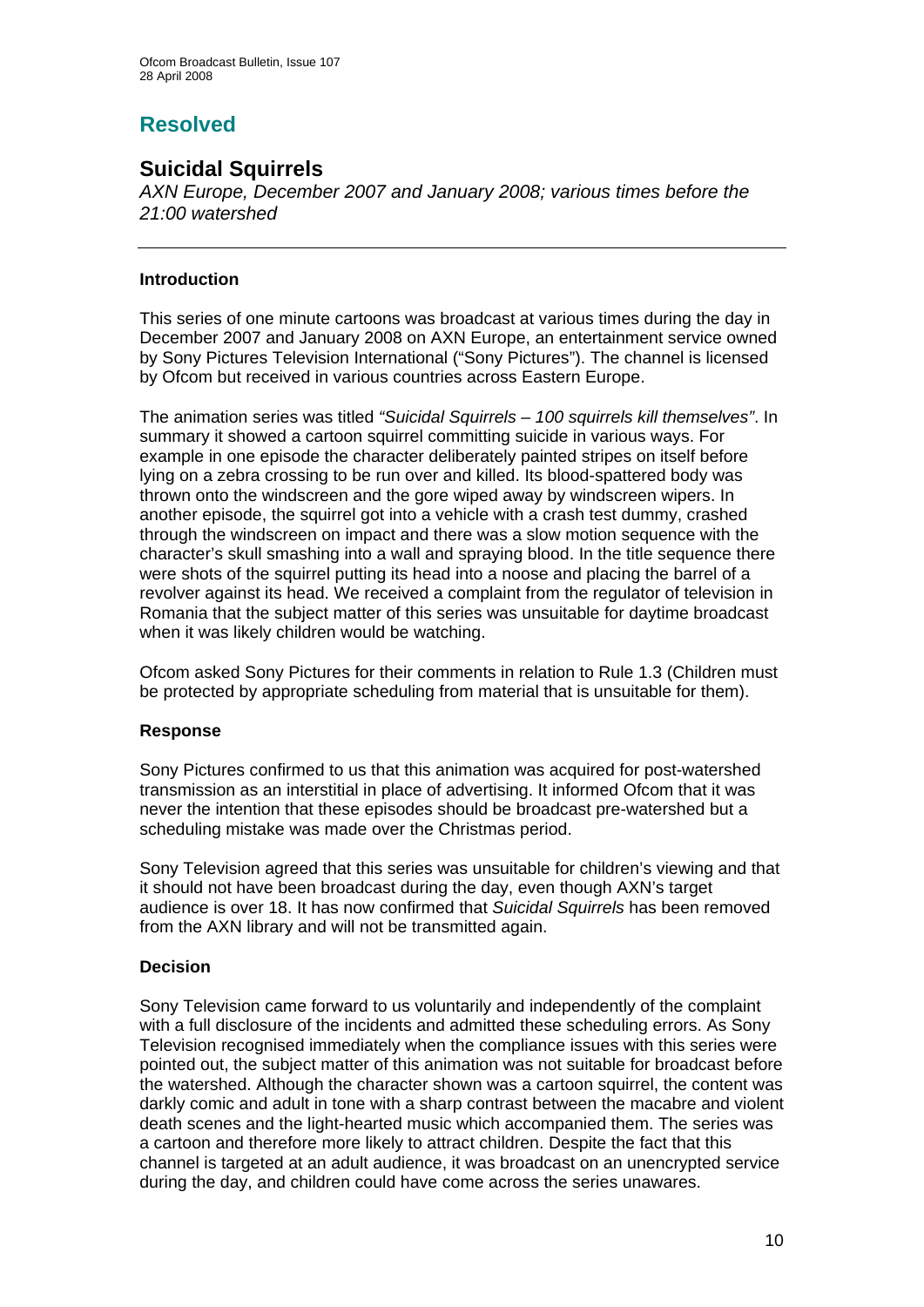Ofcom welcomes the action that Sony Television has taken in contacting the Romanian regulator, assuring it that this series will not be broadcast in future, amending its compliance processes, and broadcasting charity advertisements in place of the slots originally scheduled for the series.

Ofcom therefore considers the matter resolved.

#### **Resolved**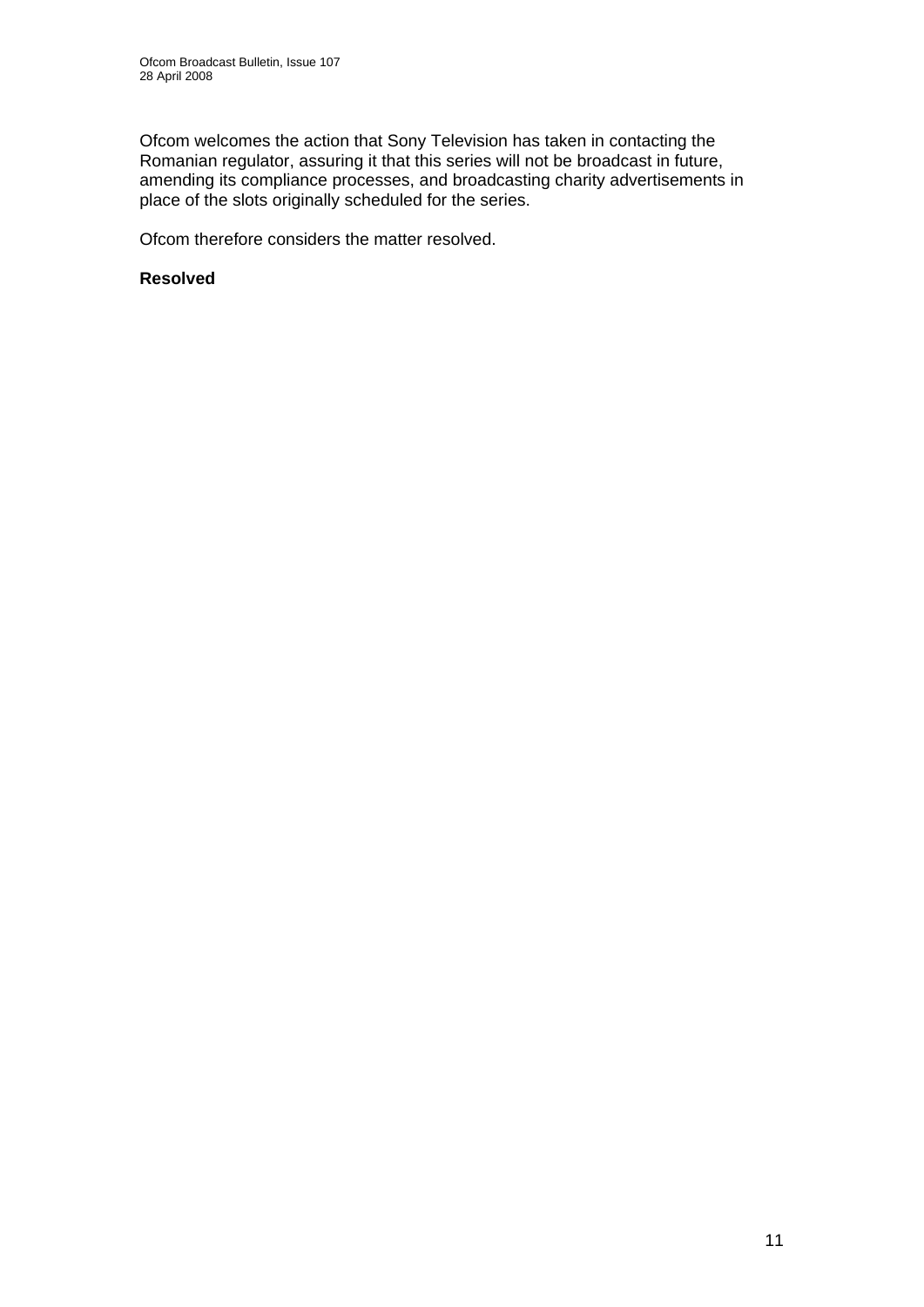## **Wild and Crazy**

*Zone Reality, 12 February 2008, 23:00* 

#### **Introduction**

*Wild and Crazy* is an American series that uses clips of bizarre or comical behaviour and events. It is broadcast on Zone Reality, a channel which, according to the broadcaster, features "the extraordinary aspects of real life". The item complained of in this programme was made up of Russian clips and was described by the broadcaster as seeking to "highlight the customs and behaviour of Russians that to Western eyes seem strange and at times shocking".

In this episode a sequence of short film clips shot in a snow covered landscape in Russia showed young babies being briefly submerged in icy water several times and, in one case, a baby being thrown by its arms some ten feet or so into the water before being dunked. The clips were accompanied by commentary explaining that *"to Western eyes such activity seems insane, dangerous and completely irresponsible"* but that Russian mothers believed the activity prevented winter colds and benefited the baby.

A viewer expressed concern that the images of the baby being thrown a distance and dunked in ice cold water were upsetting and offensive, particularly as the baby was heard crying and appeared to be in distress. Ofcom asked the broadcaster for comments in relation to Rule 2.3 (material which may cause offence must be justified by the context).

#### **Response**

The broadcaster told Ofcom that this film was not staged for the purposes of the programme but recorded a genuine Russian ritual. To criticise the clip of the baby being thrown some distance would therefore "fail to take into account any cultural differences in respect to child rearing practices between UK and Russia". Given that the general context of the programme was clearly established at the beginning – that is, unusual events and practices from around the world – the broadcaster believed that programme overall complied with Rule 2.3 because the clips used were justified by context.

Zone Reality pointed to further examples of contextual information that supported the inclusion of the baby sequences: information to viewers warning them about the content (both before the item and within the item's narration itself), the programme's late start time, and the programmes scheduled before and afterwards. These all provided context to alert the viewer to the content. In addition, although the narration was tongue in cheek it did make clear the reason why the mothers carried out this activity, and it clearly stated the ritual might seem "insane" and "dangerous" and "completely irresponsible" to Western eyes. Further, the baby who had been thrown some distance into the icy pond was shown safe and unharmed in the arms of its mother after the incident. For the most part the images were, therefore, presented with a degree of contextualising explanation, reassurance and cautionary comment.

However, the broadcaster conceded that, with the benefit of hindsight, the particular sequence of the baby being thrown did have the potential to cause offence and was not fully justified by the context, given that that this activity was not explained as being part of the ritual and was accompanied by light-hearted narration.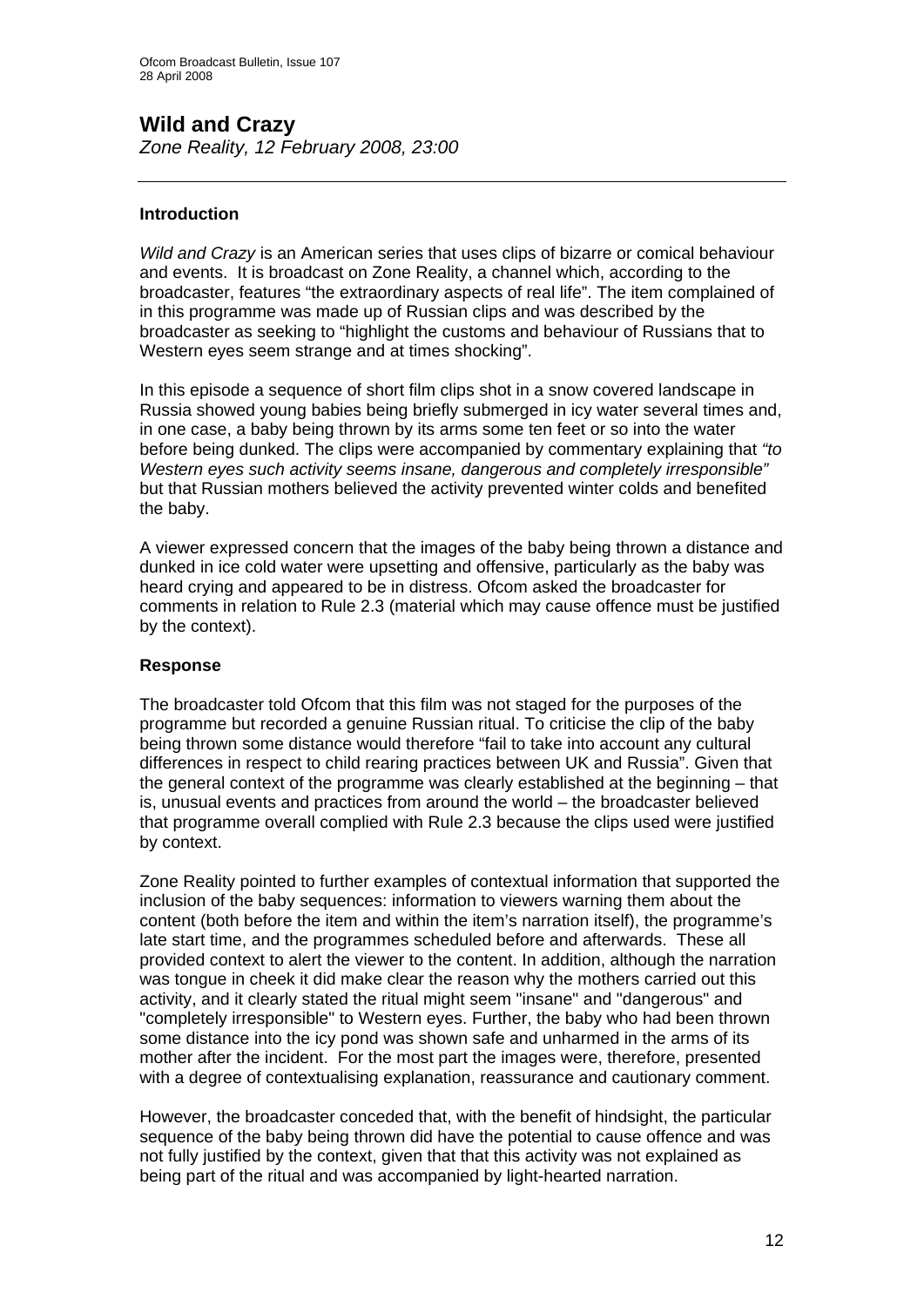#### **Decision**

Rule 2.3 states that in applying generally accepted standards broadcasters must ensure that material which may cause offence is justified by context. Context includes, but is not limited to: the editorial content of the programme, the audience expectation, and the degree of harm and offence likely to be caused.

The commentary did provide some editorial context and Ofcom noted that the broadcaster had sought to provide further advice to viewers by including warnings at the beginning of the programme and during the item itself that the material would "shock" viewers and stating that viewers should not attempt to recreate the "stunts" in the programme. However, in Ofcom's view, the general context – a light-hearted 'clipshow' – and the information offered did not fully justify broadcasting the most alarming and upsetting of the scenes showing a baby being thrown some distance.

Ofcom notes that the broadcaster acknowledges that this particular sequence had the potential to cause offence. We also note the broadcaster's acknowledgement that this clip was not sufficiently justified by explanatory and cautionary material, and had been subsequently marked as unsuitable for broadcast in the context of a programme like *Wild and* Crazy. Ofcom therefore considers this case resolved.

#### **Resolved**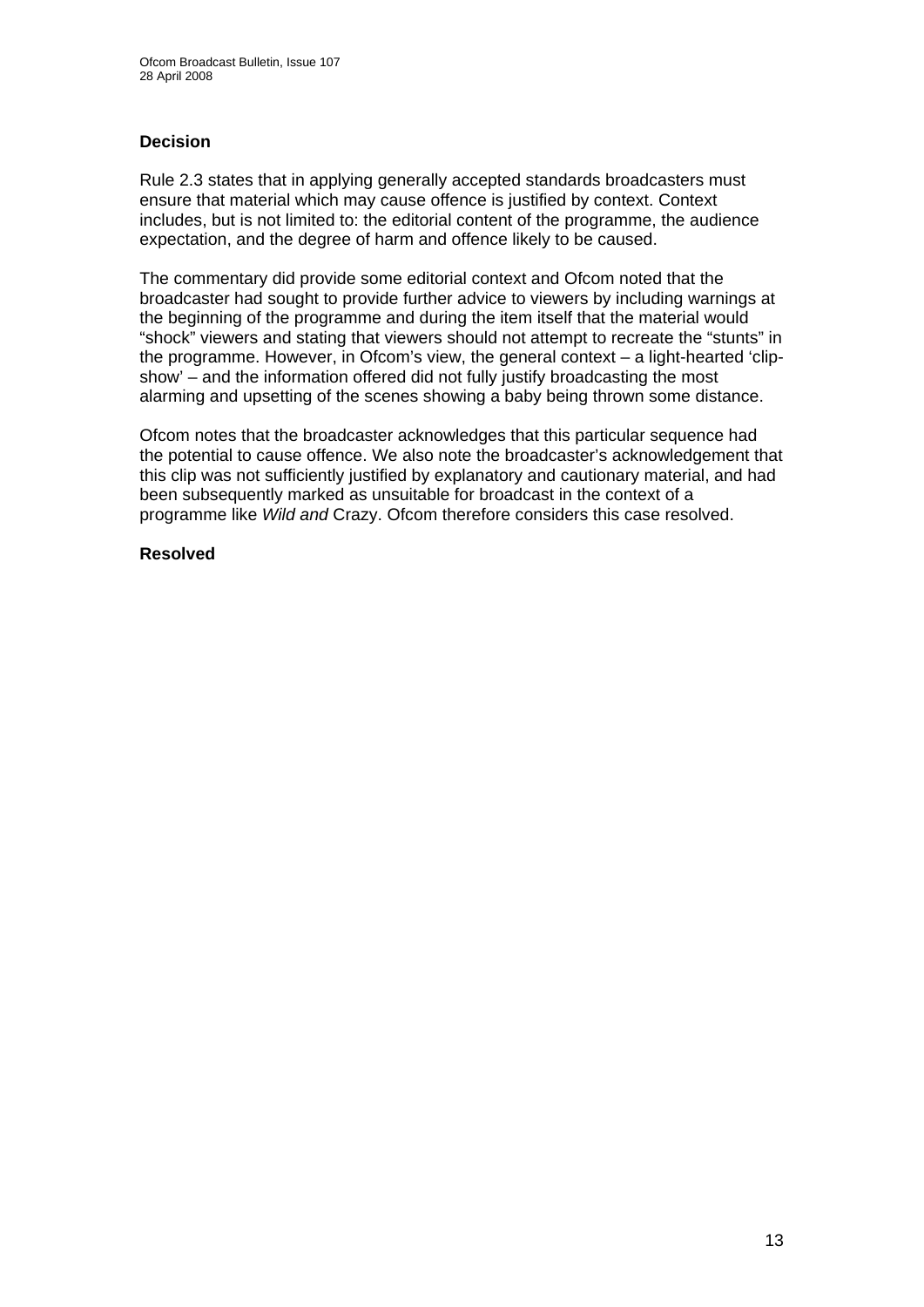## **Sky News**

*Sky News, 24 February 2008, 20:23* 

#### **Introduction**

A news report on Sky News featured an item about the Academy Awards ('the Oscars'). This item was sponsored by Givenchy. A viewer queried whether segments within news programmes, other than weather forecasts, could be sponsored.

Rule 9.1 of the Broadcasting Code prohibits the sponsorship of news and current affairs programmes on television. We therefore requested Sky's comments.

#### **Response**

Sky said that Givenchy had sponsored Sky News' coverage of the Oscars for the last four years. It said that the item itself was neither news nor current affairs, but rather "a short specialist report" akin to a sports or a weather report.

However, whilst Sky did consider that in principle the item could be sponsored, it agreed that more could have been done to separate the item from the main news bulletin. It said that, due to the constantly changing broadcast environment implicit in the operation of a rolling news channel, Sky News' usual rules regarding such items were not implemented on this occasion. Sky advised that Sky News will ensure that in future all short specialist reports are sufficiently separate from news or current affairs programmes.

#### **Decision**

The Communications Act 2003 requires that "unsuitable sponsorship" is prevented and "that news included in television and radio services is presented with due impartiality..." and "...is reported with due accuracy." Sponsorship must not compromise these requirements. Further and importantly, European legislation, the Television without Frontiers Directive, states that "News and current affairs programmes may not be sponsored" (Article 17).

Nevertheless, short specialist reports following a news programme may be sponsored. Whilst these tend to be sport, travel, and weather reports, Ofcom accepts that, in principle and depending on the context, an entertainment report may also be sponsored. However, to avoid the impression that the main news is sponsored, the sponsored report must be clearly separated from the news programme, for example by end credits for the news programme, a channel ident, or by a commercial break.

In this particular case, Ofcom considered that the item was not clearly separated, with the result that it appeared to be an integral part of the main news programme. For example, the sponsorship credits for Givenchy came immediately after a news item regarding Hillary Clinton and the Sky News logo was prominently displayed. However, in view of Sky's recognition of its error on this occasion and assurances regarding future specialist reports, we consider the matter resolved.

#### **Resolved**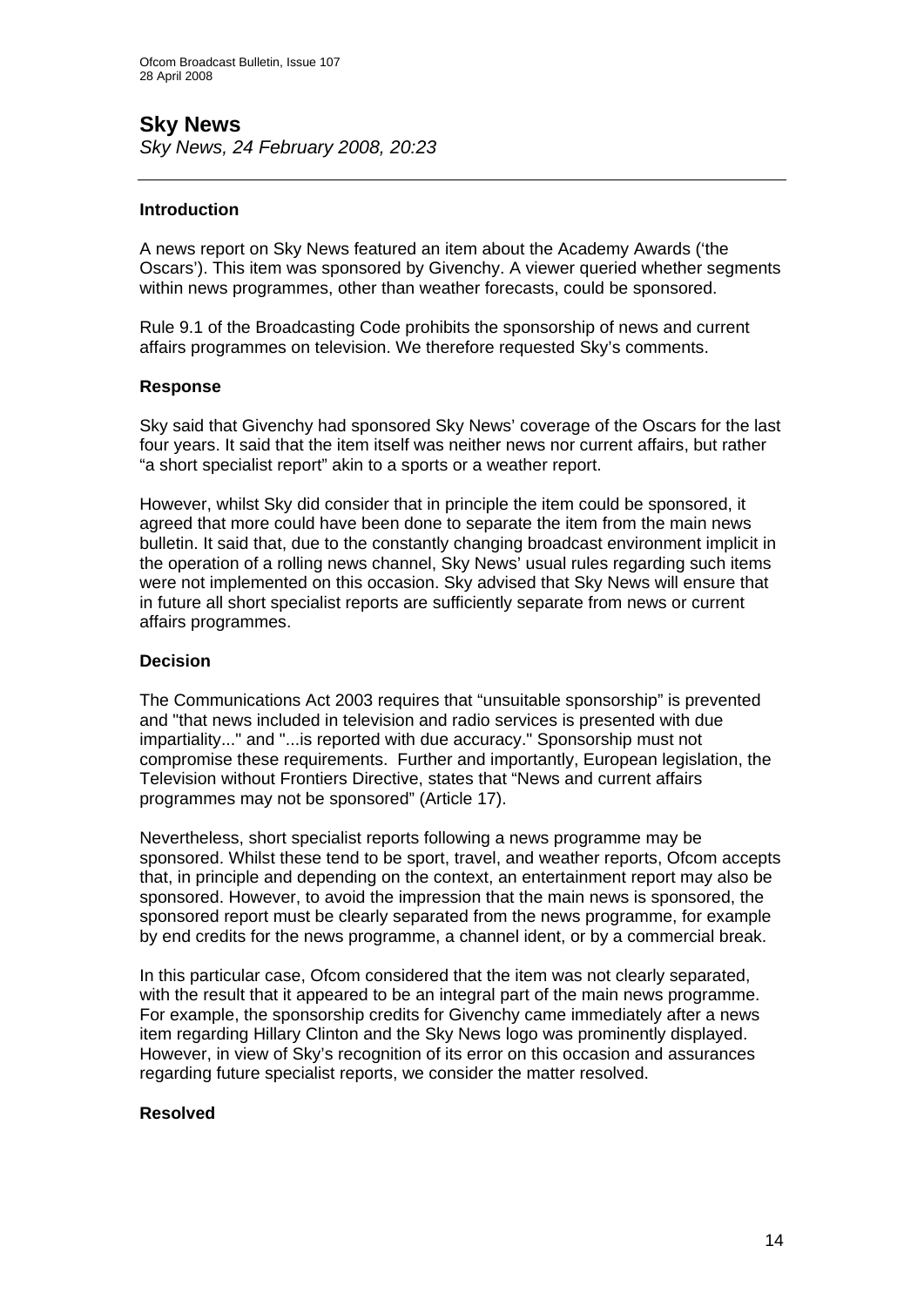## **Fairness and Privacy Cases**

## **Not Upheld**

#### **Complaint by Mrs Hazel Jacobson and Mr Brian Bews**

*At War With Next Door, Five, 7 December 2006* 

**Summary:** Ofcom has not upheld this complaint of unfair treatment by Mrs Hazel Jacobson and Mr Brian Bews.

This programme looked at difficult relationships between neighbours and attempted to resolve their problems. The programme featured two families: Mrs Hazel Jacobson, her partner Mr Brian Bews and their children; and Mr James Gray, his partner Ms Zoey Mortimer and their children. Colonel Bob Stewart, a former UN negotiator featured in the programme attempting to negotiate an accommodation between them. To demonstrate the breakdown of the relationship between the families, the programme included a number of disputed matters and allegations made about each other.

Mrs Jacobson and Mr Bews complained that they were treated unfairly in the programme as broadcast in that the programme misrepresented their past actions. They also complained that Colonel Stewart referred to Mrs Jacobson as a "bitch" and that assurances given to them by the programme makers concerning the broadcast of unsubstantiated allegations about them were not adhered to. Finally Mrs Jacobson and Mr Bews complained that none of their comments made after their previewing of the programme were taken into account in the broadcast programme

In summary, Ofcom found the following:

- the programme accurately presented Mrs Jacobson and Mr Bews and that it was not edited in a way that resulted unfairness to them;
- the inclusion of Colonel Stewart's comment *"I think she was being rather a bitch"* was clearly presented as his personal view, borne of frustration with the negotiation process. In Ofcom's view this would not have affected viewers' understanding of Mrs Jacobson when taken within the context of the programme as a whole and did not therefore result in unfairness;
- given Mrs Jacobson's and Mr Bews' specific request that the reference to Mr Gray having made a serious allegation should remain in the programme, and in light of Mr Gray's apology for the allegation, Ofcom found that the inclusion of this material in context did not result in unfairness;
- the programme makers took reasonable care to ensure that complainants' concerns were considered and acted upon where appropriate, including changes to the final programme. Ofcom therefore found no unfairness to the complainants.

#### **Introduction**

On 7 December 2006, Five broadcast an edition of *At War With Next Door*, a series that looked at difficult relationships between neighbours and attempted to resolve the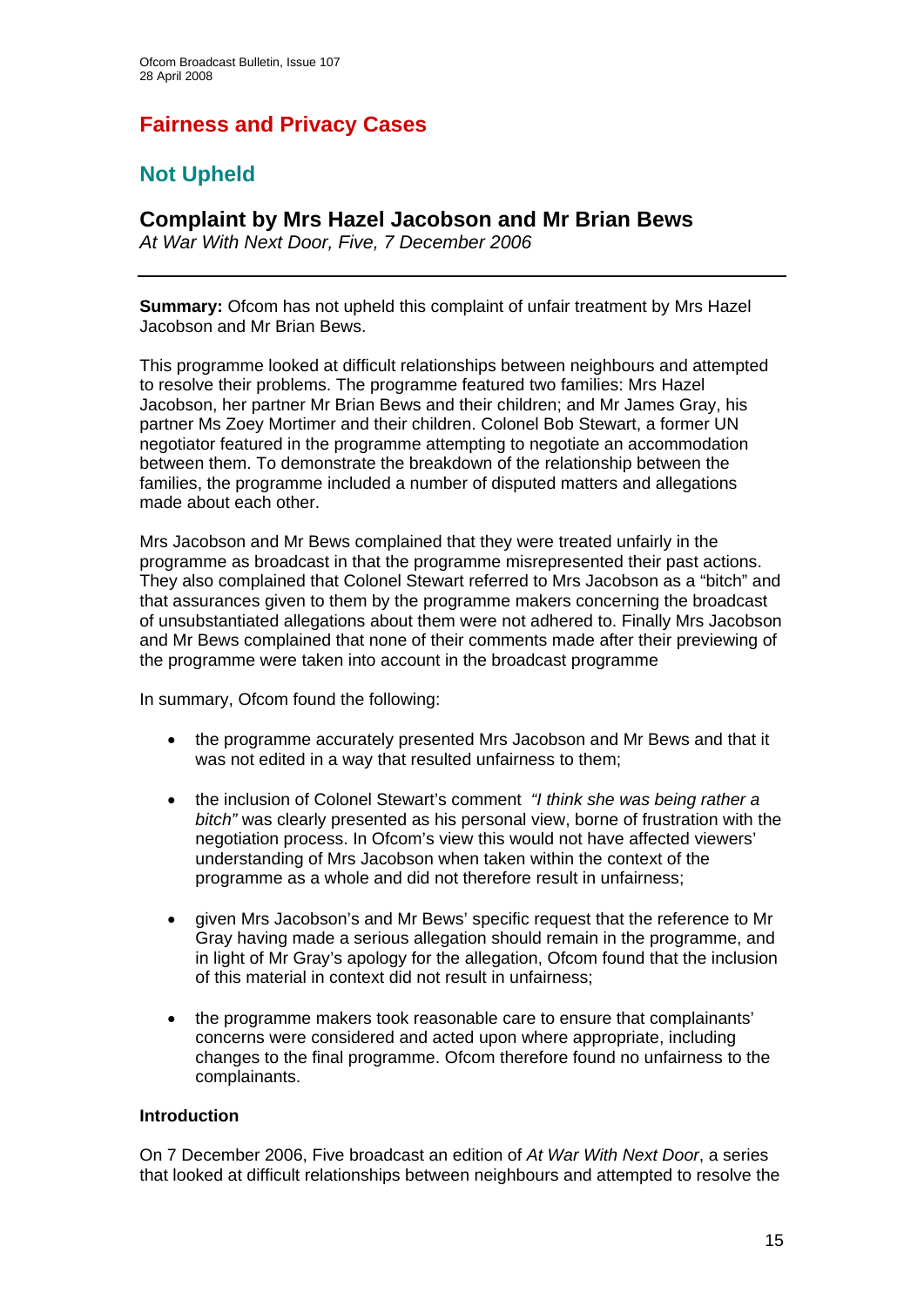problems that existed. This particular edition featured two neighbouring families: Mrs Hazel Jacobson, her partner Mr Brian Bews and their children; and Mr James Gray, his partner Ms Zoey Mortimer and their children. The programme followed the format of this series by introducing the two families to a former United Nations negotiator, Colonel Bob Stewart. In the programme, Colonel Stewart employed the assistance of his former army associate Mr Martin McGowen Scanlon to try to find out the reason for the estrangement between the two families, while Colonel Stewart tried to negotiate a way for the families to live next door to each other without ill feeling.

To demonstrate the breakdown of the relationship between the two families, the programme included a number of matters in which they were in dispute and allegations that they had made about each other. For instance, the programme included: a dispute about a children's playhouse in Mrs Jacobson's and Mr Bews' garden that overlooked Mr Gray's property; a number of allegations against both sides in which they accused each other of aggressive and anti-social behaviour; and suggestions that Mr Gray had made allegations against Mr Bews that were *"too libellous to broadcast*".

Both Mrs Jacobson and Mr Bews complained that they had been treated unfairly in the programme as broadcast.

#### **The Complaint**

#### **Mrs Jacobson's and Mr Bews' case**

In summary, Mrs Jacobson and Mr Bews complained that they were treated unfairly in the programme as broadcast in that:

- a) The editing of the programme unfairly misrepresented their past actions in relation to their neighbours and the contributions they made to the programme. Specifically, Mrs Jacobson and Mr Bews complained that:
	- i) The programme did not show Mrs Jacobson clarifying a comment that she made indicating that she would not be prepared to change the location of the family's playhouse. This was despite the fact that the programme makers were aware that she had tried to relocate the playhouse to the bottom of the garden but had moved it back closer to the house, following continued harassment by her neighbours' children. Also, moving the playhouse further away from the fence adjoining her neighbours' property was not feasible because of septic tanks on the other side of the garden.
	- ii) The programme gave the impression that in making the comment "just let kids be kids" Mrs Jacobson was referring to her own children rather than to her neighbours' children.
	- iii) The programme presented Mrs Jacobson as "uncooperative" and "not open to making any resolution whatsoever" despite the fact that the programme makers were given evidence to the contrary.
	- iv) Mrs Jacobson and Mr Bews had been told that the programme would be entitled "The Negotiator" (rather than *At War With Next Door*) and were led to believe that the main focus of the programme would be negotiation. They said that the negotiation scene was heavily edited and did not show the "truth" of the situation. This unfairly presented Mrs Jacobson as "a bully"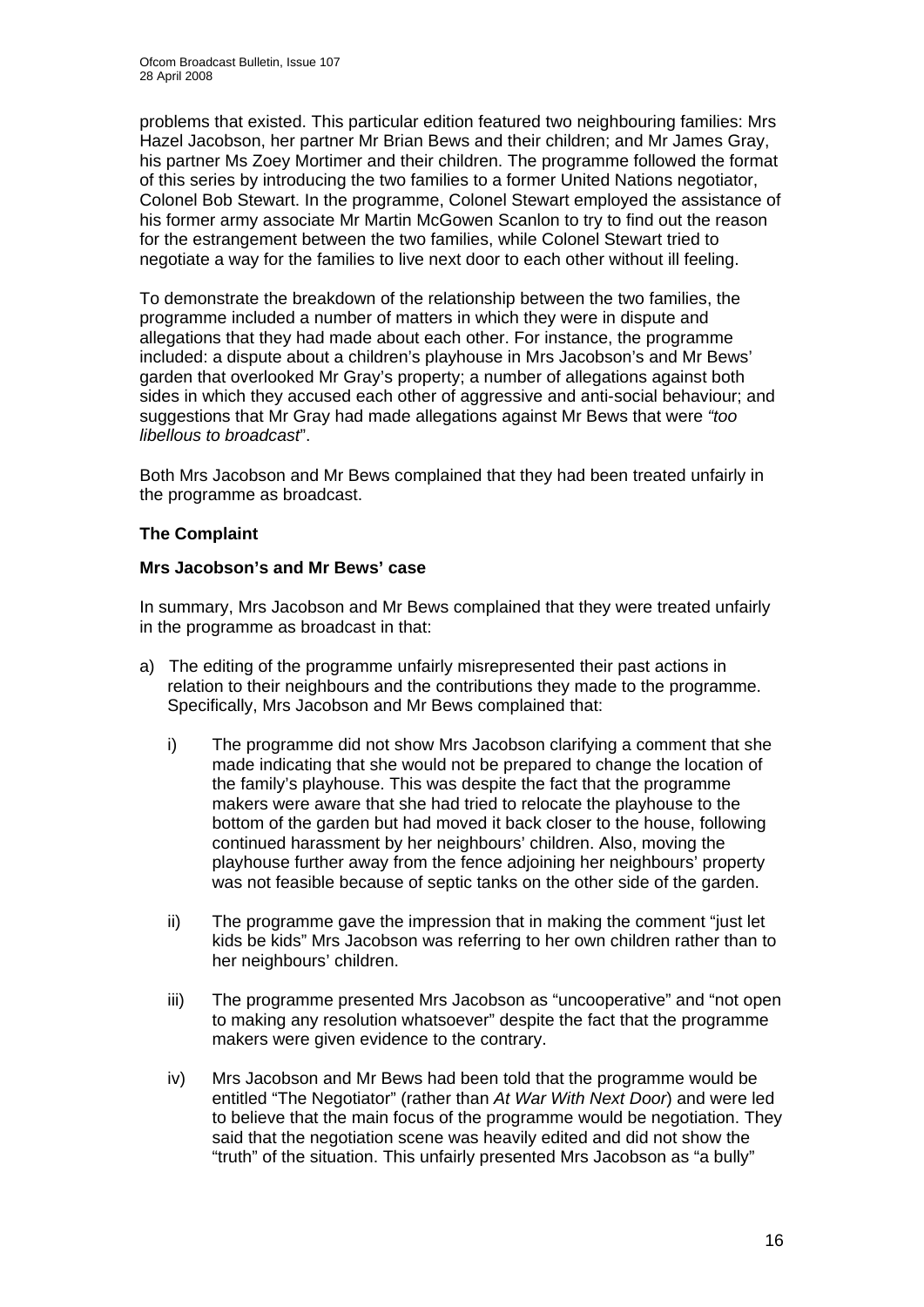who insisted that the negotiation continued even after her neighbours had decided to end it.

- v) The programme edited out Mr Bews' explanation of why he had said that he would like to see Mr Gray "behind bars". Mr Bews indicated that this was because of the fear that Mr Gray had induced in Mr Bews' son by making "slit throat gestures" at him and taking his photograph.
- vi) The programme edited out pertinent information from two witnesses. Specifically, Mrs Jacobson and Mr Bews said that in the programme:
	- a comment made by a local policeman, PC Humphries, who said that "there may well be things on both sides that are being done, however, there is evidence against James Gray". Mrs Jacobson and Mr Bews believed that this comment gave the inference that there was no similar evidence against them; and
	- an explanation from Ms Gill Brewster of West Kent Mediation about why Mrs Jacobson had refused to take part in mediation. Mrs Jacobson indicated that this was because the incidents with her neighbour had become the subject of a police investigation and were therefore beyond the point of mediation.
- vii) The end of the version of the programme that was shown to Mrs Jacobson and Mr Bews prior to broadcast included a "full apology" from Mr Gray in which "he apologised for [his] harassment [of his neighbours], [his having made] false allegations and acknowledged that this had all started when he had his hit his partner, Ms Mortimer", and she had called Mrs Jacobson, "for help". It also included Ms Mortimer saying to Mrs Jacobson that "I did things to you as well". However, in the broadcast version of the programme this was edited in a way that resulted in "glossing over the apology".
- viii) The section in which Colonel Stewart was seeking to secure an apology from Mr Gray unfairly made Mrs Jacobson "look like a hard-nosed woman upping the demands [as to the extent of the apology]".
- b) Mrs Jacobson and Mr Bews said that Colonel Stewart unfairly referred to Mrs Jacobson in the programme as "a bitch".
- c) Mrs Jacobson and Mr Bews said that they were assured by the programme makers that "no slander could be aired" and were led to believe that "the truth would emerge". Yet incorrect or unsubstantiated allegations made by Mr Gray about them were broadcast in the programme. In particular, the allegations included:
	- i) That the argument was started by Mrs Jacobson hanging a washing line on a weak fence post adjoining the two properties. Mrs Jacobson indicated that the programme makers had evidence that this line had been in place some months before Mr Gray moved in.
	- ii) That Mrs Jacobson had attacked Mr Gray's six year old daughter. Mrs Jacobson said that no police report to this effect was ever made and that given the presence of CCTV cameras on Mr Gray's property, he would have had evidence for such a report if this attack had taken place.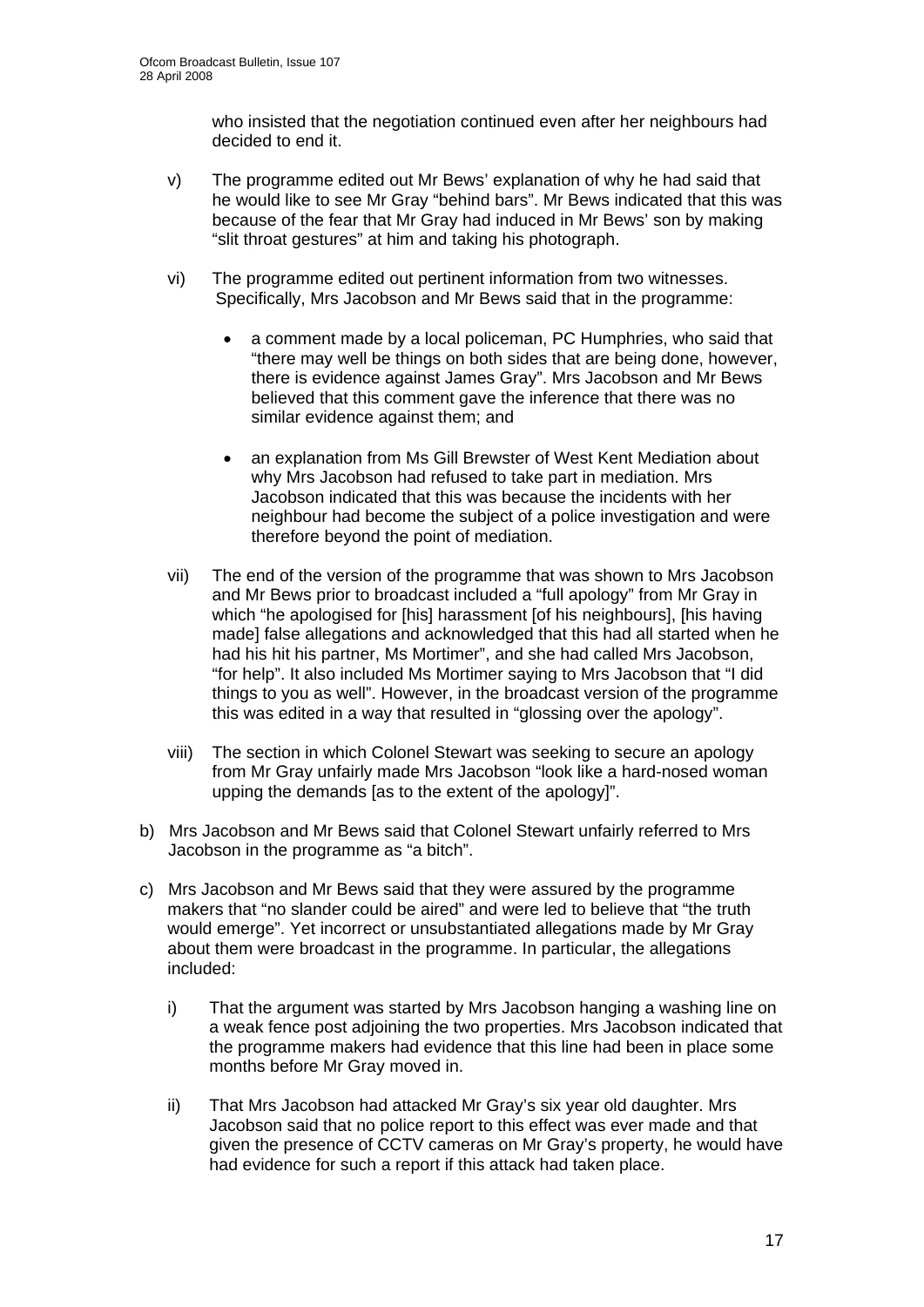- iii) That Mrs Jacobson's and Mr Bews' family had flags "up all over the place" and Mrs Jacobson had referred to Mr Gray as "English white trash". Mrs Jacobson denied these claims and indicated that more research on the part of the production team would have shown these statements to be untrue.
- iv) Mr Bews, who is a teacher, noted that Mr Gray had made "career-ending slanderous remarks" about him and that, while the production company had, as promised, not broadcast these remarks, the way in which it had dealt with them was unfair.
- d) Mrs Jacobson and Mr Bews were shown a version of the programme prior to broadcast and told by the producers that the issues that they had raised "would be addressed and taken care of". However, despite submitting two pages of objections regarding "inaccuracies and omissions" to the producer after they had viewed this version of the programme, they were not shown the final re-edited version of the programme prior to broadcast and, when they viewed the programme as it was broadcast they found that none of their concerns had been addressed in this final broadcast version of the programme and that it had been re-edited in a way to misrepresent them even further.

#### **Five's case**

In summary, and in response to Mrs Jacobson's and Mr Bews' complaint of unfair treatment, Five said that:

- a) In response to the particular points raised under this Head of complaint, Five made the following comments:
	- i) Regarding the relocation of the playhouse. Five said that Colonel Stewart was prompted to ask the specific question as to why the playhouse could not be moved by the programme's producer. The producer explained that viewers might wonder why Mrs Jacobson did not move the playhouse if its current location was the only location from which Mrs Jacobson's children could see Mr Gray's gestures. Colonel Stewart asked Mrs Jacobson the question and her immediate response, as shown in the programme, was "*No – shouldn't have to. I'm not gonna let him bully my family into doing things to suit him".* Five said that it was clear from this comment that her primary motivation for her refusal to move the playhouse elsewhere was her view that she shouldn't have to do so simply to avoid conflict with Mr Gray.

Later in the programme, Five said that Colonel Stewart again asked Mrs *Jacobson* whether she would consider moving the playhouse to ensure gestures from the other side of the fence could not be seen. Mrs Jacobson replied: "No", to which Colonel Stewart expressed his opinion that she was being "pretty inflexible". The background information was therefore not included in the programme because it was not felt by the programme makers to be relevant to the primary issue of whether Mrs Jacobson would even consider moving the playhouse; regardless of the practicalities of doing so and notwithstanding its previous location.

Furthermore, the version of the programme previewed by Mrs Jacobson and Mr Bews on 6 July 2006 did not contain any of the background information and was substantially the same as the broadcast version of the programme. Neither Mrs Jacobson nor Mr Bews raised this as an issue in any of their correspondence or conversations with the programme makers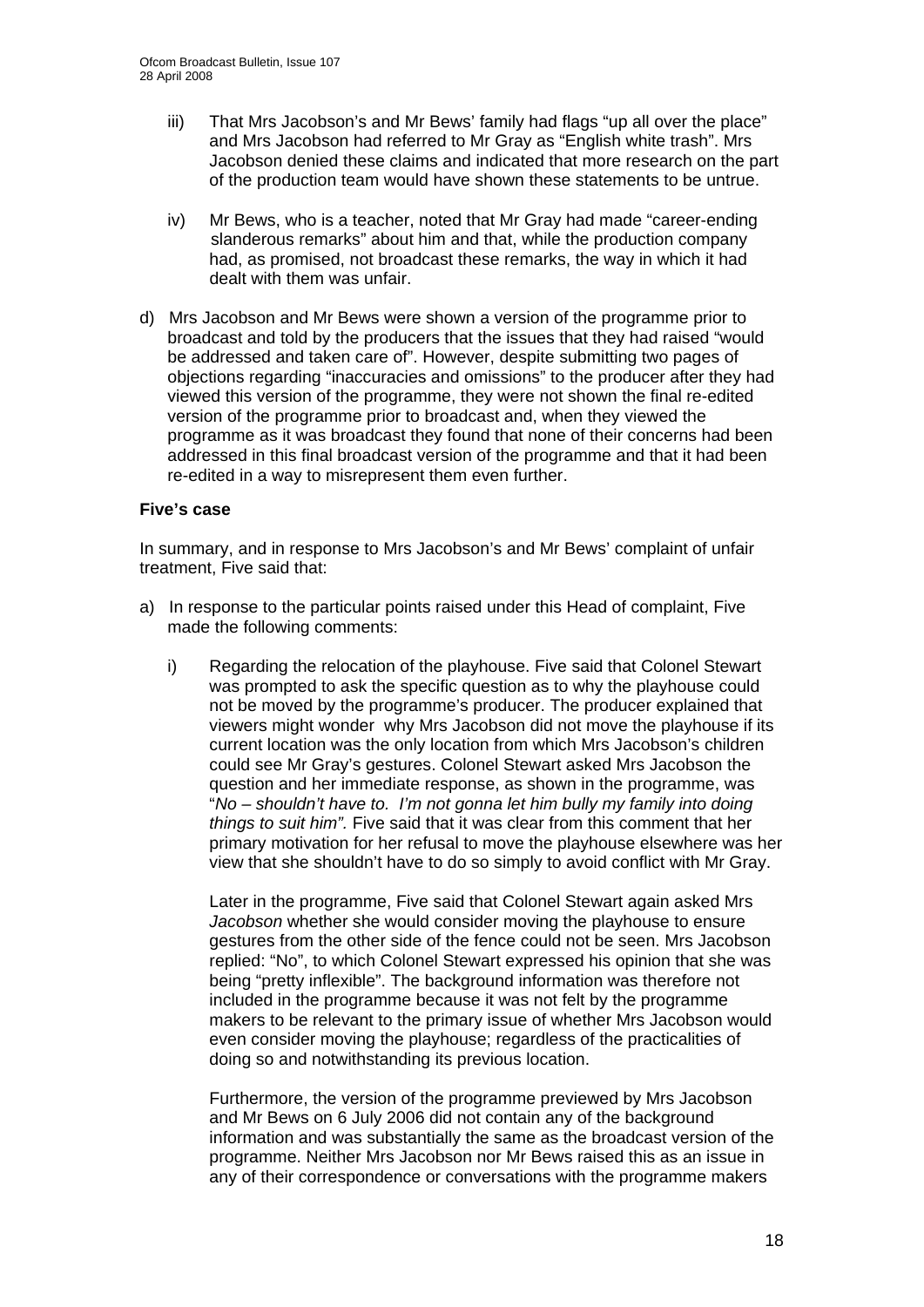or Five prior to transmission of the programme. It was therefore reasonable for the programme makers and Five to believe Mrs Jacobson and Mr Bews did not feel this sequence was edited in a way that was unfair to them.

- ii) Five said that it could not find the comment "Let kids be kids" in the programme.
- iii) Five rejected Mrs Jacobson's assertion that she was portrayed as "uncooperative" and "not open to making any resolution whatsoever". Five said that the following scenes gave viewers a good understanding of the situation and of Mrs Jacobson's position:
	- Background information made it clear that both families had formerly enjoyed good relations and that Ms Zoey Mortimer considered Mrs Jacobson to be a confidante. This was followed by a description, from Mrs Jacobson's point of view, of how relations deteriorated and her allegations of Mr Gray's conduct towards her and her family;
	- The programme's commentary described the involvement of the police, social services, and the council;
	- Mrs Jacobson expressed her view that the situation had "reached the point of unrecoverable" with Mr Gray;
	- A comment from Ms Gill Brewster of Sevenoaks District Council Mediation Service that it was Mrs Jacobson who first enquired about mediation between the families;
	- Mrs Jacobson indicating that, "*as [she's] said from the start*", she would be prepared to meet with Ms Mortimer and possibly with Mr Gray, despite Mr Bews' refusal to meet him;
	- The comment that she was "*not in it to be confrontational with Zoey*"; and
	- After some persuasion, she agreed to meet with Mr Gray.

Five said that none of the scenes referred to above could be viewed as portraying Mrs Jacobson as "uncooperative" or not open to reaching a resolution. On the contrary, Five said that she was shown to have tried to have resolved matters in the past and, despite her feelings about Mr Gray, and Mr Bews' absolute refusal to become involved, she had agreed to meet Mr Gray. Five said that given her almost immediate change of heart it did not feel that the programme unfairly portrayed her in the manner about which she has complained.

Later in the programme, Five said that Mrs Jacobson was shown to be willing to try other ways of resolving the tension. When the main negotiation failed, Colonel Stewart raised the idea of using Ms Mortimer as a way of finding some common ground. Mrs Jacobson was shown to welcome this idea and told Colonel Stewart that she liked it because it gave Ms Mortimer some control over the situation. Mrs Jacobson agreed she would meet Ms Mortimer "any day", an attitude which could not be described as uncooperative or unwilling to find a resolution.

Five said that as the programme drew to a conclusion, Mrs Jacobson was seen initially to refuse Colonel Stewart's suggestions for compromise. Almost immediately afterwards, as Colonel Stewart was wondering where to go next, Mrs Jacobson was shown to offer a final "olive branch" by offering to accept Mr Gray's apology on behalf of Mr Bews. Prior to the scene where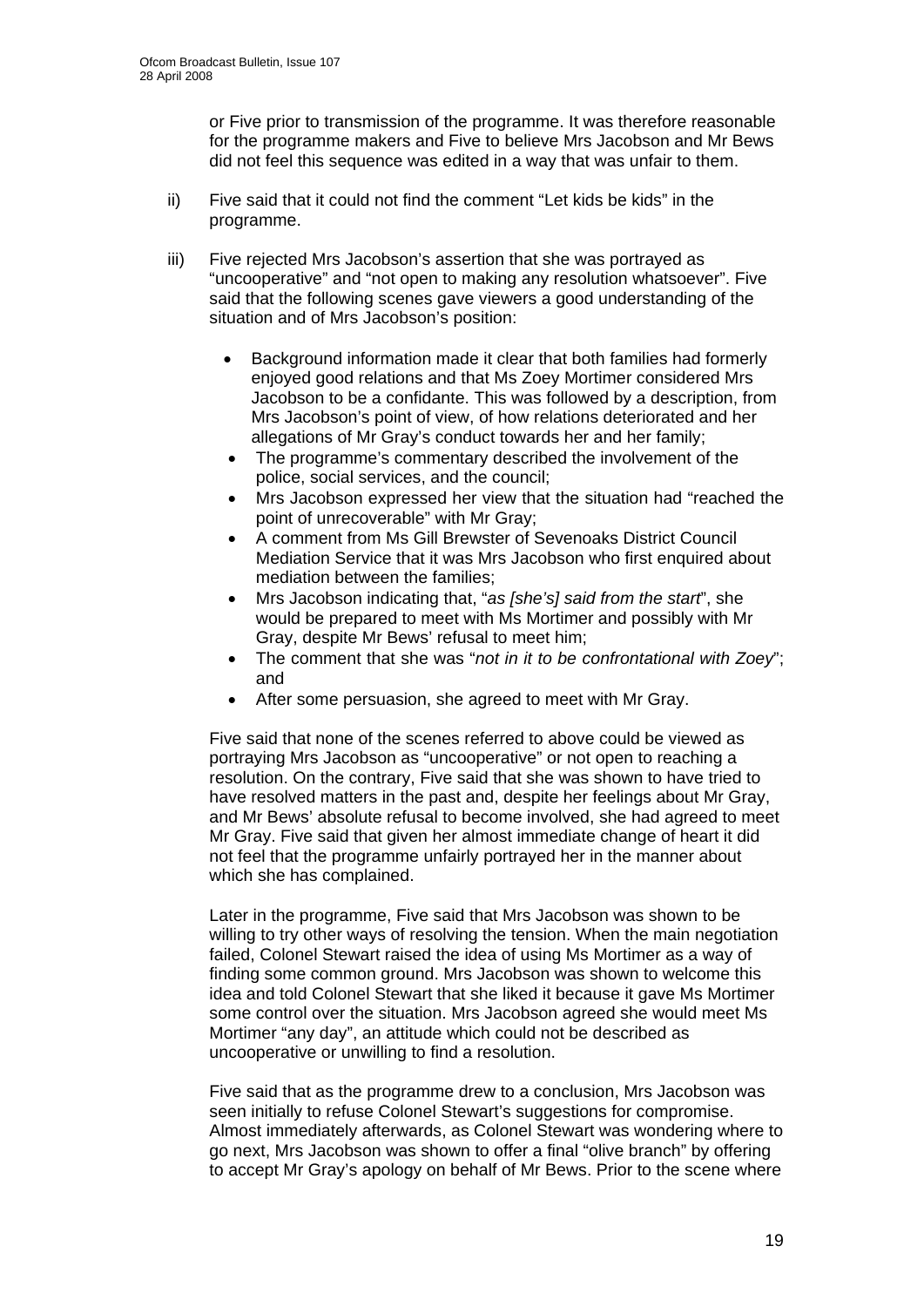Mr Gray apologised, Colonel Stewart was seen explaining to Mrs Jacobson that *"any resolution requires people to be, to come to the table with a, a slight willingness to compromise"* and he asked her to compromise, to which she agreed.

Furthermore, the programme was viewed by both Mrs Jacobson and Mr Bews on 6 July 2006. Neither raised any issue over the manner in which her approach to the situation was portrayed. Five said it was therefore reasonable for the programme makers to believe they did not feel the programme's portrayal of Mrs Jacobson's attitude was unfair to her.

iv) Regarding the title of the programme and portrayal of Mrs Jacobson, Five said that Mrs Jacobson and Mr Bews were recruited to the programme through the *Neighbours From Hell* website, a site to which Mrs Jacobson was a regular contributor. The contributor agreements signed by the complainants showed the title *"The Negotiator"* as the current working title. Five argued that it was therefore apparent to the contributors that the title of the programme may change, as was subsequently the case, and that change did not reasonably affect their consent to participate, nor cause material unfairness to them.

Five said that at no point was Mrs Jacobson portrayed as a "bully" and there was no suggestion that Mrs Jacobson "insisted that the negotiation continue even after her neighbours had decided to end it". It was clear from the programme that it was Ms Mortimer and Colonel Stewart who persuaded Mr Gray and Mrs Jacobson to return to the table; the programme's commentary noted that *"The Colonel gets the warring parties back into the room".* Nothing in the scene could have been taken to suggest Mrs Jacobson was a "bully" or that she was trying to continue the negotiation in the absence of her neighbours' agreement.

Furthermore, Five said that the programme was viewed by Mrs Jacobson and Mr Bews on 6 July 2006. Neither raised any issue over the manner in which the negotiation scene was portrayed or edited. It was therefore reasonable for Five and the programme makers to believe they did not feel the programme's portrayal of the negotiation scene was unfair to Mrs Jacobson, or that the programme differed substantially from the nature of the programme they had been asked to participate in.

v) Regarding the programme's portrayal of Mr Bews' feelings towards Mr Gray and the reasons for them, Five argued that these were clear to viewers. Mr Bews accepted that he would like to see Mr Gray "behind bars" but complained that the programme did not include his reasons for doing so. In Five's view, viewers would have been acutely aware that his reasons for expressing this point of view were Mr Gray's actions towards his, Mr Bews', children. It was not, therefore, unfair to Mr Gray for those reasons not to have been repeated or re-explained at the point in the programme at which his desire to see Mr Gray "behind bars" was expressed.

This section of the programme remained unedited following the complainant's viewing of the programme on 6 July 2006 and no objection was raised to it at any stage prior to transmission. Five therefore argued that it was reasonable for the programme makers to believe Mr Bews did not find this scene unfair to him.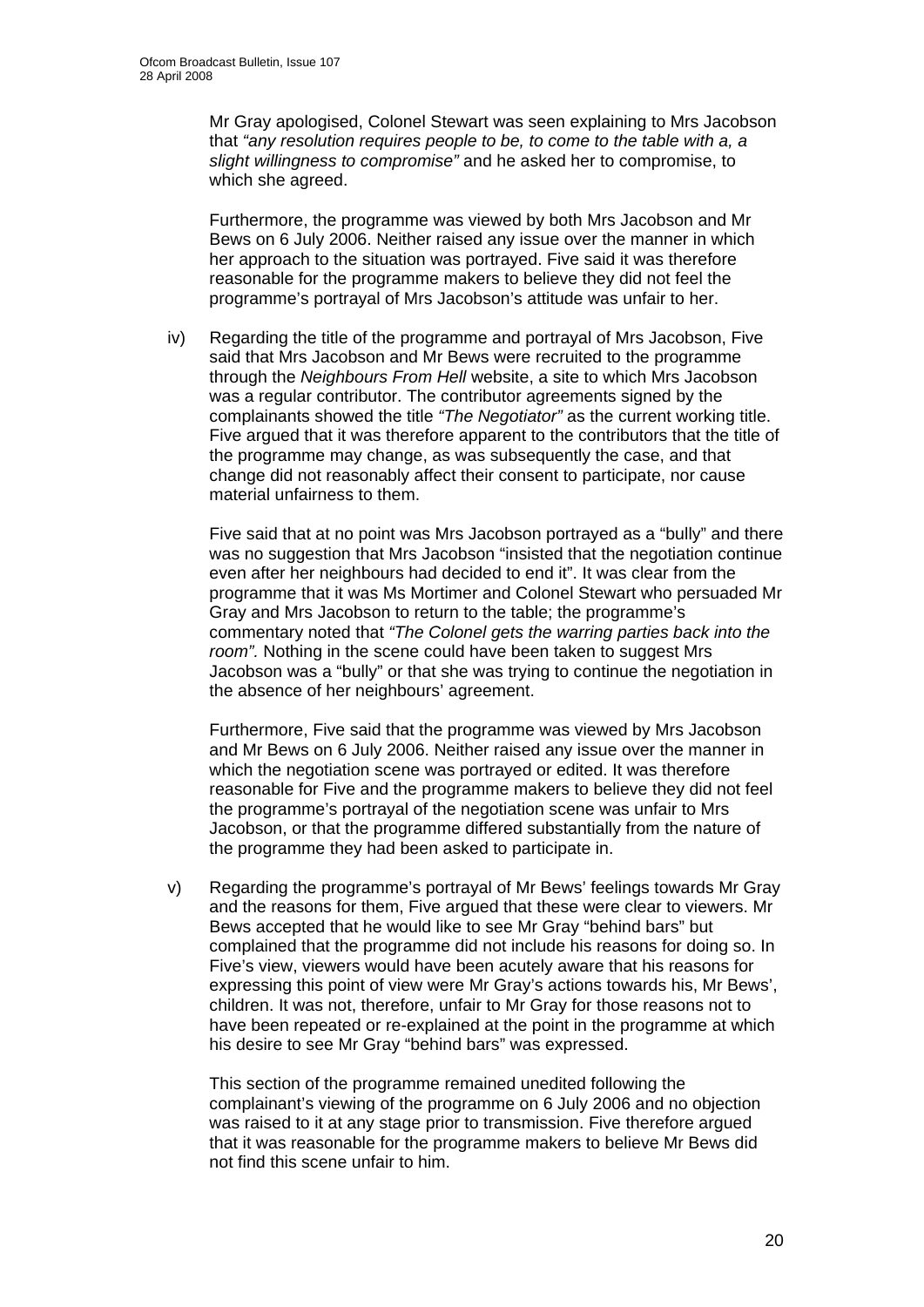- vi) Regarding the editing of material, Five replied to the two points under this head of complaint as follows:
	- In relation to the comment by PC Humphries which was not included in the broadcast programme, Five argues that the "rough cut" of the programme Mrs Jacobson and Mr Bews viewed on 6 July 2006 contained a comment from PC Humphries regarding a specific incident. Martin McGowan Scanlon, Colonel Stewart's "deputy" negotiator, asked him why only Mr Gray received a caution following that incident, and PC Humphries replied that "*the evidence against Gray was far greater*." However, PC Humphries had earlier stated in relation to the animosity between the parties as a whole that he thought that both parties were equally to blame. The decision was therefore taken to focus on the general situation as a whole, rather than a single incident. In this context it would have been unfair to Mr Gray to suggest that overall, there was more evidence against him.

Furthermore, Five said that earlier in the programme the commentary noted that "*Jamie [Gray] was… arrested, although all charges were dropped*". Viewers were therefore aware that Mr Gray's actions had previously caused the police to have sufficient grounds to arrest him, alerting them to the potential seriousness of Mr Gray's past behaviour, of which Mrs Jacobson and Mr Bews were the obvious victims. The decision not to include PC Humphries' comment in the broadcast version of the programme did not, therefore, cause any unfairness to the complainants because it was clear that Mr Gray's previous conduct had led to him being arrested, a far more serious allegation than any of those being made about the complainants. In addition, the rough cut of the programme viewed by Mrs Jacobson and Mr Bews contained a comment from their landlord that Mr Gray's comment to him (the landlord) to move to alternative accommodation "*would seem to give more credibility to [Mr Gray's] story*". In order to ensure fairness to Mrs Jacobson and Mr Bews the decision was taken to remove this sequence.

- In relation to the comment by Ms Brewster of the West Kent Mediation Service, Five said that it was clear in the programme that Mrs Jacobson made the first call made to West Kent Mediation Service, having been referred by Sevenoaks District Council. The programme's commentary went on to explain that Mrs Jacobson later refused to be involved in mediation "because of police involvement". This is not disputed by Mrs Jacobson and she confirmed it in her email to Richard Watsham on 16 May 2006. Five said that any further clarification from Ms Brewster was therefore unnecessary and its absence did not result in unfairness to Mrs Jacobson.
- vii) Regarding the apology from Mr Gray, Five said that the programme contained a full and clear apology from Mr Gray for all the false allegations that he made. Although there was some confusion as to whether the apology was genuine or not, moments later, Mrs Jacobson was shown describing Colonel Stewart as the "man of the moment" and expressing her view that he had achieved "a better ending to this than [she] thought [he] could do". Mr Bews described himself as being "stunned" by the agreement. A bottle of champagne was shown on the table as Mrs Jacobson and Mr Bews prepared to celebrate. Five said that from these scenes, viewers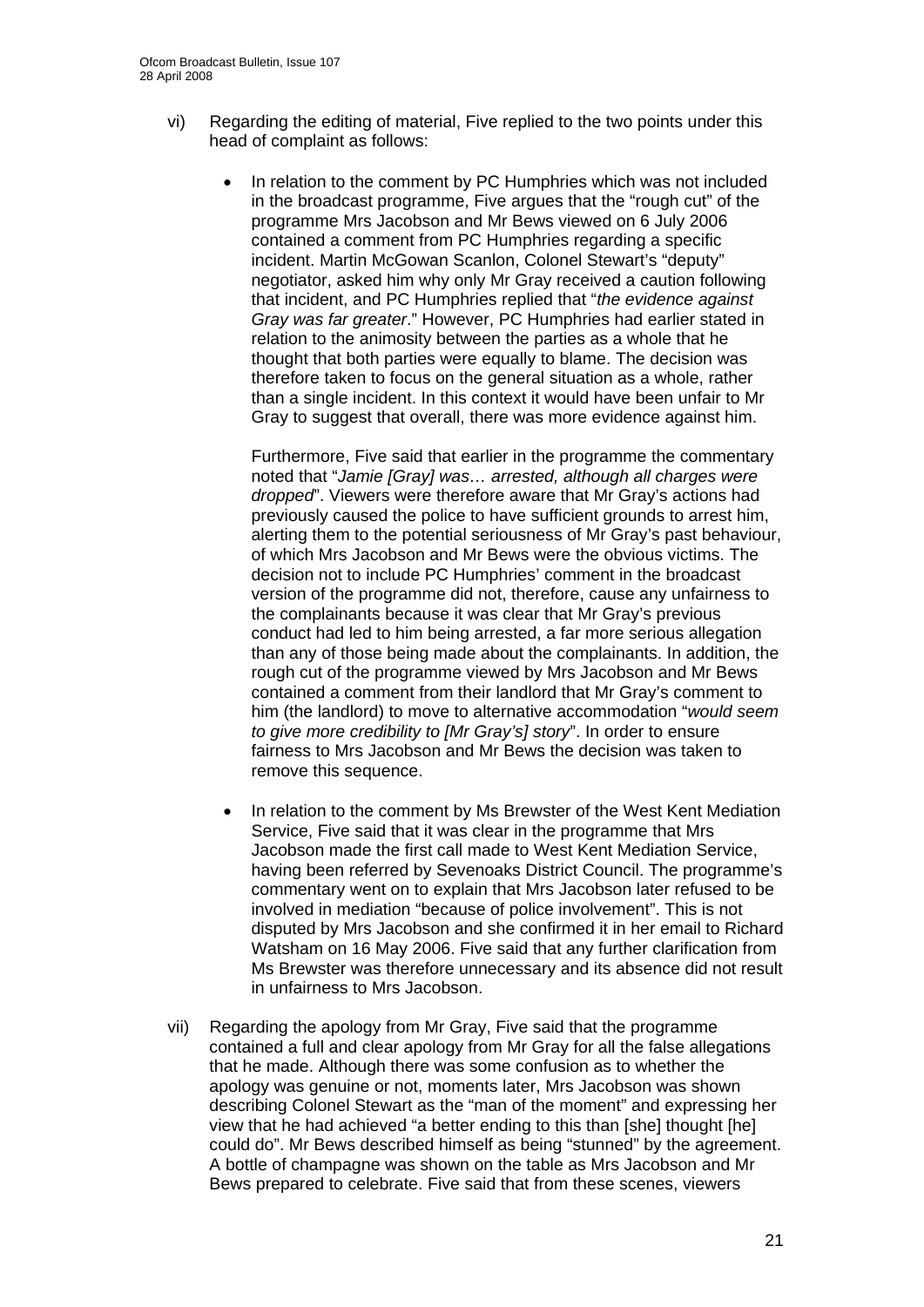would have understood that Mr Gray's apology had been to each allegation which had been made the day before, and that Mrs Jacobson and Mr Bews had accepted it and were pleased with the result.

Five said that it did not agree that the programme "glossed over" Mr Gray's apology, nor did it see how the absence of any reference to the issue of whether Mr Gray had slapped his wife resulted in any unfairness to Mrs Jacobson or Mr Bews. Mr Gray made a clear apology to the complainants which they accepted and this was clear to viewers of the programme.

viii) Regarding the editing of the apology from Mr Gray, Five said that Mrs Jacobson did not suggest that the section was edited to make her "look like a hard-nosed woman upping the demands". Five noted that her actual complaint was that "Stewart made it appear that I had only asked for an apology about two comments, and then made me look like a hard nosed woman upping the demands", that is, that Colonel Stewart's comments about her were unfair to her.

Five said that the sequence of events prior to the scene Mrs Jacobson complained about was as follows. After the failed face-to-face negotiation, Colonel Stewart returned to the Gray household to discuss his idea of creating "Zoey's list" of things which might help to calm the situation. He then went to the Jacobson/Bews house to tell them of his plan, which they said they liked. The following morning Colonel Stewart returned to the Gray house and helped Ms Mortimer to draw up the list. He also raised the possibility of Mr Gray apologising to Mr Bews for the "slanderous" remark he made the previous day during the negotiation, to which Mr Gray agreed. Colonel Stewart took "Zoey's list" to Mrs Jacobson and Mr Bews, along with the offer of Mr Gray's apology. As they went through the list, it became clear that Mrs Jacobson and Mr Bews were not prepared to agree to all of the points on it.

Colonel Stewart left the house and was followed a few moments later by Mrs Jacobson who offered to accept Mr Gray's apology (for the "slanderous" remark) on her partner's behalf and to withdraw her complaint to the police. Colonel Stewart thanked her and agreed to talk to Mr Gray. Colonel Stewart spoke to Mr Gray and persuaded him to apologise on two points. Mrs Jacobson was shown refusing to accept an apology on two matters alone, despite previously having told Colonel Stewart she would be willing to accept an apology on Mr Bews' behalf. Colonel Stewart explained he could only offer an apology on two matters, and that he was under the impression that there were only two matters he needed to ask Mr Gray to apologise on. Colonel Stewart returned to see Mr Gray and Ms Mortimer. Mr Gray suggested Mrs Jacobson was "holding [him] to ransom" but Colonel Stewart was shown disagreeing whilst admitting Mrs Jacobson was asking for more than he expected. Colonel Stewart returned to Mrs Jacobson and explained that she would need to offer compromise too. In response, she readily agreed to state that she was only aware of one occasion on which Mr Gray had slapped Ms Mortimer. The parties were then reunited and the negotiation continued.

Five said that it did not accept that Colonel Stewart's behaviour during this sequence, or the programme's portrayal of Mrs Jacobson, could be described as unfairly making her "look like a hard-nosed woman upping the demands". The sequence was an accurate representation of the events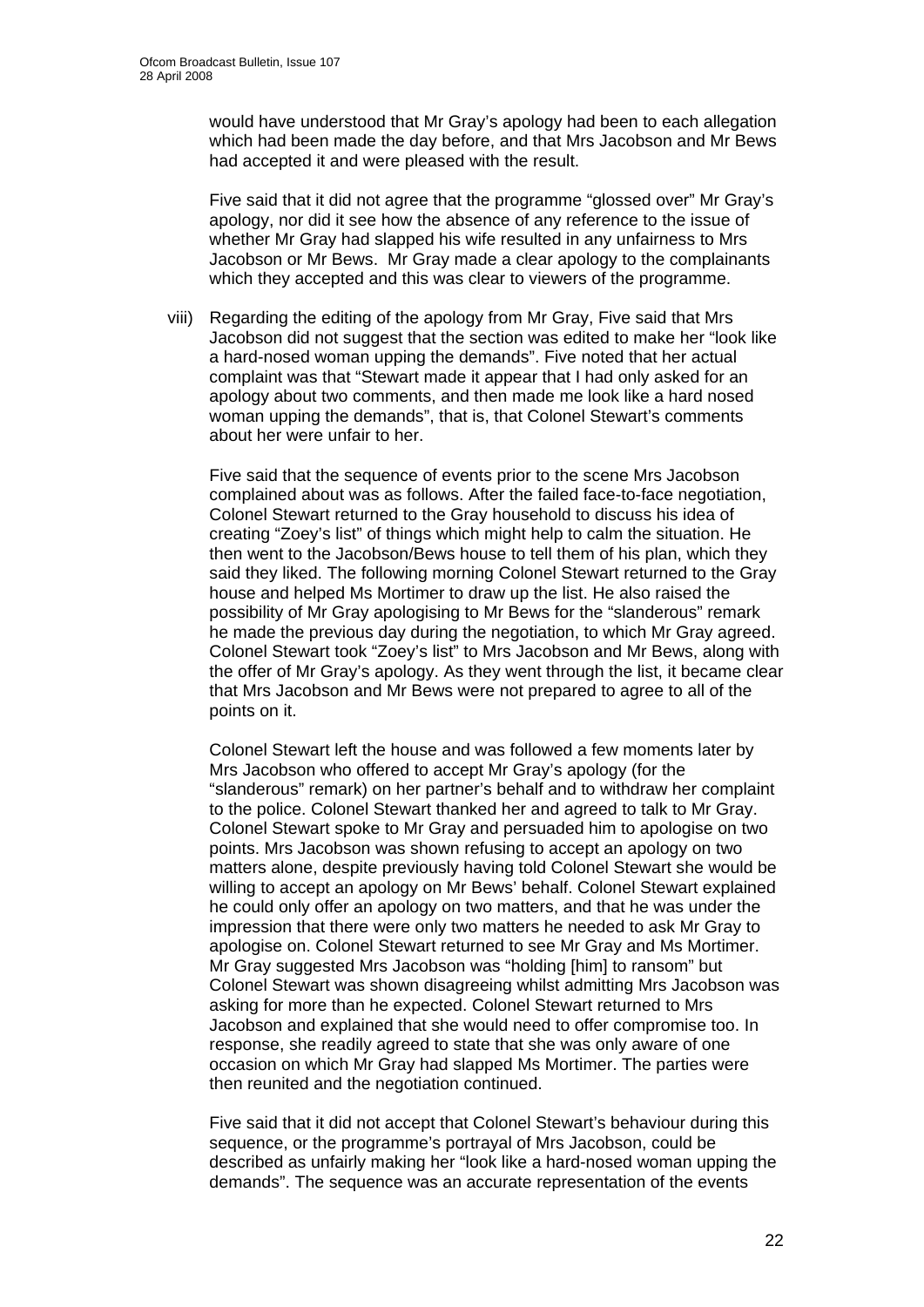which occurred and its depiction did not cause any unfairness to Mrs Jacobson. Five argued that this section of the programme remained unedited following the complainant's viewing of the programme on 6 July 2006 and no objection was raised to it at any stage prior to transmission. It was therefore reasonable for Five to believe Mrs Jacobson did not find this scene unfair to her.

- b) Five said that the comment "bitch" was made by Colonel Stewart after two scenes; the first in which Mrs Jacobson answered his enquiry as to whether she would consider moving the playhouse, the second in which she agreed to meet her neighbours face to face. Colonel Stewart's comment that Mrs Jacobson was "being rather a bitch" was his personally held opinion regarding her initial refusal to meet with Mr Gray and what he described as "ultimate negotiation gameplay".
- c) Five said that the first part of the programme contained a number of allegations, from both sides about their neighbour's conduct. The allegations were included to demonstrate the level of animosity between the parties. Five argues that the nature of each allegation was such that it would be virtually impossible to prove its truth or otherwise. Because of the nature of some of the allegations, Five said that both parties were shown a "rough cut" of the programme in advance of transmission to ensure that the programme was factually accurate and that the contributors were given an opportunity to respond to the allegations where appropriate. The version of the programme previewed by the complainants was subsequently edited to address concerns where necessary. The allegations were included to demonstrate the nature of the dispute between the parties, not to assert the truth of them. It would not have been possible to include all of the views expressed by each contributor, or each and every single fact or allegation surrounding an issue, in full. Allegations were made on each side and appropriate denials were included. Taken as a whole, and in the context of the whole programme, the allegations did not result in unfairness to Mrs Jacobson or materially affect viewers' opinion of her in an unfair way.
	- i) Regarding the portrayal of the start of the argument between the two families, Five said that it was clear from the programme that relations soured after Ms Mortimer told Mrs Jacobson that Mr Gray had hit her and showed her the bruises. The version of the programme previewed by Mrs Jacobson on 6 July 2006 contained the further allegation that Ms Jacobson knew the fence post was weak and that she deliberately pulled the fence over. In subsequent correspondence with the programme makers, Mrs Jacobson claimed that the washing line was up before Mr Gray and his family moved in, and that Mr Gray had weakened the post by pushing on it. The commentary was therefore changed to remove the suggestion that Mrs Jacobson knew the fence post was weak, or that she deliberately pulled the fence over. This was communicated to Mrs Jacobson in a letter from the programme makers dated 1 August 2006.
	- ii) Five said that the programme did not contain any allegation that Mrs Jacobson had attacked Mr Gray's six year old daughter. Mr Gray's allegation that she had sworn at his three year old daughter was included in the programme. In a telephone conversation between Mrs Jacobson and the programme makers, she confirmed to them that she wanted this allegation to remain in the programme to demonstrate, in her view, how unreasonable Mr Gray was. It was also agreed that the allegation would be followed by commentary that would make it clear that Mrs Jacobson denied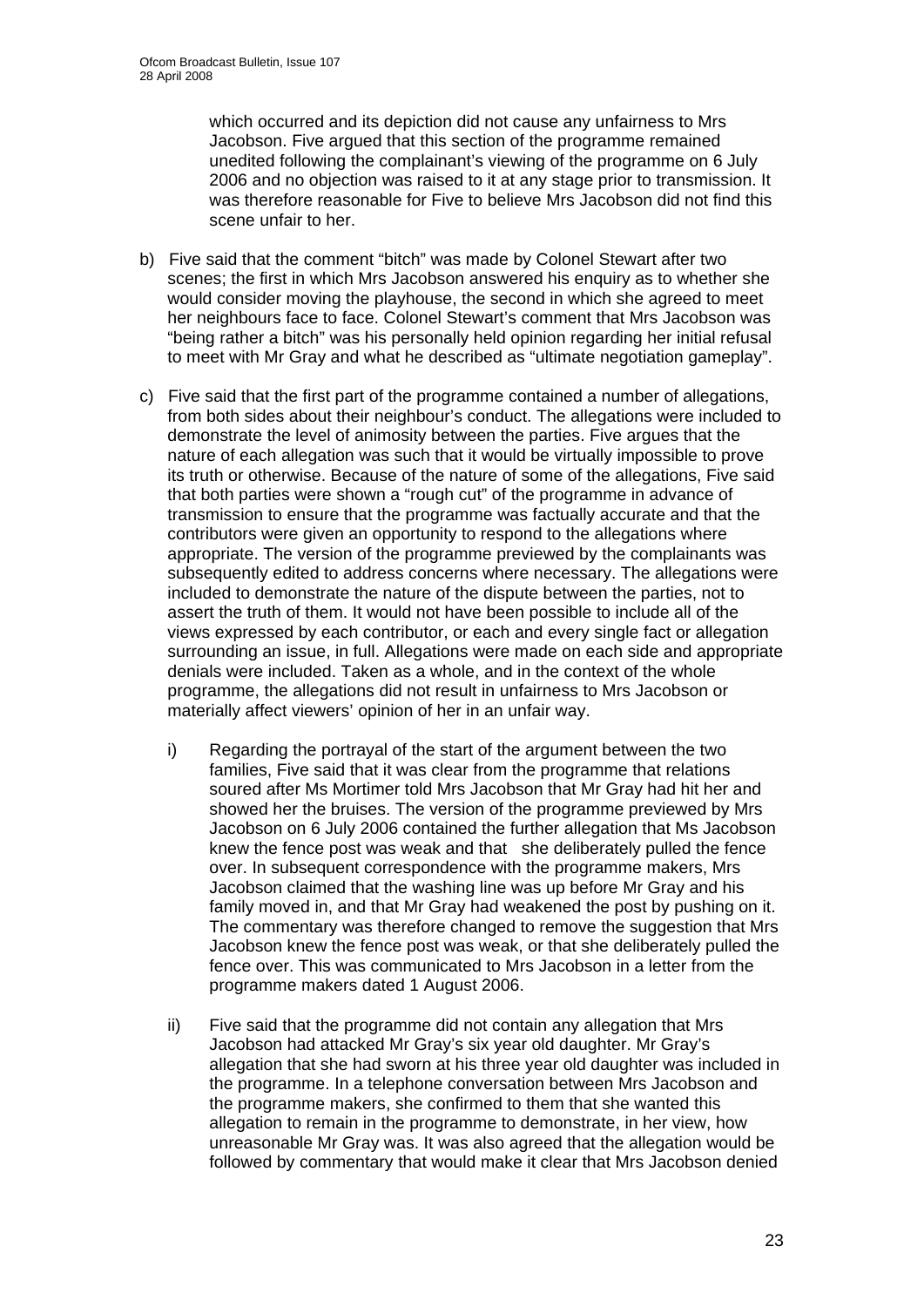that she ever shouted at the children. Five said that the programme reflected this agreement.

iii) Five said that Mr Gray's response to Colonel Stewart's enquiry about how many Canadian flags flew in the complainants' garden was that "they have them all over the place normally". It was clear that these flags did not offend Mr Gray. Five said that the programme makers confirmed that there were two very large Canadian flags on display at the property during filming, and that they were extremely prominent and visible from a variety of positions so as to give the effect of being "all over the place". Five said that it did not consider that an allegation of displaying flags required further clarification or comment from Mrs Jacobson or Mr Bews.

Five said that the "English white trash" allegation was made during the negotiation scene. Mrs Jacobson raised the issue of the Canadian flag by removing her jumper and asking whether the Canadian T-shirt she wore underneath it offended him. Five said that given that this allegation was made during the face-to-face negotiation, over an issue that Mrs Jacobson had raised, and that she had an opportunity to respond to it there and then, the programme makers did not feel it was unfair to Mrs Jacobson for the comment to remain in the programme. The point of the negotiation was not to go into a detailed analysis of each and every point of fact in dispute. Five said that it was for each side to air their grievances in an attempt to find a resolution.

Five noted that Mr Bews complained that the programme alleged that Mrs Jacobson had a police caution for calling Mr Gray "white trash". Five said that the programme did not contain this allegation and that Mrs Jacobson did not raise any objection to either of these allegations during her correspondence with the programme makers following the previewing.

- iv) Regarding the remarks made about Mr Bews by Mr Gray during filming, Five said that due to the seriousness of the serious nature of the allegation made by Mr Gray during the negotiation, Five and the programme makers decided to discuss the inclusion of the allegation in the programme with Mr Bews and Mrs Jacobson. Five said that Mr Bews suggested that:
	- that the sequence should be removed in its entirety, or
	- that the allegations themselves should be removed, whilst the fact of the slanderous allegations being made would be left in, or
	- that the serious allegation would remain in the programme.

Five said that there was no hint in the programme of what Mr Gray's comments were. They were treated seriously in the programme it was noted that Mrs Jacobson considered them to be so serious she considered calling the police. The programme commentary stated the accusation was "wild" and Colonel Stewart pointed out the allegation was slanderous in his meeting with Mr Gray the following morning.

Furthermore, Five said that it was it was clear from Mr Gray's apology at the end of the programme that he retracted the allegation he had made about Mr Bews. Also in his consent letter which permitted the fact of the allegation to be broadcast Mr Bews expressly stated that he accepted that Mr Gray had apologised for this comment and had retracted it in its entirety.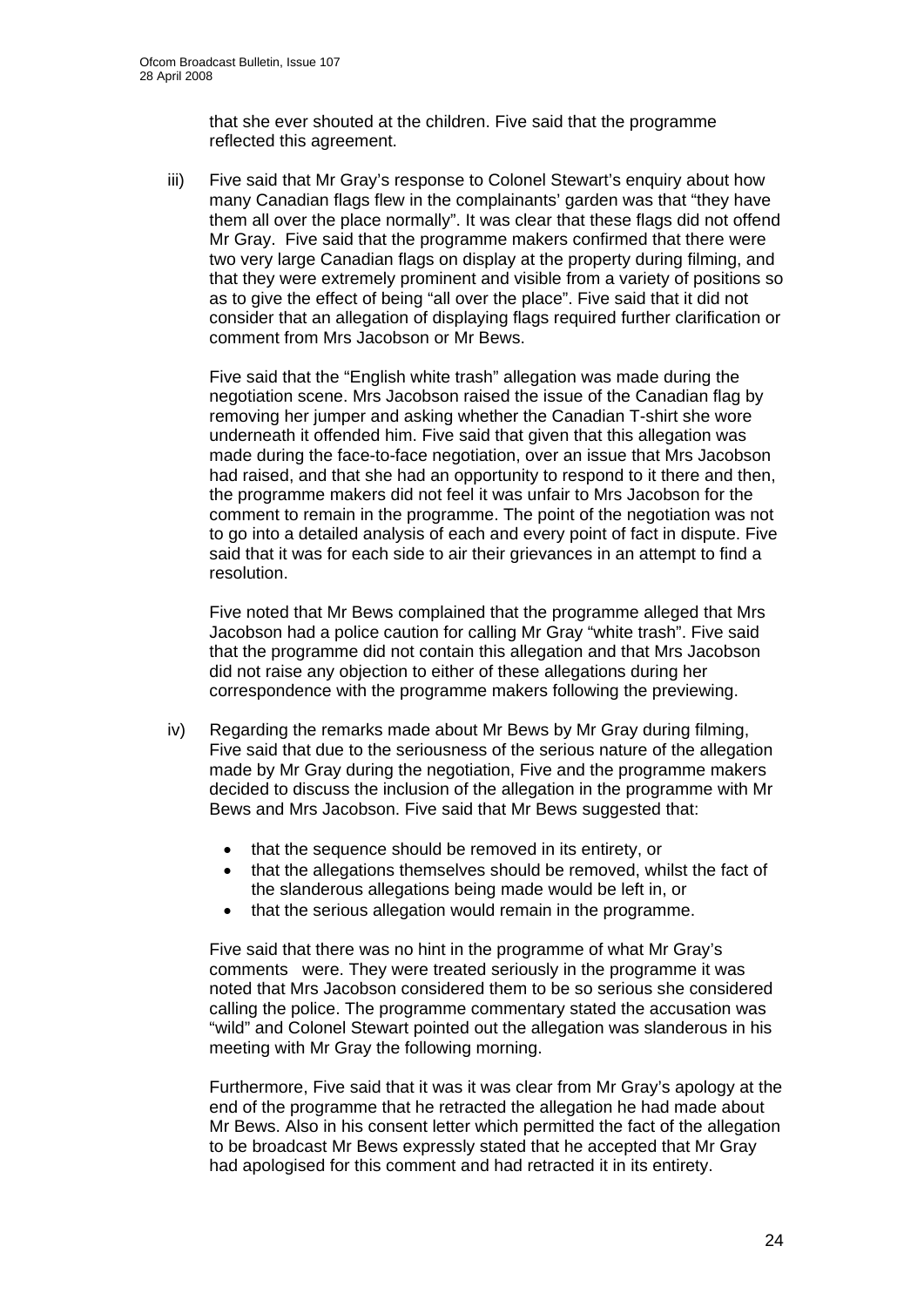Given Mr Gray and Mrs Jacobson's specific request for the fact of the making of the slanderous allegation to remain in the programme Five did not accept its inclusion was unfair to them.

d) Regarding the decision to provide Mrs Jacobson and Mr Bews with an opportunity to view the programme prior to broadcast, Five said that this unusual decision was taken after a "rough cut" had been edited. The programme makers were particularly concerned to ensure they were aware of each of the allegations which were going to be made and to provide an opportunity to respond to them if appropriate.

Five said that following the viewing the complainants agreed to sign a letter confirming they had watched the programme and consented for it to be broadcast. Over the following four days Mrs Jacobson sent a series of emails to Five outlining her concerns about the programme. Five discussed Mrs Jacobson's concerns, as identified in her emails to the programme makers. It was agreed that the programme would be edited in several respects to address the points she had raised where appropriate. The programme makers subsequently telephoned and wrote to Mrs Jacobson to outline how her concerns would be addressed. Mrs Jacobson indicated that she felt that few of her concerns had been addressed and a further response was sent from Five on 8 September 2006 which explained that the nature of the programme was not to find the truth or otherwise of each and every allegation made. The letter pointed out that Five could not include each and every view and fact expressed during filming, and that the programme would only be unfair to her if footage was excluded which would have materially affected viewers' opinions of her in an unfair way.

Five said that during the post-previewing correspondence it became clear that Mrs Jacobson could not accept that there might be another side to her version of events. Five said that it explained its responsibility to ensure fairness to both parties on numerous occasions to her. During the course of research for the programme it was apparent that independent third parties such as the police and their landlord were of the view that both parties were equally to blame. Five said that it understood that the police have subsequently decided not to bring any charges.

Five said that several edits were made to the programme to address the concerns raised by Mrs Jacobson and Mr Bews. Five argued that the purpose of the programme was never to exonerate one party at the expense of the other. It was made clear to Mrs Jacobson and Mr Bews that both parties would give their side of the story, air their grievances during a controlled negotiation process, and seek to find a resolution to their situation with the assistance of Colonel Stewart. The programme would not and could not seek to establish the truth or otherwise of each and every allegation; the important point was to try and find a way forward.

#### **Mrs Jacobson's and Mr Bews' comments in response**

Mrs Jacobson and Mr Bews responded to statements made by members of the production team, provided as part of Five's statement thereby providing background to the points and issues raised in their complaint.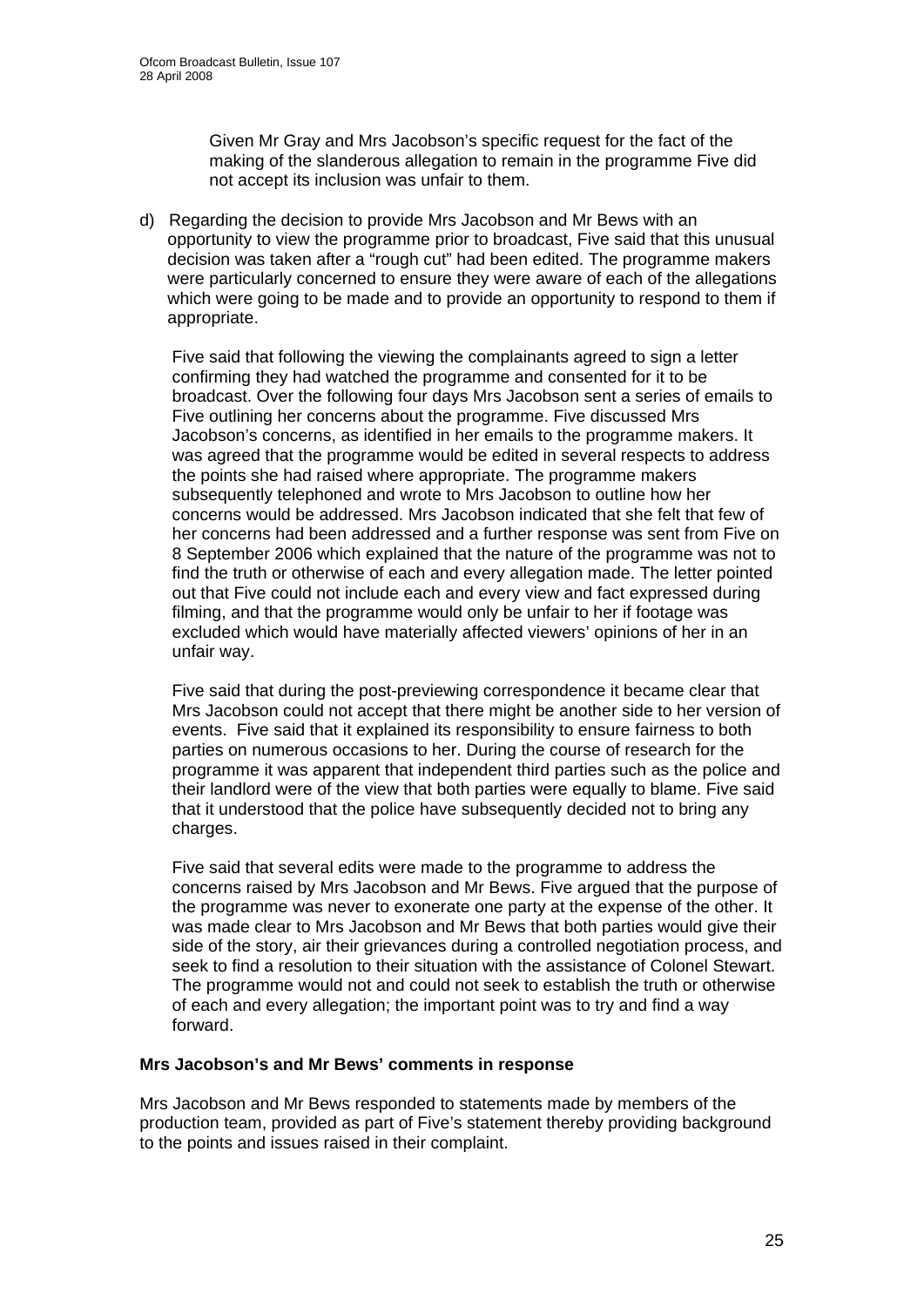#### **Five's final statement in response**

Five submitted its final statement in response to Mrs Jacobson's and Mr Bews' comments. In summary, Five noted that the complainants did not directly challenge the contents of Five's written statement, but instead commented on the production team's witness statements. Five's response to the complaint itself was dealt with in its statement summarised above.

#### **Decision**

Ofcom's statutory duties include the application, in the case of all television and radio services, of standards which provide adequate protection to members of the public and all other persons from unfair treatment in programmes included in such services.

In carrying out its duties, Ofcom has regard to the need to secure that the application of these standards is in the manner that best guarantees an appropriate level of freedom of expression. Ofcom is also obliged to have regard, in all cases, to the principles under which regulatory activities should be transparent, accountable, proportionate and consistent and targeted only at cases in which action is needed.

This complaint was considered by Ofcom's Executive Fairness Group. In reaching a decision it considered a recording and transcript of the programme and all the submissions from both parties.

Ofcom found the following:

a) Ofcom first considered Mrs Jacobson's and Mr Bews' complaint that they were treated unfairly in the programme as broadcast in that it misrepresented their past actions in relation to their neighbours and the contributions that they made to the programme.

In considering this element of Mrs Jacobson's and Mr Bews' complaint, Ofcom took account of Rule 7.1 of the Code which states that broadcasters must avoid unjust or unfair treatment to individuals and organisations in programmes. Ofcom took account of Practice 7.6 of the Code which states that when a programme is edited, contributions should be presented fairly and Practice 7.9 which states that before broadcasting a factual programme, broadcasters should take reasonable care to satisfy themselves that material facts have not been presented, disregarded or omitted in a way that is unfair to an individual or organisation. Taking these Practices into account, Ofcom first addressed separately each of Mrs Jacobson's and Mr Bews' specific points of complaint under this head concerning the programme's treatment of them.

i) Ofcom considered Mrs Jacobson's and Mr Bews' complaint that the programme did not show Mrs Jacobson clarifying her comments relating to the location of the family's playhouse.

Ofcom noted from the unedited footage that Colonel Stewart specifically asked Mrs Jacobson why the playhouse in her garden could not be moved to a place in the garden where Mr Gray's alleged gestures could not be seen by her children. Mrs Jacobson's response, which was included in the programme as broadcast, was: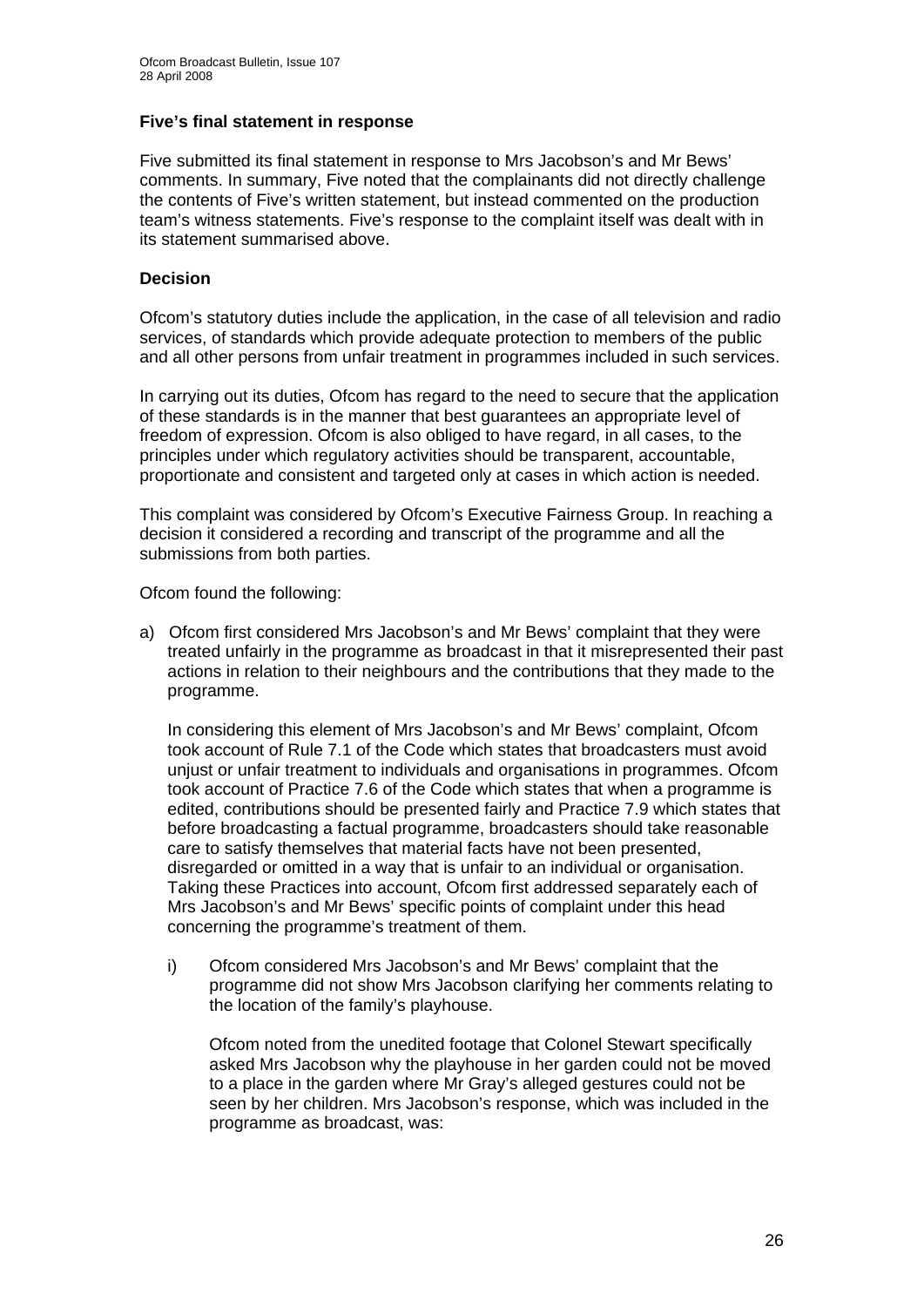| <b>Colonel Stewart:</b> | "If, err, this is the only place where your children<br>could see the gestures, err, have you<br>considered moving this, moving this bit?" |  |  |
|-------------------------|--------------------------------------------------------------------------------------------------------------------------------------------|--|--|
| <b>Mrs Jacobson:</b>    | "No – shouldn't have to. I'm not gonna let him<br>bully my family into doing things to suit him".                                          |  |  |

Ofcom also noted from Five's statement that although the programme makers were aware of the septic tanks on the other side of the garden (which would present potential difficulties in relocating the playhouse), the point of Colonel Stewart's question was to find out if Mrs Jacobson would be willing to relocate the playhouse, not the reason why she could not. Ofcom also noted that later in the programme, Colonel Stewart again asked Mrs Jacobson if she would consider relocating the playhouse to another part of the garden to which she replied that she would not.

| <b>Colonel Stewart:</b> | "This platform, Hazel. Here. If it wasn't there, |  |  |  |
|-------------------------|--------------------------------------------------|--|--|--|
|                         | gestures wouldn't be seen by the kids. Would     |  |  |  |
|                         | you consider moving that platform?"              |  |  |  |

**Mrs Jacobson:** *"No."*

By examining the unedited footage of Colonel Stewart's and Mrs Jacobson's discussion about the playhouse, Ofcom took the view that Mrs Jacobson's primary motivation for not moving the playhouse to another part of the garden was that she believed that she should not have to do so in order to avoid confrontation from Mr Gray. Ofcom also noted that Mrs Jacobson and Mr Bews did not raise any concern with the programme makers about the absence of background information in the version of the programme that they were able to preview before the broadcast of the programme.

Ofcom therefore found that the programme fairly presented Mrs Jacobson's view regarding the location of the playhouse in the programme and that the footage was not unfairly edited.

ii) Ofcom considered Mrs Jacobson's and Mr Bews' complaint that the programme gave the impression that in making the comment "just let kids be kids", Mrs Jacobson was referring to her own children rather than to her neighbours' children.

Ofcom examined the programme as broadcast and read a transcript of it. It was satisfied that the remark "just let kids be kids" was not included in the programme.

iii) Ofcom considered Mrs Jacobson's and Mr Bews' complaint that the programme presented them as "uncooperative" and "not open to making any resolution whatever" despite the fact that the production team had been given evidence to the contrary.

 Ofcom noted the full broadcast programme and took the view that viewers were given a clear understanding of the situation between Mrs Jacobson and Mr Bews and their neighbours and the position taken by Mrs Jacobson. Ofcom considered that the programme included background information that explained that the complainants had been on good terms with their neighbours at one time and included a description of how their neighbourly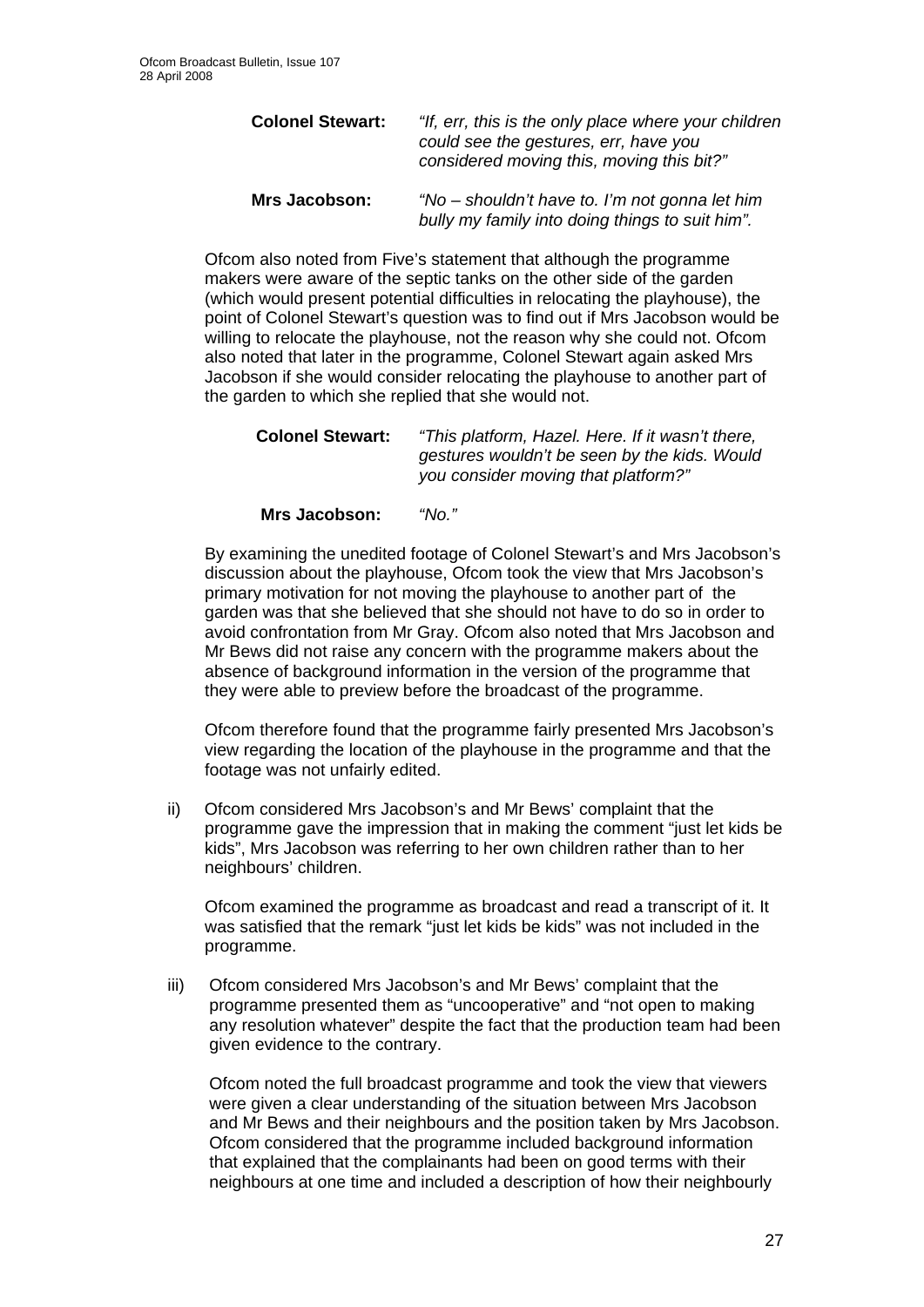relationship deteriorated. The programme also referred to the involvement of the authorities (namely, the police, social services and the local authority) and made clear that Mrs Jacobson would be prepared to meet with her neighbours. Ofcom also noted that Mrs Jacobson was shown in the programme willing to try ways of resolving the conflict between her family and her neighbours and was shown being receptive to ideas raised by Colonel Stewart in finding common ground when the initial negotiations failed. Ofcom also noted from Five's statement in response to the complaint that neither Mrs Jacobson or Mr Bews raised any issue with the programme makers about her portrayal in the programme when they watched a preview of the programme.

Given the material included in the programme referred to above, Ofcom considered that Mrs Jacobson was shown in the programme as someone who was willing to find a solution to the problems that she and her family were experiencing with her neighbours and that she was prepared to compromise when necessary although she firmly believed that the problems lay with her neighbours. Ofcom was satisfied therefore that the programme makers had taken reasonable care in portraying Mrs Jacobson and this portrayal resulted in no unfairness in the programme.

iv) Ofcom considered Mrs Jacobson's and Mr Bews' complaint that they had been told that the programme would called "The Negotiator" rather than *"At War With Next Door"* and its main focus would be negotiation. They said that the "negotiation scene" was heavily edited and Mrs Jacobson was unfairly presented as a "bully" who insisted that the negotiation continue even after her neighbours had decided not to continue.

 Ofcom recognised that it was normal practice for programme makers to provide contributors to a programme with background information about it which may include information about the programme's title. In this particular case, Ofcom noted that according to Five's statement in response to the complaint, Mrs Jacobson and Mr Bews were recruited to take part in the programme via a website entitled "*Neighbours from Hell*" and had signed consent forms which explained the title "The Negotiator" was a "current working title". Ofcom took the view that this made it apparent to contributors, including Mr Jacobson and Mr Bews, that the title of the programme might change. Also, from the nature of the website to which Mrs Jacobson was recruited to participate in the programme, Ofcom considered that the form and content of the programme was such that the change in its title did not materially change it in a way that would have reasonably affected Mrs Jacobson's and Mr Bews' consent to participate. In Ofcom's view, its nature and its purpose remained the same. The information given to Mrs Jacobson and Mr Bews was sufficient for them to have been aware that the focus of the programme would be about negotiating with their neighbours. Ofcom was satisfied that the programme makers fairly explained the nature and purpose of the programme to the complainants and that the title of it was a fair description of it and reflected the title of the website.

 Ofcom considered whether or not the programme unfairly portrayed Mrs Jacobson as a "bully" who insisted that the negotiations persisted even though her neighbours did not wish to continue. Ofcom noted the programme's commentary: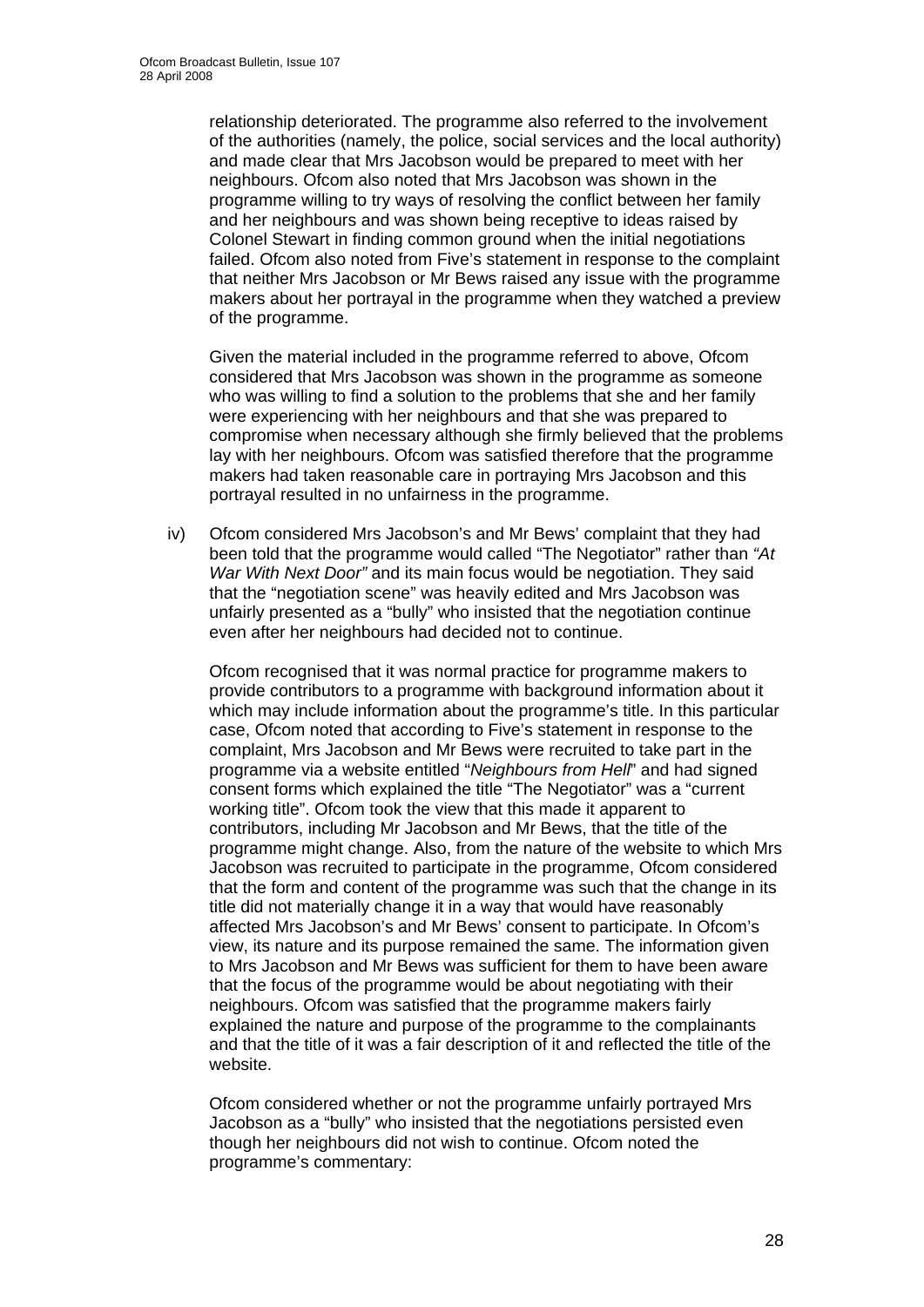#### *"The Colonel gets the warring parties back into the room."*

Ofcom considered that the programme was clear that it was Colonel Stewart and Ms Mortimer who persuaded Mrs Jacobson and Mr Gray back to negotiating. There was no suggestion in this particular part of the programme that Mrs Jacobson was a bully or that she was persisting with the negotiations despite her neighbours not wanting to. Ofcom was satisfied that the programme's portrayal of Mrs Jacobson resulted in no unfairness in this respect.

v) Ofcom considered Mrs Jacobson's and Mr Bews' complaint that Mr Bews' explanation why he wished Mr Gray to be "behind bars" was edited from the programme.

Ofcom noted the comments made by Mr Bews in the opening minutes of the programme about his feelings towards Mr Gray and the behaviour he said that he and his family had endured:

**Mr Bews:** *"*[Mr Gray] *Gives me death threats. Where he's gone like that [gestures: slit throat] slit throat to the kids. Six year olds, seven year olds. He's standing there and – you look up, and right away he's [gestures: middle finger] or [gestures: 'wanker'] like this, and you go, like what's your problem?"* 

> *"I want that smirk wiped off hid face, that's what I want. We're not going to kowtow to that man, he's not gonna push us around and – I just want him to stop".*

Ofcom took the view that viewers would have been left in no doubt as to Mr Bews' feelings and that his views were partially due to Mr Gray's actions towards Mr Bews' and Mrs Jacobson's children. Ofcom considered that, given this wider context, omitting Mr Bews' specific reasons for expressing his view that he would like to see Mr Gray "behind bars" would not have affected viewers' understanding of Mr Bews' feelings in a way that was unfair to him.

vi) Ofcom considered Mrs Jacobson's and Mr Bews' complaint that the programme as broadcast edited out pertinent information from two witnesses. Specifically, Mrs Jacobson's and Mr Bews' complained that: the comment from PC Humphries that "there may well be things on both sides that are being done, however, there is evidence against Mr Gray" was omitted from the programme; and, an explanation from Ms Brewster from the West Kent Mediation Service on why Mrs Jacobson had refused to take part in mediation between her family and her neighbours was also not included in the programme.

Ofcom noted Five's statement in response, in which Five stated that the programme makers had chosen not to include PC Humphries' comments because it related to a specific incident. Ofcom noted from Five's submission that PC Humphries had also commented in more general terms about the situation between the two neighbouring families and he believed that both families were to blame for the animosity that existed between them. Ofcom was satisfied it was clear from the broadcast programme itself that Mr Gray's previous behaviour had led to him being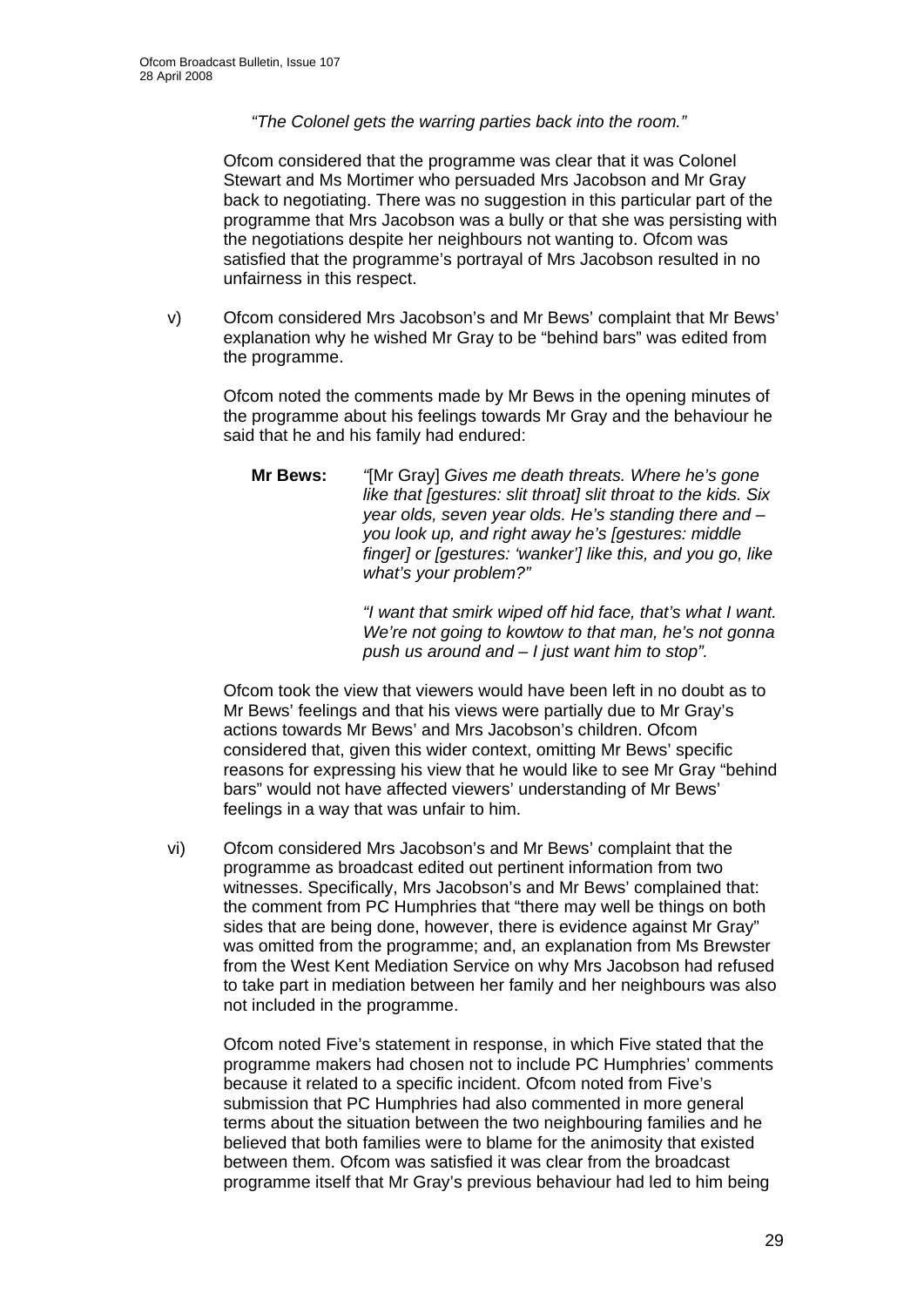arrested and that the omission of the comment by PC Humphries in relation to a specific incident involving Mr Gray would not have affected viewers' understanding the situation in a way that would have been unfair to Mrs Jacobson and Mr Bews.

In relation to the omission of Ms Brewster's comments about why Mrs Jacobson had refused mediation, Ofcom noted that the programme's commentary had explained that Mrs Jacobson had declined to participate in mediation "*because of police involvement*". It also noted that it was clear from the programme that Mrs Jacobson had made the first call to the mediation service after being referred to it by the local authority. In these circumstances therefore, Ofcom considered that further clarification from Mrs Jacobson as to why she decided not to participate in mediation would have been unnecessary as the programme made it clear that she had been willing to consider mediation that she had declined it later on due to the involvement of the police. Ofcom therefore found that the omission of Ms Brewster's comments did not result in unfairness to Mrs Jacobson's and Mr Bews'.

vii) Ofcom considered Mrs Jacobson's and Mr Bews' complaint that the end of the version of the programme previewed by them included a "full apology" from Mr Gray and Ms Mortimer stating to Mrs Jacobson that "I did things to you as well". However, in the broadcast version of the programme, Mrs Jacobson and Mr Bews said that this was edited in a way that resulted in a "glossing over [of] the apology".

Ofcom examined the version of the programme shown to Mrs Jacobson and Mr Bews before the broadcast of the final version of the programme. It also watched the programme as broadcast and noted the programme's commentary:

| <b>Commentary:</b> | "However, in yesterday's negotiations<br>feelings boiled over, with Jamie Gray<br>making several slanderous allegations. Now<br>to put the peace process back on track, the<br>Colonel needs Jamie to apologise". |  |  |
|--------------------|-------------------------------------------------------------------------------------------------------------------------------------------------------------------------------------------------------------------|--|--|
| Col Stewart:       | "What I want you to do is exactly what I ask you<br>to do. Which is go out, make an apology, turn<br>round, and come back. OK? So will you do<br>that".                                                           |  |  |
| Mr Gray:           | "Yeah. Sure".                                                                                                                                                                                                     |  |  |

Ofcom noted that this conversation was followed by Colonel Stewart's discussion with Mrs Jacobson who made it clear that she would only accept an apology from Mr Gray on "every single one" of the allegations he had made, not just the two for which Mr Gray had initially agreed to apologise. Ofcom also noted that the programme included the following section:

| Commentary: | "Bob reunites the two parties and ensures"    |  |  |
|-------------|-----------------------------------------------|--|--|
|             | Jamie apologises for the false allegations he |  |  |
|             | made during the negotiation".                 |  |  |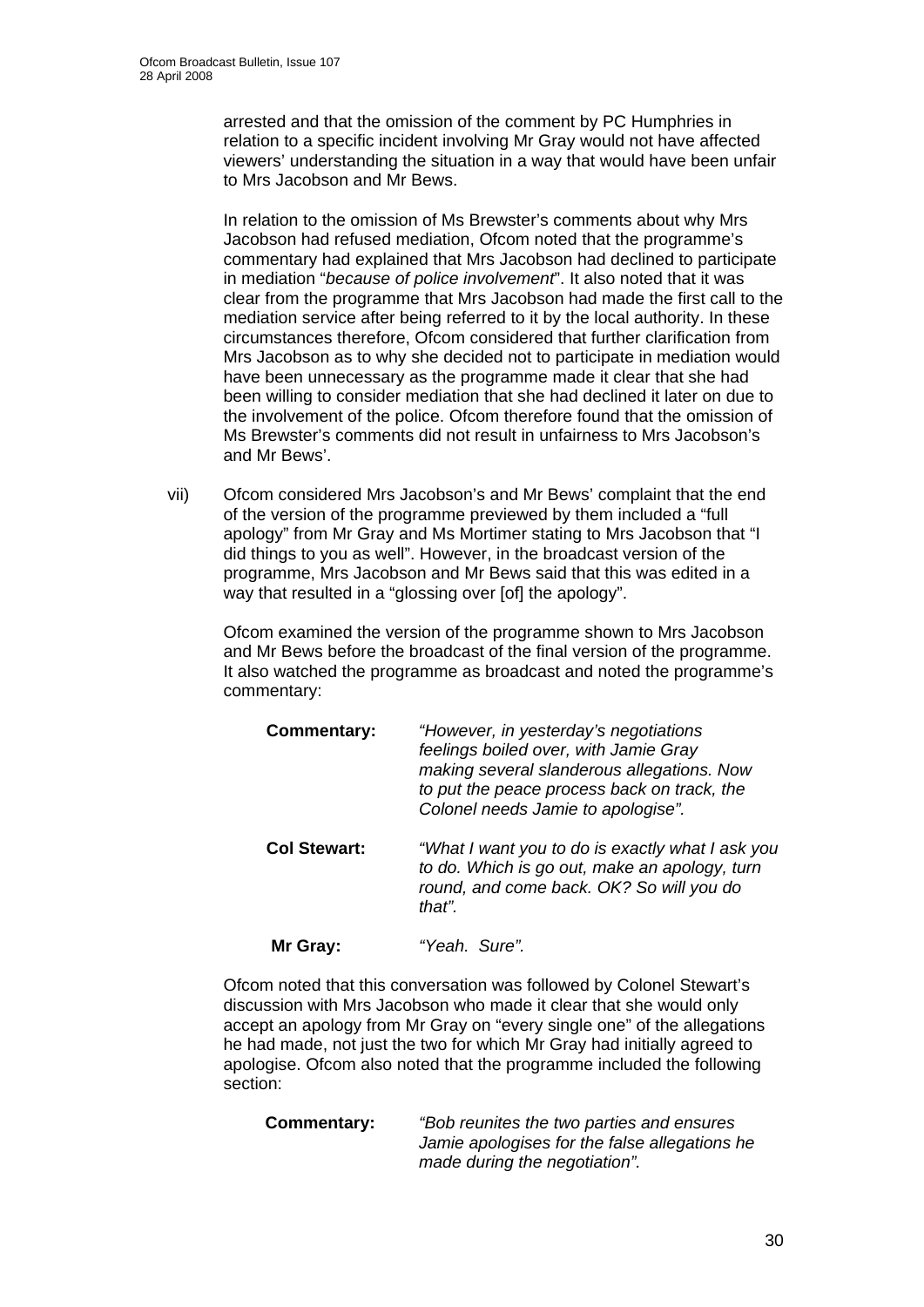| <b>Col Stewart:</b> | "Now those things you are, I think, willing to<br>apologise for".                                                          |
|---------------------|----------------------------------------------------------------------------------------------------------------------------|
| Mr Gray:            | "Yes".                                                                                                                     |
| Mrs Jacobson:       | "Then you can go ahead and apologise". Mrs<br>Gray: "I'm very sorry that, if I have offended you<br>in any way with these" |
| Mrs Jacobson:       | "False allegations".                                                                                                       |
| Mr Gray:            | "False allegations".                                                                                                       |
| <b>Col Stewart:</b> | "OK? Now we've outlined what they are -"                                                                                   |
| Mrs Jacobson:       | "Accepted".                                                                                                                |
| Mr Gray:            | "OK".                                                                                                                      |

Ofcom noted that although there was some debate about whether or not Mr Gray's apology had been genuine or not, Mrs Jacobson was then shown describing Colonel Stewart as the "*man of the moment*" and expressing her view that he had achieved "*a better ending to this than*  [she] *thought* [he] *could do*". Mr Bews was also shown stating that he was "*stunned*" by the accord and preparing to celebrate with Mrs Jacobson over a bottle of champagne.

Ofcom considered that from the programme's commentary and the reaction of Mrs Jacobson and Mr Bews, viewers would have understood that Mr Gray's apology had been to each allegation which had been made the day before and that Mrs Jacobson and Mr Bews had accepted it and were pleased with the result.

Given these factors, Ofcom was satisfied that the apology had not been "glossed over" and was clearly and fairly presented in the programme. It also took the view that the absence of any reference to the issue of whether or not Mr Gray had "slapped his wife" could not be considered as resulting in any unfairness to Mrs Jacobson or Mr. Bews. Ofcom therefore found no unfairness to Mrs Jacobson and Mr Bews in this respect.

viii) Ofcom considered Mrs Jacobson's and Mr Bews' complaint that Colonel Stewart's comments made Mrs Jacobson "look like a hard-nosed woman upping the demands [as to the extent of the apology]".

Ofcom noted the sequence of events prior to the scene about which Mrs Jacobson and Mr Bews complain. It noted that Colonel Stewart had arranged for Ms Mortimer to write a list of things which might help to calm the situation between the two families and that Mrs Jacobson and Mr Bews had seemed to support the idea. On the next day, Ofcom noted that Colonel Stewart took Ms Mortimer's list to Mrs Jacobson and Mr Bews, along with the offer of Mr Gray's apology. As they went through the list, it became clear that Mrs Jacobson and Mr Bews were not prepared to agree to all of the points on it. Ofcom noted that Mrs Jacobson offered to accept Mr Gray's apology (for the slanderous remark) on Mr Bews' behalf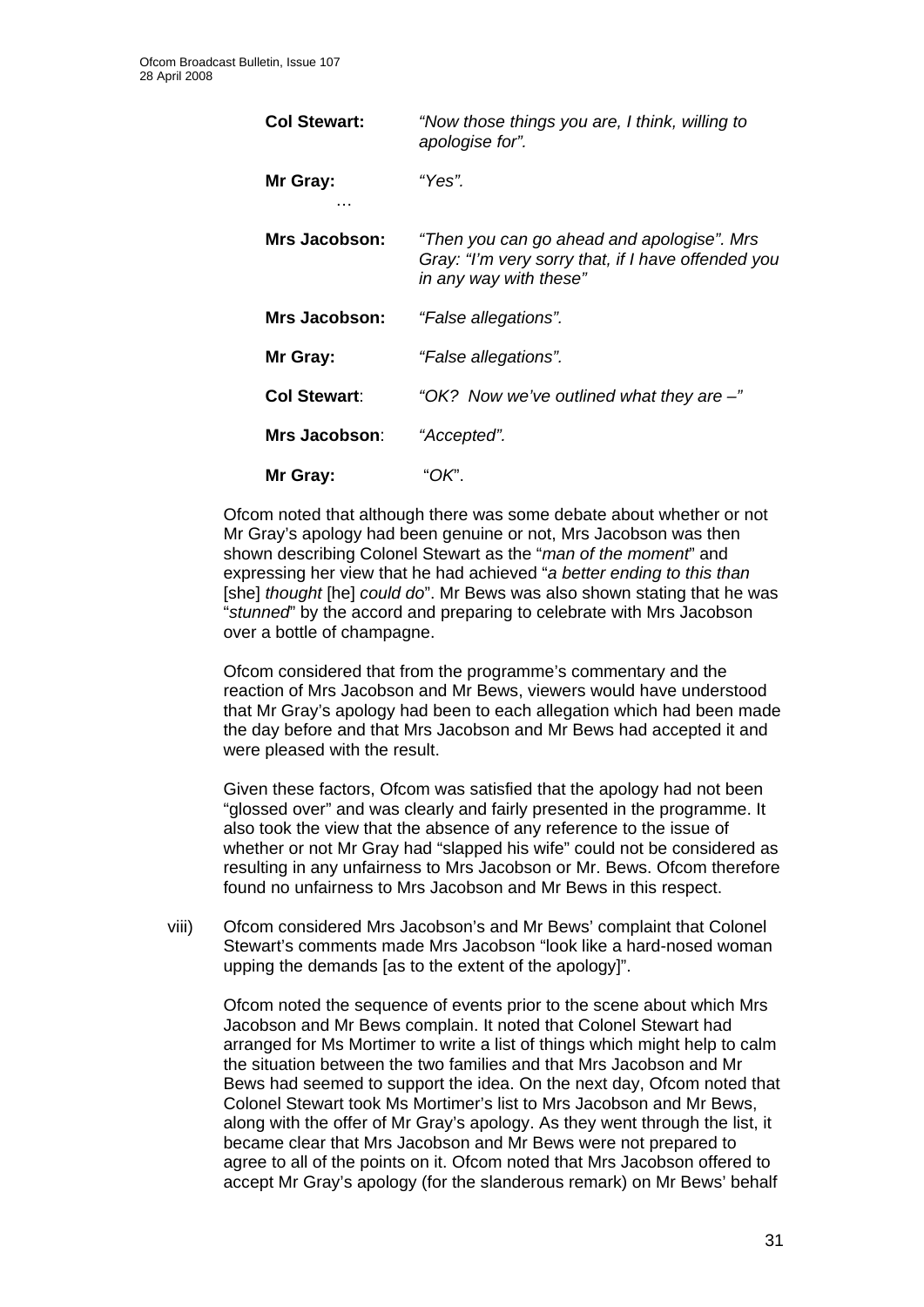and to withdraw her complaint to the police, after which Colonel Stewart thanked her and agreed to talk to Mr Gray.

Ofcom took note that Colonel Stewart persuaded Mr Gray to apologise on two points and that Mrs Jacobson was shown refusing to accept an apology on the two matters alone, despite previously having told Colonel Stewart she would be willing to accept an apology on Mr Bews' behalf. Colonel Stewart was shown in the programme returning to see Mr Gray and Ms Mortimer. Mr Gray suggested Mrs Jacobson was "holding [him] to ransom" but Colonel Stewart was shown disagreeing with him whilst admitting Mrs Jacobson was asking for more than he expected. Ofcom noted that Colonel Stewart then explained to Mrs Jacobson that she would need to offer compromise as well and she responded that she was prepared to state that she was only aware of one occasion on which Mr Gray had slapped Ms Mortimer. The parties were then reunited and the negotiation continued.

Given the background to this part of the programme, Ofcom considered that Colonel Stewart's behaviour during this part of the programme, and the programme's portrayal of Mrs Jacobson, could not be described as unfairly making her "look like a hard-nosed woman upping the demands" and would not have affected viewers' understanding of her in way that was unfair to her. In Ofcom's view, Mrs Jacobson was portrayed as a person who was aggrieved and wanted to get a full apology from Mr Gray. Ofcom was satisfied that the programme fairly presented the events that took place between Colonel Stewart and the two families and no unfairness resulted to Mrs Jacobson and Mr Bews in its depiction.

Taking the above factors into account, Ofcom found that the programme accurately presented Mrs Jacobson and Mr Bews and that it was not edited in a way that resulted unfairness to them.

b) Ofcom considered Mrs Jacobson's and Mr Bews' complaint that Colonel Stewart referred to Mrs Jacobson as "a bitch".

In considering this element of Mrs Jacobson's and Mr Bews' complaint, Ofcom took account of Rule 7.1 and 7.9 of the Code as referred to at a) above.

Ofcom noted the programme's commentary and that Colonel Stewart had actually said that "*I think she was being rather a bitch*". Ofcom noted that his comment came after Mrs Jacobson had initially refused to meet with Mr Gray and that it was his own personal opinion about Mrs Jacobson's attitude towards negotiating with her neighbours. Ofcom also noted that after Colonel Stewart had made this comment and later in the programme, it was clear to viewer that it was Mrs Jacobson who kept the negotiation going by offering to compromise and accepting Mr Gray's apology.

Ofcom acknowledged that Colonel Stewart's comment had the potential to be derogatory and offensive but accepted that it was his personal view, borne of frustration, of how he perceived her attitude following his observations of the situation and would have been understood as such given the wider context of the programme as a whole. In these circumstances, Ofcom found that the programme fairly presented Colonel Stewart's personal view in a way that would not have affected viewers' understanding of Mrs Jacobson when taken with the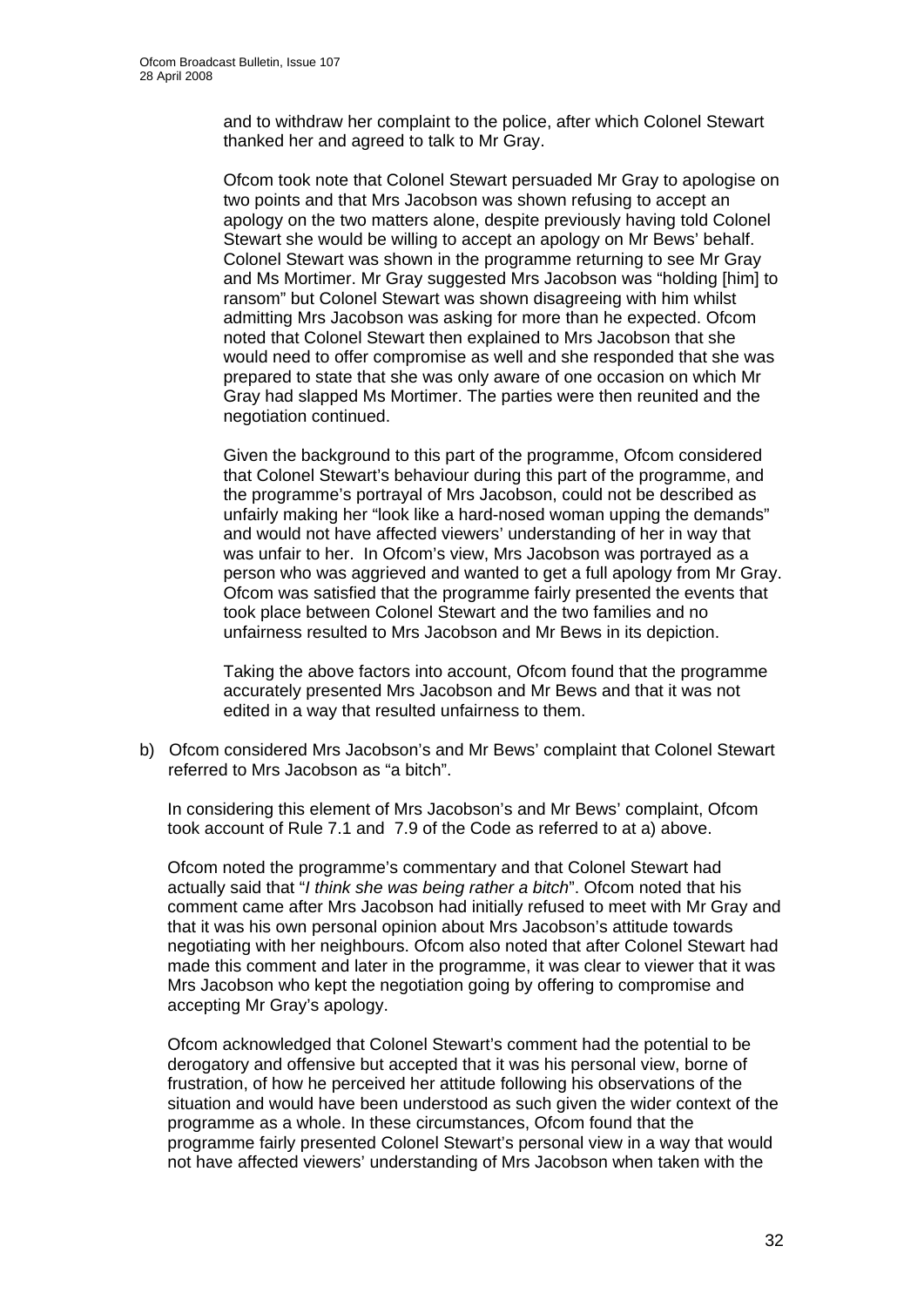context of the programme as a whole. There was therefore no unfairness to the complainants in this respect.

c) Ofcom considered Mrs Jacobson's and Mr Bews' complained that they were assured that by the programme makers that "no slander could be aired" and were led to believe that "the truth would emerge", yet incorrect and unsubstantiated allegations were made by Mr Gray were broadcast in the programme.

 In considering this element of Mrs Jacobson's and Mr Bews' complaint, Ofcom took account of Rule 7.1 and 7.9 of the Code as set out in a) above.

 Taking the Practices and factors into account, Ofcom first addressed separately each of Mrs Jacobson's and Mr Bews' specific points of complaint under this head concerning the programme's treatment of them.

i) Ofcom considered Mrs Jacobson's and Mr Bews' complaint that the allegation was unfairly included that the argument between the neighbours was started by Mrs Jacobson hanging a washing line on a weak fence post adjoining the two properties. Mrs Jacobson indicated that the programme makers had evidence that this line had been in place for months before Mr Gray moved in.

Ofcom noted that the programme contained a number of allegations from both families about the conduct of their neighbours and that these were included to illustrate the level of animosity between them. Ofcom also noted that due to the nature of some of the allegations made by both families, they were allowed to see a preview of the programme before it was broadcast and given the chance to raise any concerns. Ofcom noted that Five said in its statement that the preview version of the programme was edited to take account of concerns raised by contributors.

In relation to this particular allegation, Ofcom noted that Mrs Jacobson told the programme makers that the washing line had been in place before Mr Gray and his family moved in to the house next door, and that he had weakened the post by pushing it. In light of this, the programme makers changed the commentary and removed any suggestion that she knew that the fence was weak and that she had deliberately pulled it over. There was no unfairness to the complainants in this respect.

 ii) Ofcom considered Mrs Jacobson's and Mr Bews' complaint that the programme unfairly alleged that Mrs Jacobson had attacked Mr Gray's six year old daughter.

Ofcom noted the commentary in full:

| Mr Gray:    | "Courtney was only three. She went into the<br>garden, and she [Mrs Jacobson] turned round to<br>Courtney and said, 'You can F off'". |
|-------------|---------------------------------------------------------------------------------------------------------------------------------------|
| Commentary: | "Despite Jamie's claims, Hazel denies that she<br>has ever actually shouted at the children".                                         |

Ofcom noted that there was no reference in the programme to any allegation that Mrs Jacobson physically attacked Mr Gray's six year old daughter. Ofcom noted that the allegation that Mrs Jacobson had sworn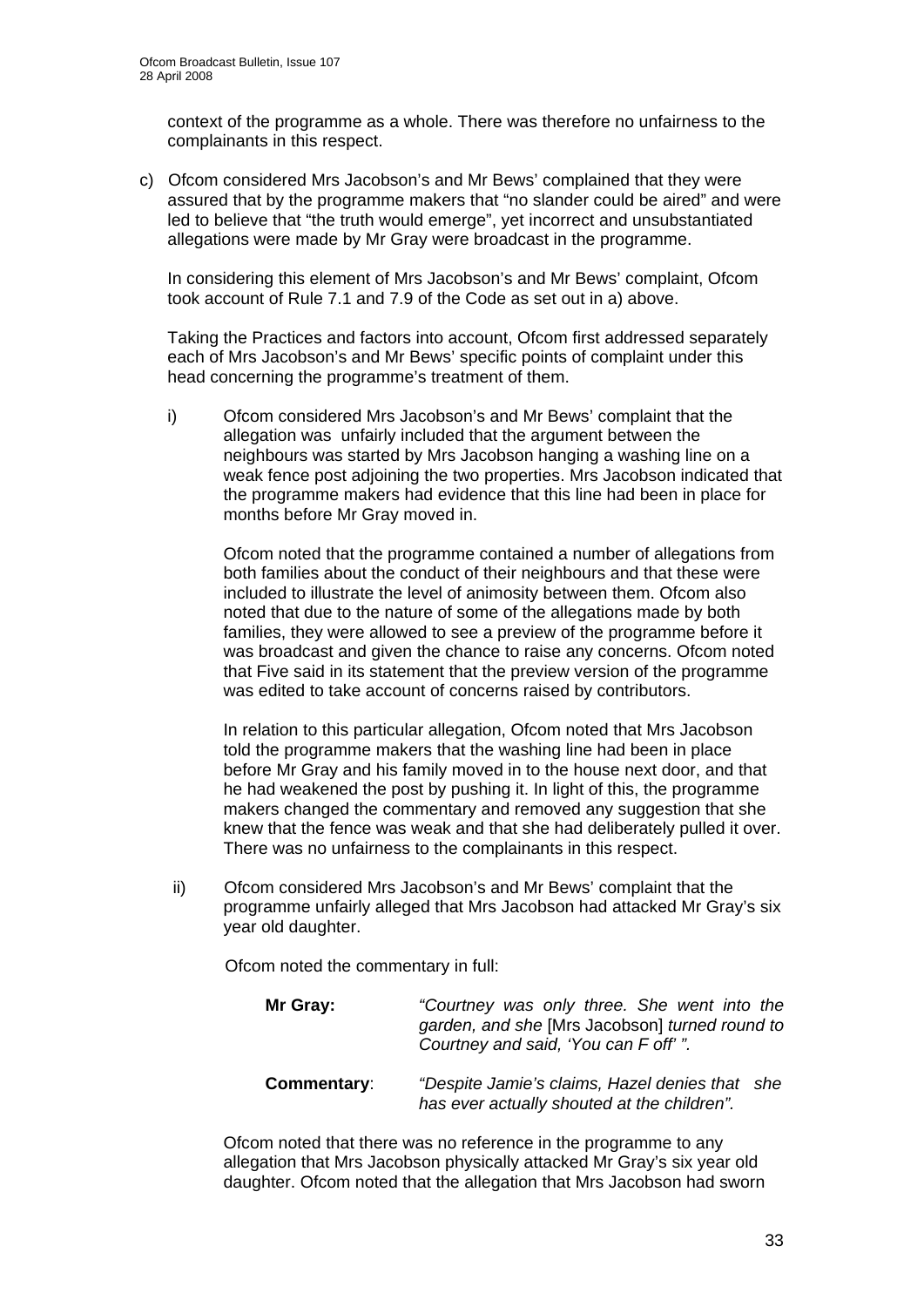at Mr Gray's three year old was immediately followed by the commentary line which made it clear to viewers that this was an allegation that she denied. Ofcom therefore concluded that the commentary did not result in unfairness to the complainants.

 iii) Ofcom considered Mrs Jacobson's and Mr Bews' complaint that allegations that they had "flags up all over the place" and that Mrs Jacobson had referred to Mr Gray as "English white trash" were untrue and unfair to them.

Ofcom noted Mr Gray's response to Colonel Stewart's question about the number of Canadian flags that Mrs Jacobson and Mr Bews flew in their garden:

#### **Mr Gray:** *"they have them all over the place normally".*

Ofcom noted that during filming, two large flags were on display which apparently could be seen from a number of positions. In these circumstances, Ofcom considered that the inclusion of Mr Gray's comment was unlikely to have affected viewers' understanding of Mrs Jacobson and Mr Bews in a way that was unfair to them. Ofcom therefore found no unfairness to the complainants in this respect.

In relation to the comment about "English white trash" Ofcom noted the full exchange from the programme's commentary:

| <b>Mrs Jacobson:</b> | "Does this [a T- shirt decorated with the<br>Canadian flag] offend you at all?"                                                                                                                                                                     |
|----------------------|-----------------------------------------------------------------------------------------------------------------------------------------------------------------------------------------------------------------------------------------------------|
| Mr Gray:             | "No."                                                                                                                                                                                                                                               |
| Mrs Jacobson:        | "So why did you file a complaint of racism with the<br>police over a Canadian flag that flies in the<br>back yard?"                                                                                                                                 |
| Mr Gray:             | "The racism was you leaning over the fence,<br>saying 'English white trash. 'And calling our kids<br>English white trash'. That was the complaint. Not<br>for some silly muppet flag".                                                              |
| Col Stewart:         | "That's not a muppet flag, actually. All of us here,<br>including you Jamie, have respect for the<br>Canadian flag. I can't put my finger on what it is<br>that's got you two neighbours fighting like, dare I<br>say, cats and dogs. What is it?". |

Ofcom noted that the allegation about calling Mr Gray and his family "English white trash" was made face to face with Mrs Jacobson as part of a wider exploration of their differences. Ofcom noted that Mrs Jacobson did not raise any objection to either of these allegations during her correspondence with the programme makers following the preview of the programme before broadcast. Ofcom considered that the exchange was accurately and fairly presented in the programme and Mrs Jacobson had a chance to raise concerns with the programme makers. The inclusion of this exchange was not unfair to the complainants.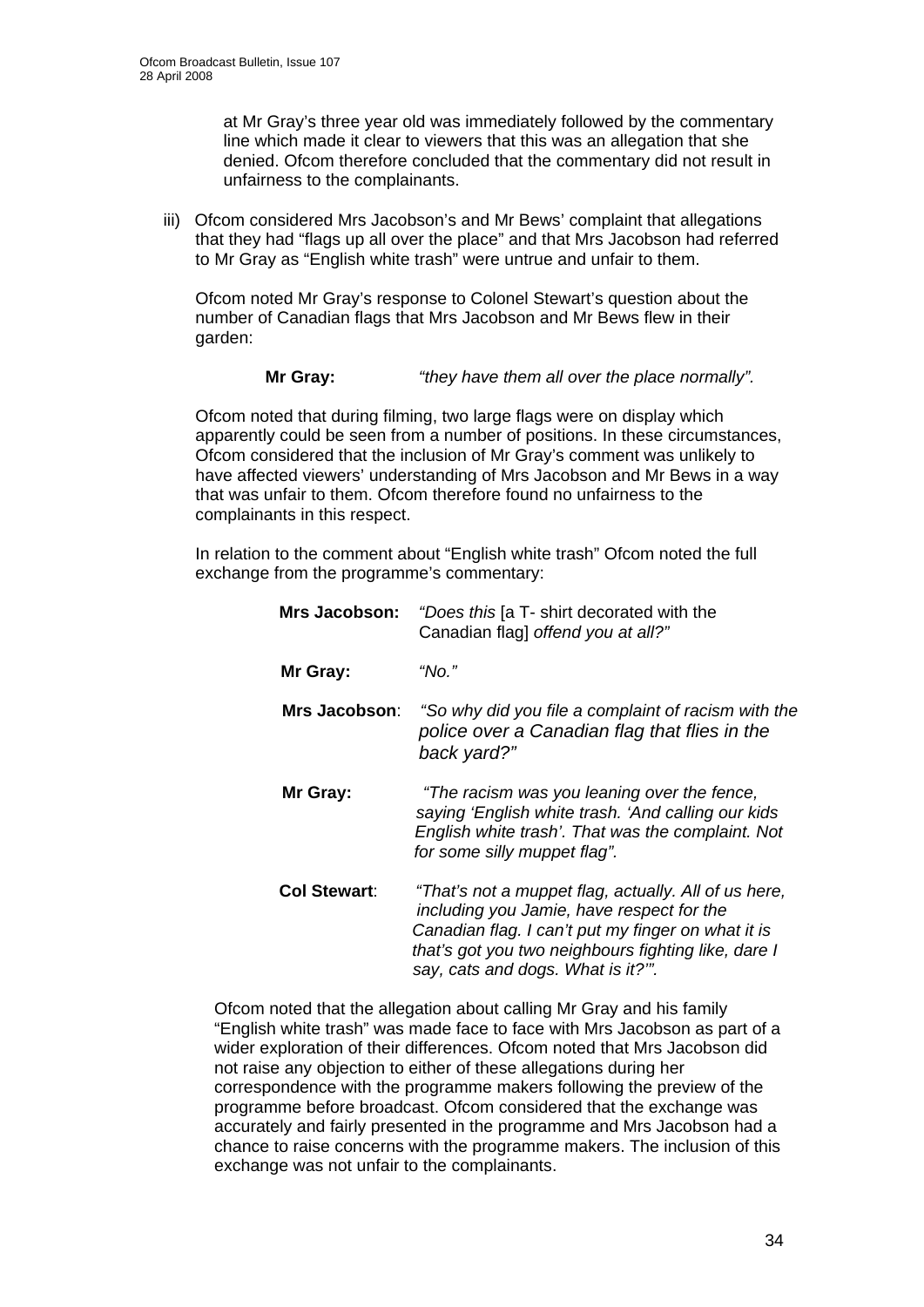iv) Ofcom considered Mrs Jacobson's and Mr Bews' complaint that Mr Gray made "career ending slanderous remarks" about Mr Bews who was teacher and that the programme makers had promised not to broadcast the comments.

Ofcom noted from Five's statement that the programme makers, realising the serious nature of the allegations made by Mr Gray, decided to discuss the allegations with Mrs Jacobson and Mr Bews. Mr Bews made it clear to the programme makers that he wanted the fact of the slanderous allegations being made to remain in the programme provided the allegations themselves were removed.

Ofcom noted the programme's commentary:

*"Then in the heat of the moment, Jamie accuses Hazel's partner Brian of something too libellous to broadcast".* 

Later in the programme the commentary stated:

*"Hazel calls home. She discusses the possibility of reporting Jamie to the police".* 

Ofcom took the view that there was no suggestion in the programme of what Mr Gray's comments were. It was clear that whatever the comments were that the programme treated them seriously and it made the point that Mrs Jacobson considered them to be so serious that she considered calling the police. Ofcom also noted that the programme's commentary further stated that the accusation was "*wild*" and that Colonel Stewart was shown telling Mr Gray the next day that the allegation was slanderous. Ofcom also considered that it was clear from Mr Gray's apology at the end of the programme that he was retracting his comments about Mr Bews.

Given Mrs Jacobson's and Mr Bews' specific request for the fact of the making of the slanderous allegation to remain in the programme and Mr Gray's apology which effectively retracted the allegation Ofcom found that the inclusion of the fact that allegations and the context in which this was included were made did not result in unfairness to Mrs Jacobson and Mr Bews.

d) Ofcom considered Mrs Jacobson's and Mr Bews' complaint that they were shown a version of the programme prior to broadcast and told by the producers that the issues that they had raised "would be addressed and taken care of". However, despite submitting two pages of objections regarding "inaccuracies and omissions", when they viewed the programme as it was broadcast they complained that they found that none of their concerns had been addressed and that it had been re-edited in a way to misrepresent them even further.

In considering this element of the complaint, Ofcom had regard to Practice 7.3 of the Code which is set out under a) above. In particular it had regard to the provision that contributors to a programme should be given clear information, if offered an opportunity to preview the programme, about whether they will be able to effect any changes to it.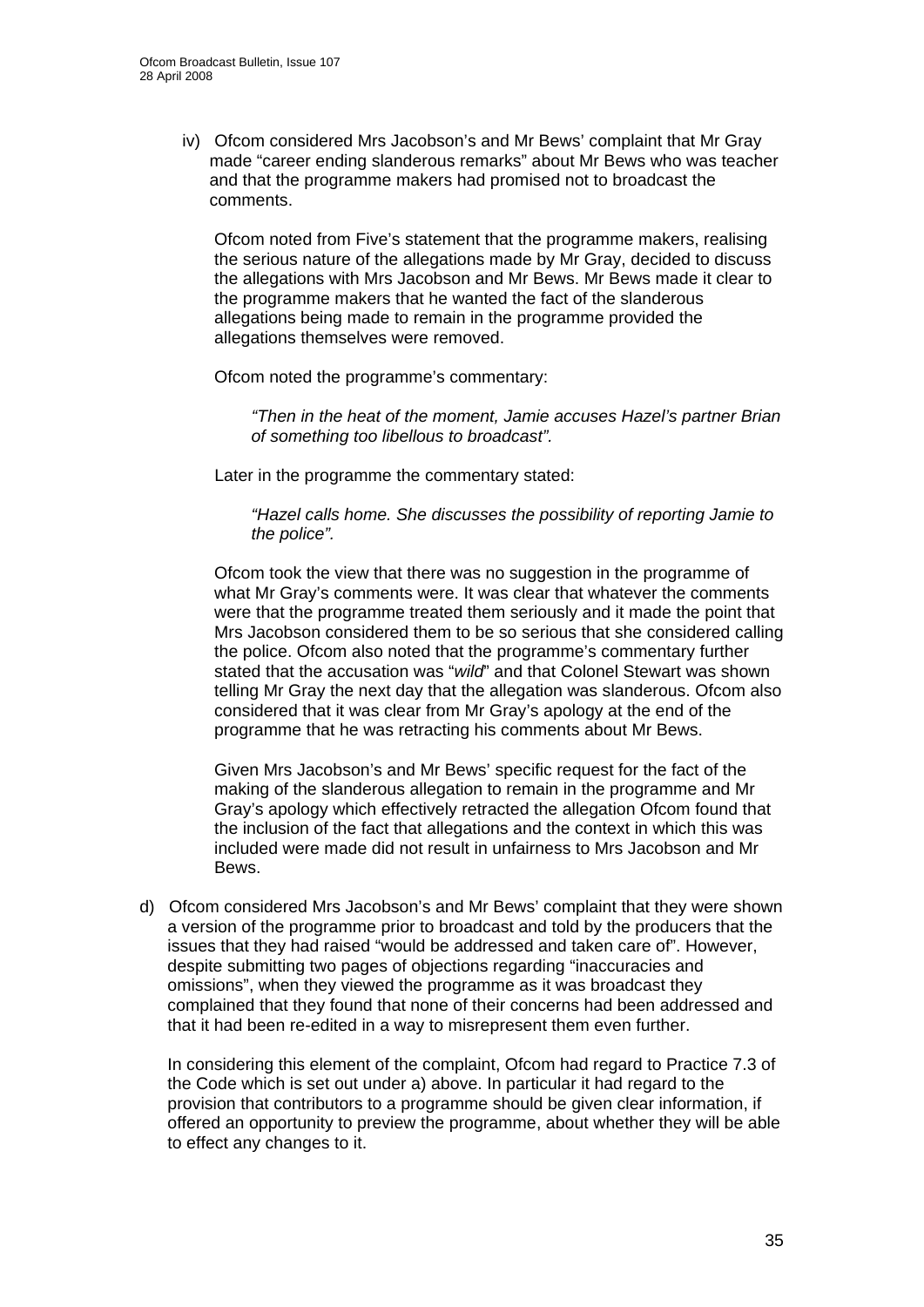Ofcom recognised that the programme makers' decision to let the two families preview a version of the programme before broadcast was unusual and that there was no obligation for programme makers or broadcasters to provide contributors to programmes to preview it before broadcast. However, Ofcom took note that there was a need for the both contributing families to be fully aware of the allegations that were to be made and for them to raise any concerns.

Ofcom also noted that after watching the preview, Mrs Jacobson and Mr Bews agreed to sign a letter confirming they had watched the programme and consented for it to be broadcast. Ofcom noted that in the days following the preview, Mrs Jacobson send a series of emails to the programme makers outlining concerns she had about the programme. Ofcom took note that the programme makers considered Mrs Jacobson's concerns and that it was agreed that the programme would be further edited to take account of the concerns she had raised where it was appropriate to do so.

Ofcom took the view from examining the post-preview correspondence between Mrs Jacobson and the programme makers that it was apparent that she had concerns about her portrayal. However, Ofcom considered that the purpose of the programme was not to exonerate one family at the expense of the other and this was made clear to Mrs Jacobson and Mr Bews prior to filming. It was explained that both parties would give their side of the story, air their grievances during a controlled negotiation process, and try to resolve the situation with the assistance of Colonel Stewart.

Ofcom noted the steps the programme makers took to ensure that Mrs Jacobson and Mr Bews were given a chance to raise concerns about any factual inaccuracies and allegations made in the programme by Mr Gray and his family. Ofcom was satisfied that their concerns were considered and acted upon where appropriate including changes to the final programme, Ofcom therefore found that the programme makers took reasonable care to ensure that the complainants were fairly presented in the programme and that their concerns were properly considered.

Taking all the above factors into account, Ofcom found that the programme did not result in unfairness to Mrs Jacobson and Mr Bews in this respect.

#### **Accordingly, Ofcom has not upheld Mrs Jacobson's and Mr Bews' complaint of unfair treatment in the programme as broadcast.**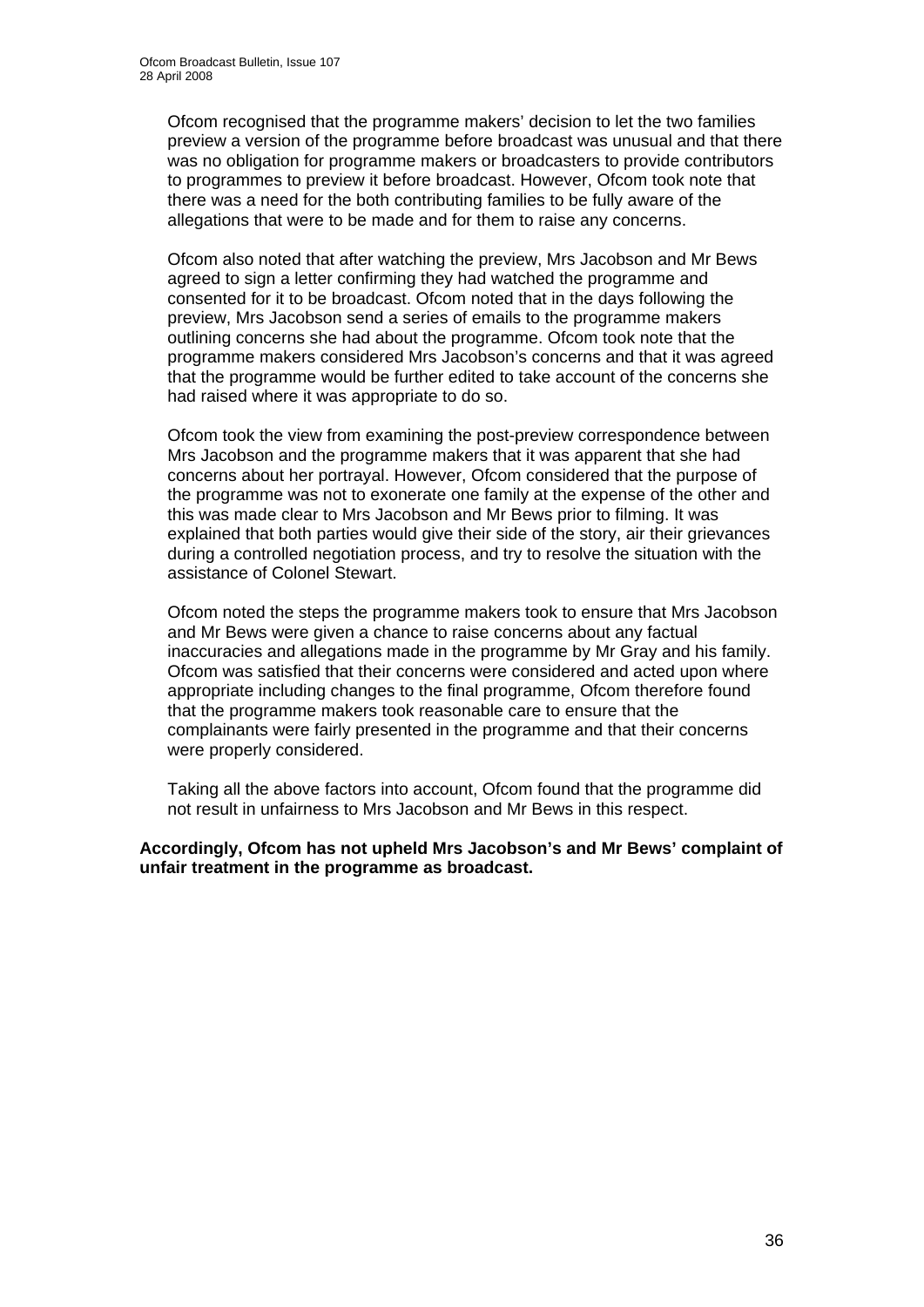## **Complaint by Mr Gary Segal and Mrs Hilary Segal**

*North West Tonight, BBC1 North West, 3 and 11 April 2007* 

**Summary:** Ofcom has not upheld this complaint of unfair treatment and unwarranted infringement of privacy.

Two editions of North West Tonight, the weekday evening news programme for the BBC North West region, included a story about a wedding photography business that had not supplied the photographs they had promised to a number of clients. The broadcasts both featured dissatisfied clients of the photographers, Mr Gary Segal and Mrs Hilary Segal, owners of Segal Studios and Memories in the Making. Mr and Mrs Segal complained that they were treated unfairly in the broadcasts and that their privacy had been unwarrantably infringed in the making and the broadcast of the programmes.

Ofcom found as follows:

- a) It was not unfair for the programmes to include the central allegation that the clients had ordered and paid for wedding albums they did not receive. The programmes fairly reflected the fact that the clients were satisfied with Mr and Mrs Segal's professionalism as photographers. Ofcom concluded that information provided to the programme makers by Mr and Mrs Segal was not ignored and was referred to in the programmes. The tone of the programmes was not sarcastic, as complained of, and it would have been clear to viewers that they were watching a consumer news story.
- b) Mr and Mrs Segal were given an appropriate and timely opportunity to respond to the allegations made about them in the programme, both in terms of the information provided to them and the time given to provide a response.
- c) The filming of a conversation with Mr Segal outside his home did not constitute "doorstepping" and was not an infringement of his or his wife's privacy in the making of the programme.
- d) The inclusion of footage of the reporter's conversation with Mr Segal in the programmes did not infringe Mr and Mrs Segal's privacy in the broadcasts.
- e) Photographs of Mr and Mrs Segal used in the programmes were taken from their professional website and were already in the public domain. The use of them was therefore not an infringement of their privacy in the broadcasts.
- f) The broadcast of footage of their home was not an infringement of Mr and Mrs Segal's privacy in the broadcast, as this was also their advertised business premises.

#### **Introduction**

Reports concerning Mr Gary Segal and Mrs Hilary Segal were included in two separate editions of *North West Tonight*, the weekday evening news programme for the BBC North West region. The programmes were broadcast on 3 April and 11 April respectively.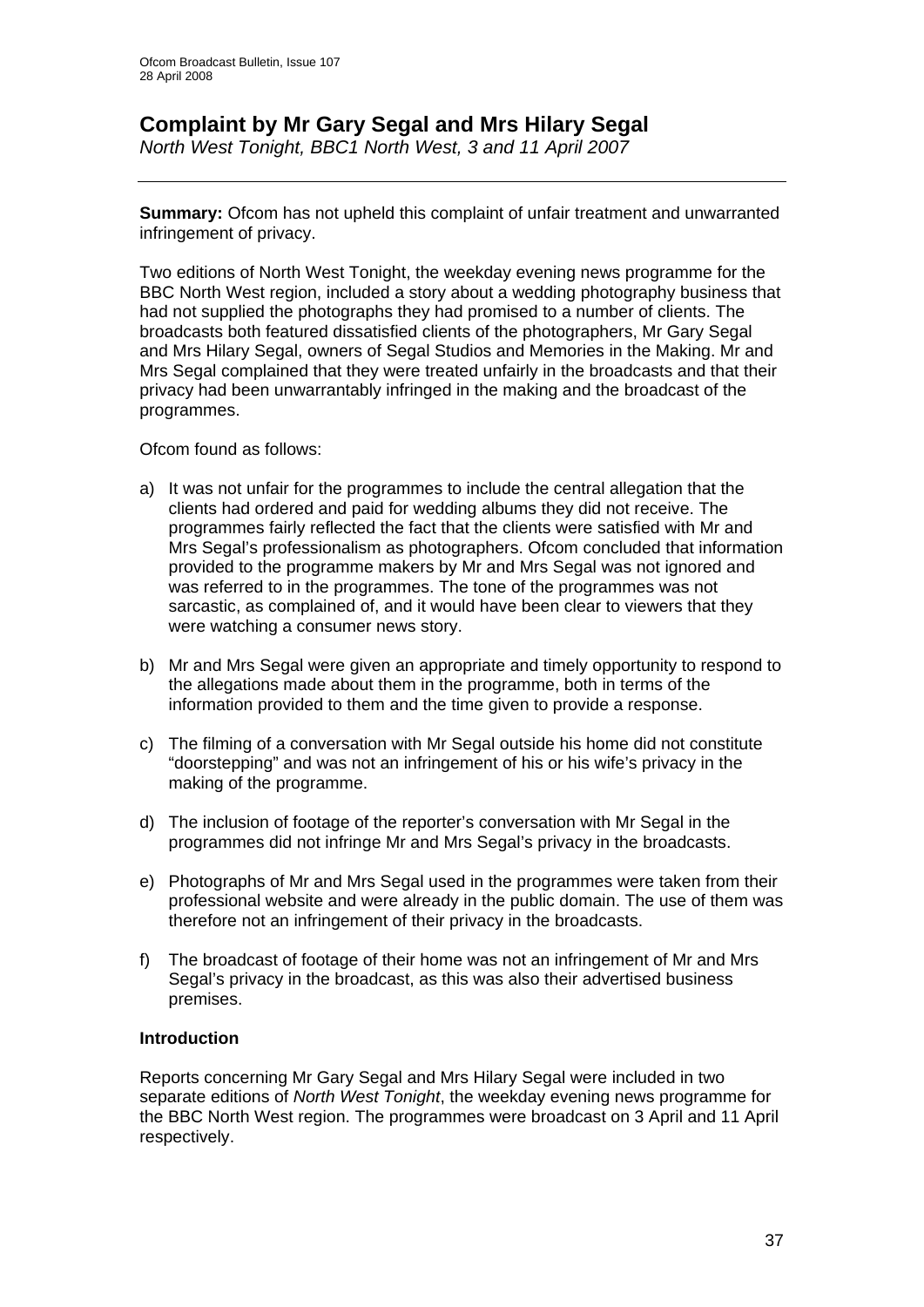Mr and Mrs Segal are the owners of 'Segal Studios' and 'Memories in the Making', wedding photography businesses. The items looked at the stories of a number of their clients. The programme on 3 April 2007 featured Ms Ellen Halpin and Ms Victoria Muir, who had commissioned Mr and Mrs Segal to take their wedding photographs. They said that they had never received the photographs they had ordered, but only received prints and negatives. The programme broadcast on 11 April 2007 featured Ms Eve Harrison, Ms Carla Fell-Gordon and Ms Amanda Hatton, who said they had received nothing from Mr and Mrs Segal and Ms Lorna Thirkell, who said she had received only one photograph. The programme makers visited Mr and Mrs Segal at their property during the making of the programme and asked Mr Segal why he and his wife had not provided the wedding albums their clients had ordered and paid for. Footage of this conversation was shown in the programmes as broadcast.

Mr and Mrs Segal complained that they were treated unfairly in the programme and that their privacy was unwarrantably infringed in both the making and broadcast of the programmes.

#### **The Complaint**

#### **Mr and Mrs Segal's case**

In summary, Mr and Mrs Segal complained that they were treated unfairly in that:

- a) They were portrayed unfairly in that:
	- Untrue allegations were made about them by clients of theirs who participated in the programmes, who said that they had failed to fulfil orders which had been paid for.
	- It was unfair to Mr and Mrs Segal to include footage of a client who the complainants said had in fact commented on their highly professional photographs and had been completely satisfied with the photographs they had provided.
	- Information and documentary evidence provided to the programme makers by Mr and Mrs Segal in response to the allegations was ignored and dismissed as untrue. Mr and Mrs Segal also noted that the second programme, broadcast on 11 April 2007, appeared to have been recorded at the same time as the first, so it was clear that information provided by Mr and Mrs Segal to the programme makers in between the two broadcasts was ignored.
	- The tone of the coverage of the story was sarcastic and demeaning to Mr and Mrs Segal and ridiculed them.
	- The story was presented on the second occasion as a news story, when it had originally been a consumer story. This was unfair and disproportionate.
- b) Mr and Mrs Segal were not given an appropriate and timely opportunity to respond to the allegations made about them in the programmes: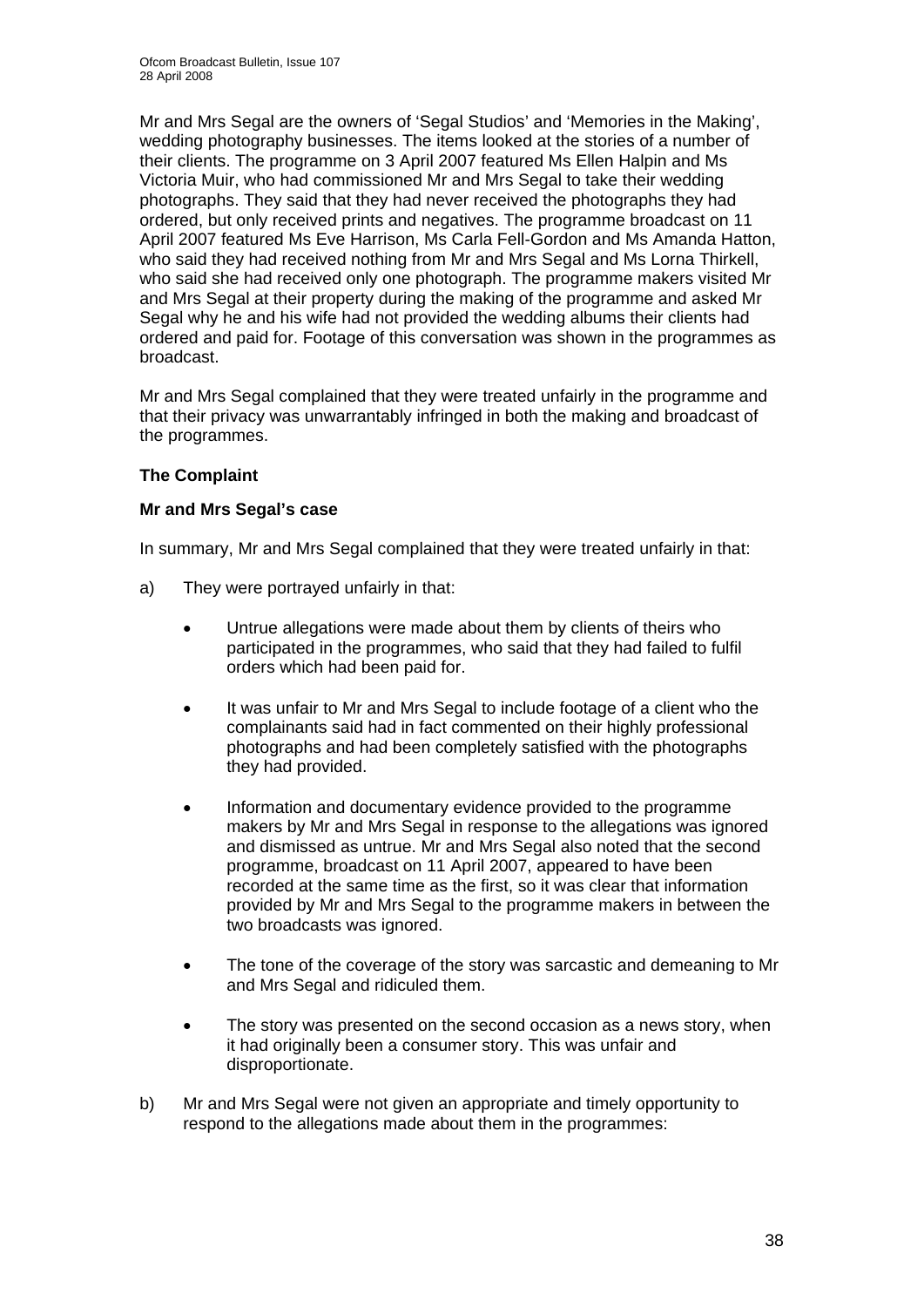- Mr and Mrs Segal said the initial contact with them on 28 March 2007 was made out of hours and they then received threatening text messages from the reporter.
- Mr and Mrs Segal informed the programme makers that it was Passover from 2 to 10 April and that, as they were Jewish and this was an important festival, it was difficult for them to respond in the timescale provided to them.
- During the making of the programme, the programme makers referred to copies of letters they had from clients of Mr and Mrs Segal, but copies of these were not provided to Mr and Mrs Segal.
- Unlike the clients who took part in the programme, Mr and Mrs Segal were not offered an opportunity to be filmed for the programmes.

In summary, Mr and Mrs Segal complained that their privacy was unwarrantably infringed in the making of the programme in that:

c) Mr Segal was doorstepped and filmed without his permission. The reporter informed Mr Segal that she had stopped filming, but left the camera running. Mr Segal said that this filming, which took place during Passover, infringed his privacy.

In summary Mr and Mrs Segal complained that their privacy was unwarrantably infringed in the broadcast of the programme in that:

- d) Footage of the interview with Mr Segal gained by doorstepping him was included in the programmes.
- e) Photographs of Mr and Mrs Segal were included in the programmes without their permission.
- f) The block of apartments where Mr and Mrs Segal live was clearly shown on the programme and referred to as their place of work.

#### **The BBC's case**

In summary the BBC responded to Mr and Mrs Segal's complaint as follows:

- a) In response to the complaint that Mr and Mrs Segal were portrayed unfairly, the BBC said in summary:
	- There was no basis for the claim that the couples featured in the programmes had made untrue allegations concerning their dealings with Mr and Mrs Segal. The couples had paid for wedding photographs which were to be displayed in a wedding album. The BBC said the Segals had written to the clients to say that no such albums would be provided. The programme makers saw and filmed the receipts for the couples' payments for the albums and Mr and Mrs Segal's subsequent letters informing them that they would not be provided. Mr and Mrs Segal themselves had confirmed in their complaint that they sent such letters, although emphasising that the letters contained offers to provide photographs and negatives instead, subject to disclaimers to be signed by the couples.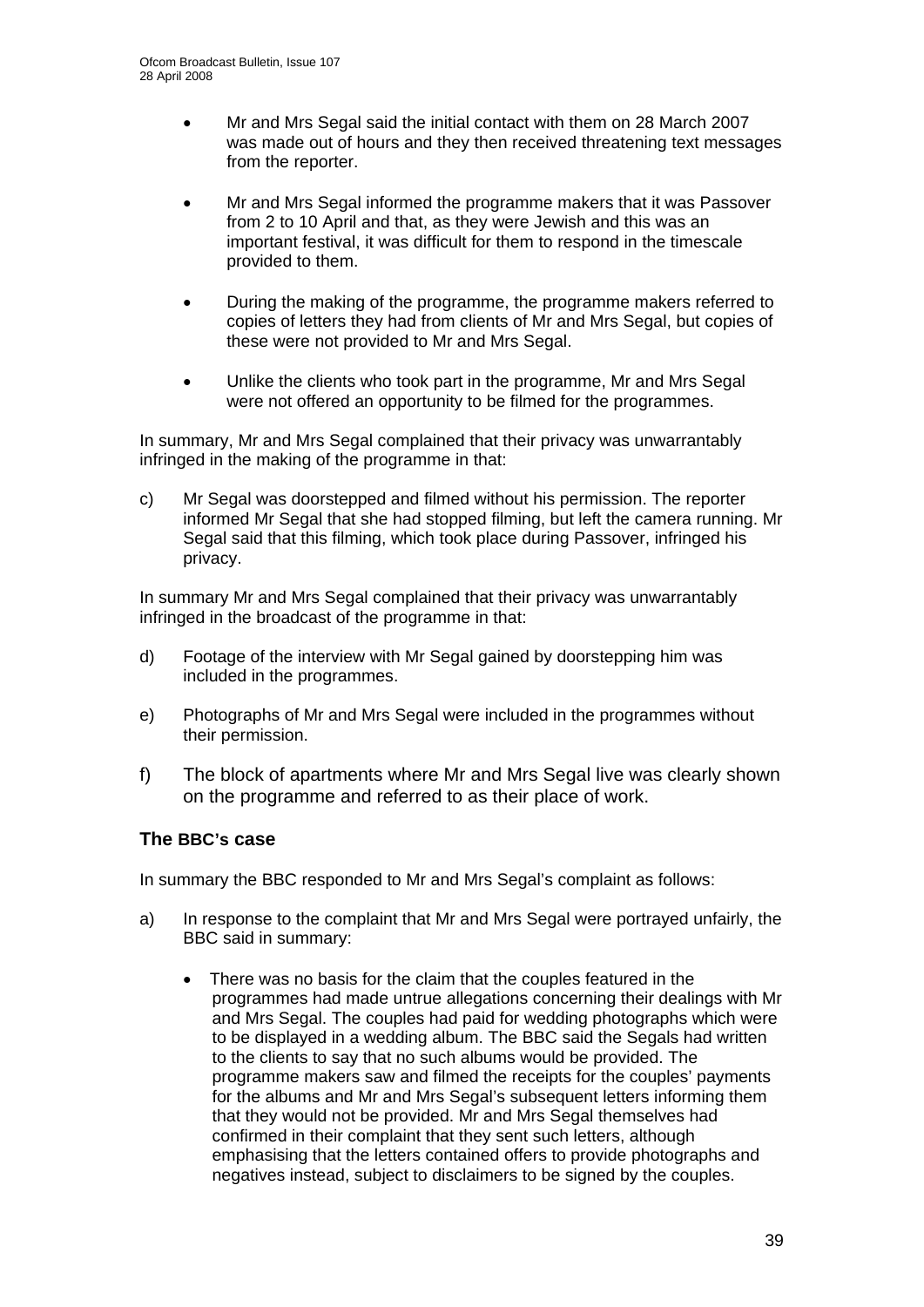- In response to the complaint that it was unfair to include footage of a client who had in fact commented on their highly professional photographs and had been completely satisfied with the photographs they had provided, the BBC said that Mr and Mrs Segal's professionalism as photographers was never at issue. Both broadcast reports reflected clients' satisfaction with them in that respect. However, the clients' satisfaction with Mr and Mrs Segal's professionalism as photographers was immaterial to the point that they had paid for something that the Segals never supplied.
- The BBC next responded to the complaint that information and documentary evidence provided to the programme makers by Mr and Mrs Segal was ignored and dismissed as untrue. The BBC said that Mr and Mrs Segal took clients' money on the basis that they would supply albums of photographs which they did not provide: the question of why they did not provide them was not answered by saying that they provided something else, namely photographs and negatives, instead. Nor was acceptance of their alternative offers by some clients evidence that matters had been concluded satisfactorily, when the choice being offered to the clients was in effect between receiving something for their money or nothing at all. The documentation provided by Mr and Mrs Segal in connection with the complaints featured in the 3 April 2007 broadcast consisted of a copy of the disclaimer form signed by Ms Halpin. The broadcast fully reflected the fact that both Ms Halpin and another client, Ms Muir, had signed such forms. However, Mr and Mrs Segal had provided no information as to why the couples had not received the wedding albums they paid for. The documentation provided in connection with the complaints featured in the 11 April 2007 broadcast consisted of correspondence and court papers, together with comments by Mr and Mrs Segal on the complaints of the four brides to be featured in the broadcast. Again the documentation contained nothing which addressed the question of why the couples had not received the wedding albums they paid for.

The BBC argued that the information and documentation provided by Mr and Mrs Segal in response to the complaints was not ignored or dismissed, but was carefully considered by the programme makers with the assistance of a BBC lawyer. They concluded that it contained nothing addressed to the point common to all the complaints featured in the broadcasts, namely that they did not provide what had been paid for. Mr and Mrs Segal's general response to the complaints, that the complainants were not telling the truth, was reflected in the broadcast.

On the question of the 11 April 2007 broadcast appearing to have been recorded on the same date as that of 3 April 2007, the BBC said that this was not the case. At the end of the "Buyer Beware" section on 3 April, viewers were informed that the reporter was shortly to begin maternity leave. At that time it was anticipated that she would not appear on air again before her maternity leave began. This plan was changed by the arrival of a significant number of new complaints, prompted by the 3 April 2007 item. It was decided that a follow-up item was warranted and the reporter set about preparing it for broadcast on 11 April 2007. The only footage used on 11 April that was also used on 3 April was the material filmed outside the Segal's home and place of business.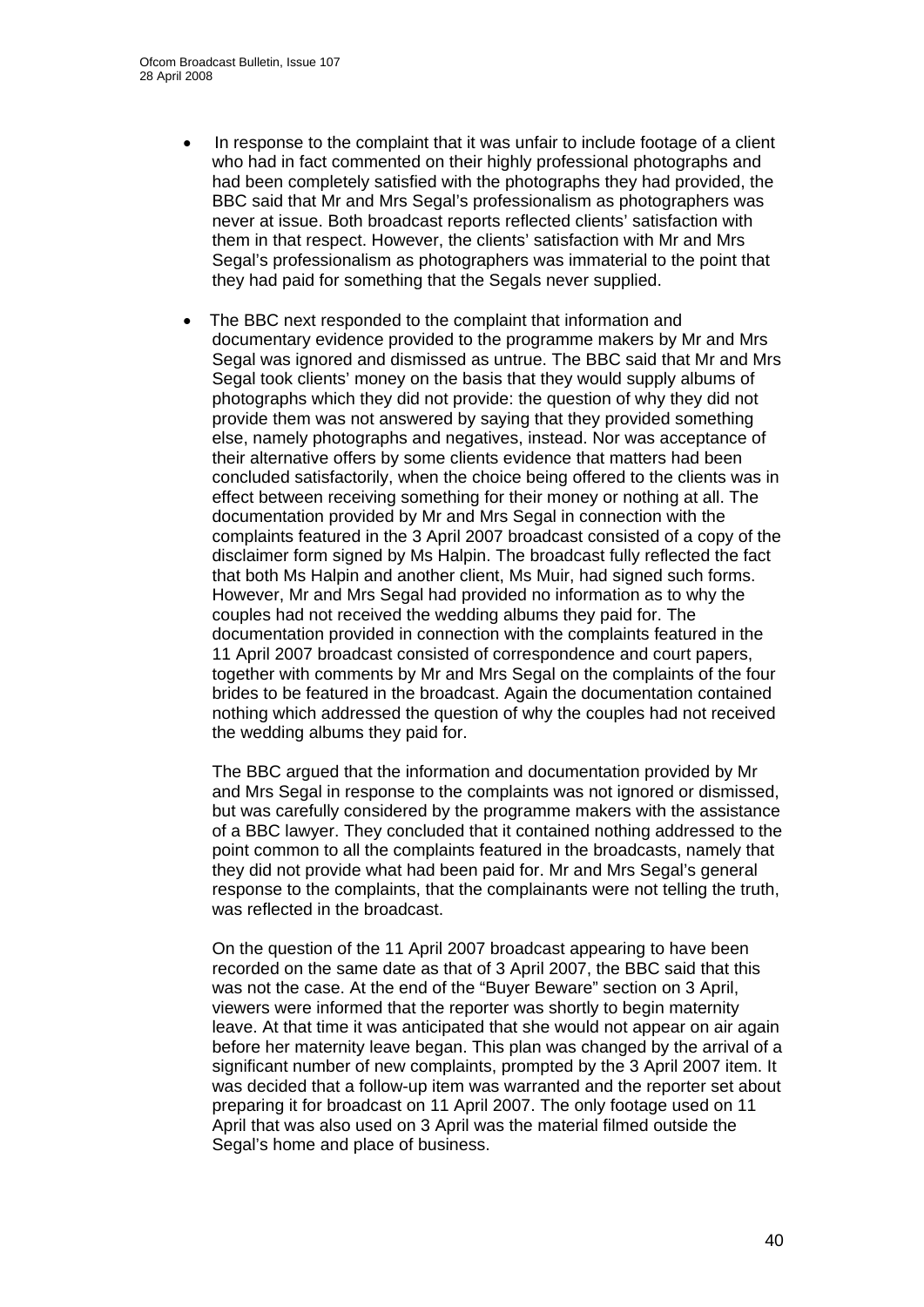- In response to the complaint about the tone of the coverage, the BBC said that the tone was appropriate to the reporting of a situation where Mr and Mrs Segal were the subject of serious complaints that they had failed to address. Where the tone was pointed, that was justified. However it was not sarcastic, demeaning or tending towards ridicule.
- In response to the complaint that the story was presented on the second occasion as a news story, when it had originally been a consumer story, the BBC said that *North West Tonight* was a news programme. The *Buyer Beware* segment of the programme in which the 3 April item appeared consisted of news stories about consumer issues. *Buyer Beware* came to an end after 3 April but the 11 April item was shown at roughly the same position in the programme. In the context of *North West Tonight*, there was no material difference between news stories and consumer stories. Both items were given a degree of prominence proportionate to the issues they reported.
- b) In response to the complaint that Mr and Mrs Segal were not given an appropriate and timely opportunity to respond to the allegations made about them in the broadcasts, the BBC said in summary:
	- As regards the complaint that the programme makers approached them out of hours and sent aggressive text messages, the BBC said that the reporter first contacted Mr and Mrs Segal on 22 November 2006 regarding a complaint about them from Ms Halpin. Mr and Mrs Segal responded on 24 November 2006 but did not address Ms Halpin's complaint. The reporter contacted the relevant Trading Standards Service and was informed that they had not received any other complaints about Mr and Mrs Segal. She then telephoned Mr and Mrs Segal to say that she would not be pursuing the story at that time. Mr and Mrs Segal were therefore aware of the programme's interest in them from November 2006.

The next contact with Mr and Mrs Segal was on 28 March 2007. The reporter had received a second complaint from Ms Muir, whose experience had been similar to Ms Halpin's and whom Ms Halpin had encouraged to contact the BBC. The reporter emailed Mr and Mrs Segal at 6.25pm on Wednesday 28 March 2007. She reminded them of their previous conversation, notified them of the further complaint and invited their comments, with a view to a possible broadcast the following Tuesday, 3 April 2007. She also left phone and text messages asking them to check their emails. The BBC did not consider that 6.25pm was an unreasonable or unsocial time to initiate contact. The BBC said that Mr and Mrs Segal's home address was also their business address and that, therefore, a call at that time would not have put them at any disadvantage in consulting their records.

The reporter's text messages from the time in question had not been retained, however the BBC said that there was nothing in her emails to suggest that she was likely to have adopted a threatening tone in her text messages.

• The BBC next responded to the complaint that Mr and Mrs Segal informed the programme makers that it was Passover from 2 to 10 April and that it was therefore difficult for them to respond in the timescale provided to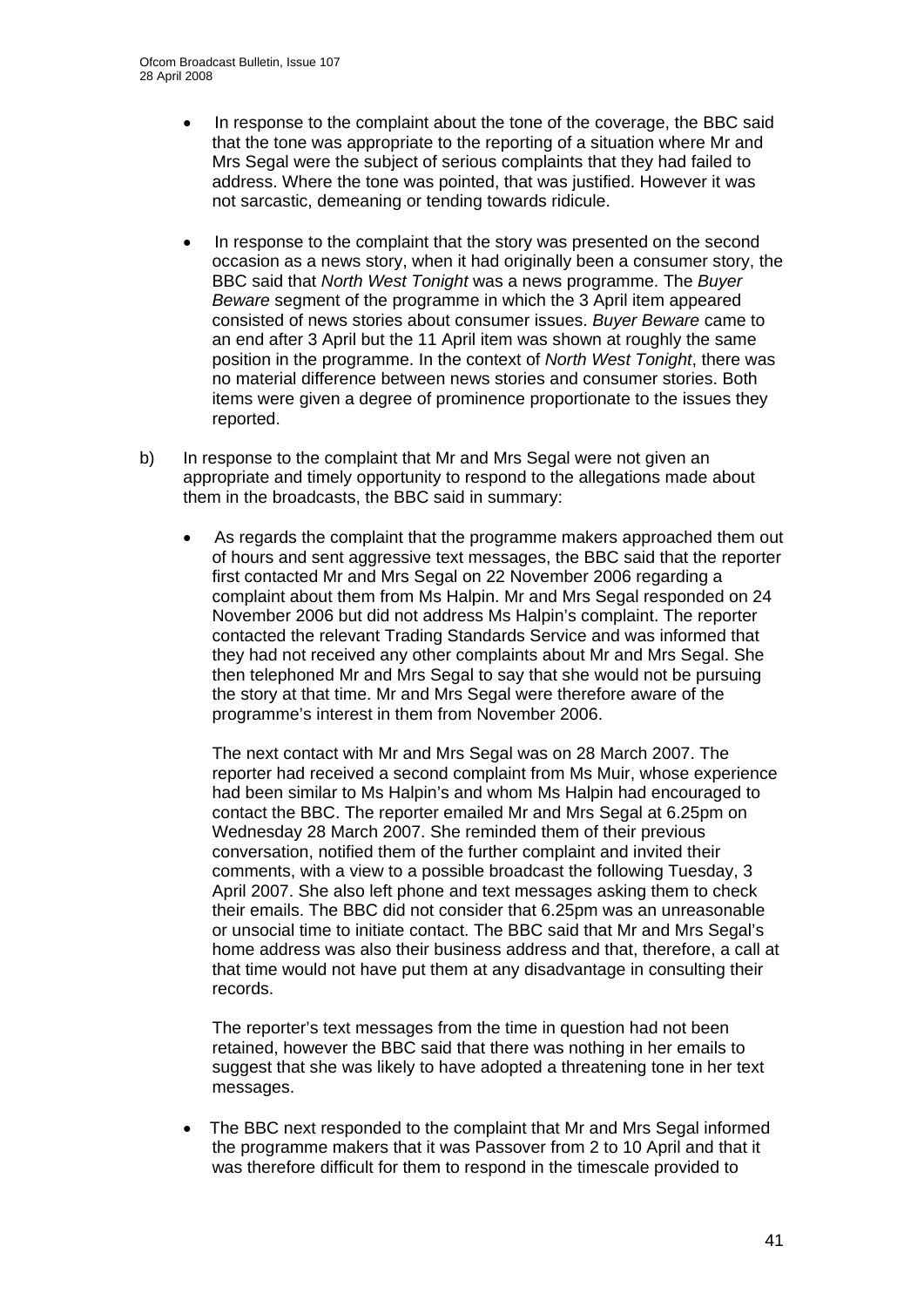them. The BBC said that it was unclear why Mr and Mrs Segal did not raise this issue until their email to the reporter at 4.46pm on 3 April. The BBC said that Passover, and a 48-hour period during which the laws of Shabbat applied, had begun at nightfall, approximately 7.30pm, on Monday 2 April. Up to this point, there was no basis on which the programme makers could have been expected to be aware that this was a concern for the Segals. Even if they had known the Segals were Jewish, they might reasonably have inferred from their willingness to work on Saturdays (two of the brides featured in the broadcasts had married on Saturdays) that they took a relaxed attitude to Jewish observance. In any event, the promptness of the Segal's response to the reporter's November 2006 enquiry, namely two days, suggested that the period between the reporter's contact on the evening of 28 March and the onset of Passover on the evening of 2 April was more than sufficient for the Segals to respond to the substance of the complaints put to them, had they been minded to do so. This applied equally to the 11 April 2007 broadcast, which was deferred from 10 April 2007 out of consideration for the concerns the Segals had expressed about Passover. Even for the strictly observant, there would have been no inhibition on working between nightfall on Wednesday 4 April and nightfall on Friday 6 April, and again after nightfall on Tuesday 10 April. The question before the Segals was essentially simple, and not such as to require extensive or time-consuming research, namely why the complaining couples had not received what they had originally ordered and paid for. The BBC said that as the Segals still had not addressed this question, it seemed likely the main difficulty they faced in responding was not lack of adequate notice, but lack of an adequate answer.

- As regards the complaint that, during the making of the programme, the programme makers referred to copies of letters they had from clients of Mr and Mrs Segal, but that copies of these were not provided to them, the BBC said that the information given to Mr and Mrs Segal was entirely sufficient to enable them to respond to the issues of complaint.
- In response to the complaint that Mr and Mrs Segal were not offered an opportunity to be filmed for the programmes, the BBC said that fair opportunity to respond did not necessarily mean an opportunity to appear in the programme concerned. However in relation to the broadcast on 3 April the reporter responded to an email from Mr and Mrs Segal at 4.25pm on 3 April with an invitation to appear on camera. In relation to the 11 April broadcast, though there was again little reason to believe that Mr and Mrs Segal would wish to take part, the programme makers emailed at 6.00pm on 5 April and again included an invitation to respond "on or off camera".

In response to the complaint that Mr and Mrs Segal's privacy was unwarrantably infringed in the making of the programme, the BBC said in summary that:

c) Mr Segal was not doorstepped. He had approached the camerawoman as she was filming exterior shots, from a public place, and engaged her in conversation about the purpose of the filming. She stopped filming when Mr Segal asked her to do so, but in any event, there was no infringement of Mr Segal's privacy, as he had put himself in the frame and the filming was done in a public place.

In response to the complaint that Mr and Mrs Segal's privacy was unwarrantably infringed in the broadcast the programme, the BBC said in summary that: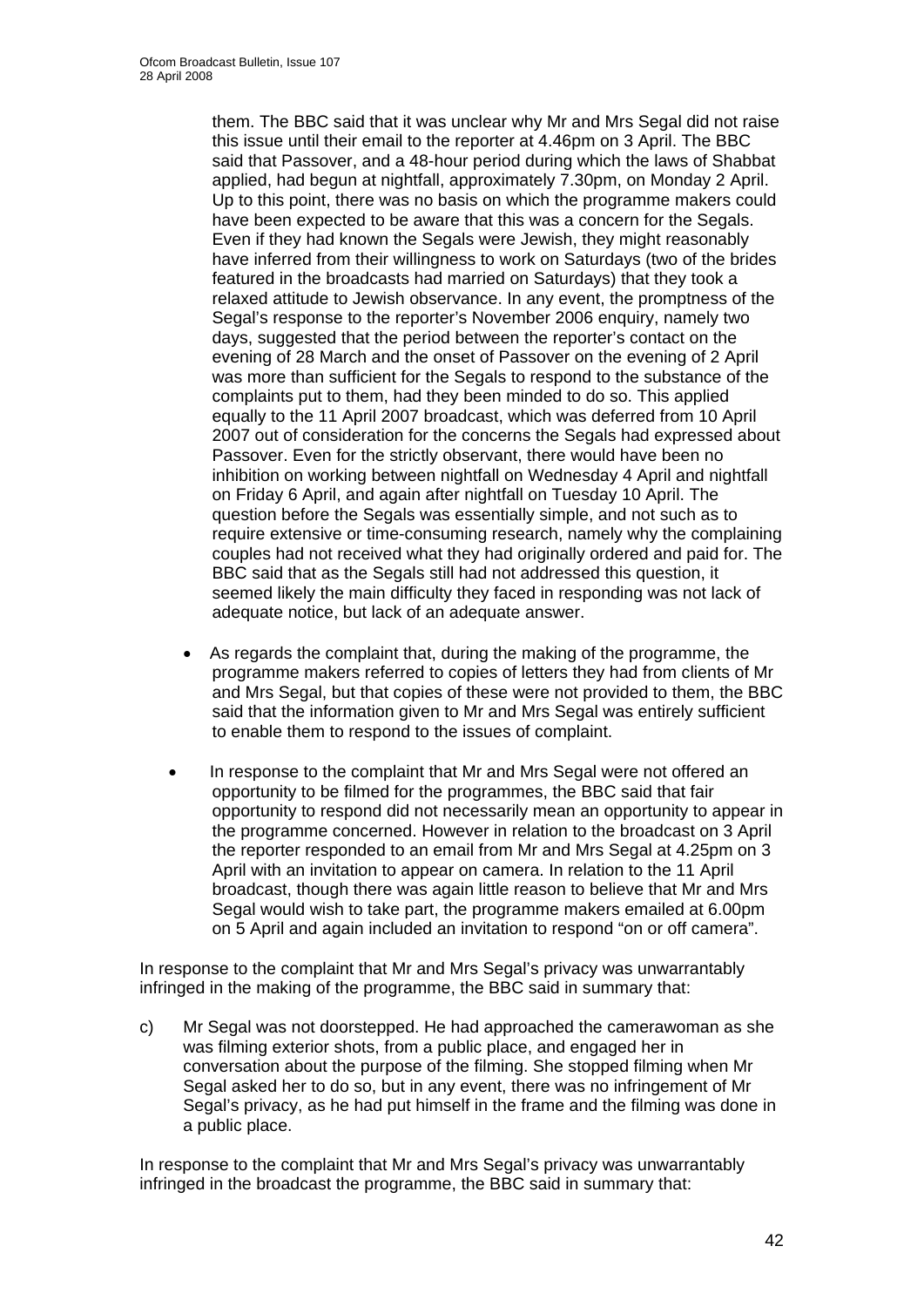- d) As regards the use of the filmed footage of Mr Segal, the BBC said that, as set out in the response at c) above, the footage of Mr Segal was not gained by doorstepping, but by Mr Segal approaching the camerawoman, in a public place and evidently in full knowledge that she was filming. The BBC therefore did not consider that there was any infringement of Mr Segal's privacy in the broadcast. If there was an infringement, it was warranted by the public interest in showing Mr Segal's response to the fact that the programme makers were proposing to draw attention to complaints by his clients.
- e) The photographs of Mr and Mrs Segal that were included in the broadcasts were taken from their professional website and were therefore in the public domain.
- f) The BBC responded to the complaint about the inclusion of footage of Mr and Mrs Segal's apartment block and the reference to it as their place of work. The BBC said that, while footage, even if taken from a public place, may be capable of infringing privacy if, when shown, it enabled people's homes to be identified, the legitimate expectation of privacy was greatly offset when the home was also the place of business, as was the case with Mr and Mrs Segal at the time. It was normal practice when covering complaints about businesses to include pictures that would serve to identify the business in question. This was not least to distinguish it from other businesses to which viewers might erroneously conclude the complainants applied. Insofar as the showing of the footage in question involved an infringement of privacy, that was warranted in the public interest.

#### **Decision**

Ofcom's statutory duties include the application, in the case of all television and radio services, of standards which provide adequate protection to members of the public and all other persons from unfair treatment and unwarranted infringement of privacy in programmes included in such services. Where there appears to have been unfairness in the making of the programme, this will only result in a finding of unfairness, if Ofcom finds that it has resulted in unfairness to the complainant in the programme as broadcast.

In carrying out its duties, Ofcom has regard to the need to secure that the application of these standards is in the manner that best guarantees an appropriate level of freedom of expression. Ofcom is also obliged to have regard, in all cases, to the principles under which regulatory activities should be transparent, accountable, proportionate and consistent and targeted only at cases in which action is needed.

The complaint was considered by Ofcom's Executive Fairness Group. In reaching a decision about this complaint Ofcom considered the written submissions of both parties and a recording and transcript of the programme.

Ofcom's findings in relation to Mr and Mrs Segal's specific heads of complaint are outlined below:

a) Ofcom first considered Mr and Mrs Segal's complaint that they were portrayed unfairly.

In considering this head of complaint, Ofcom took into account Practice 7.9 of the Code. Practice 7.9 states that before broadcasting a factual programme,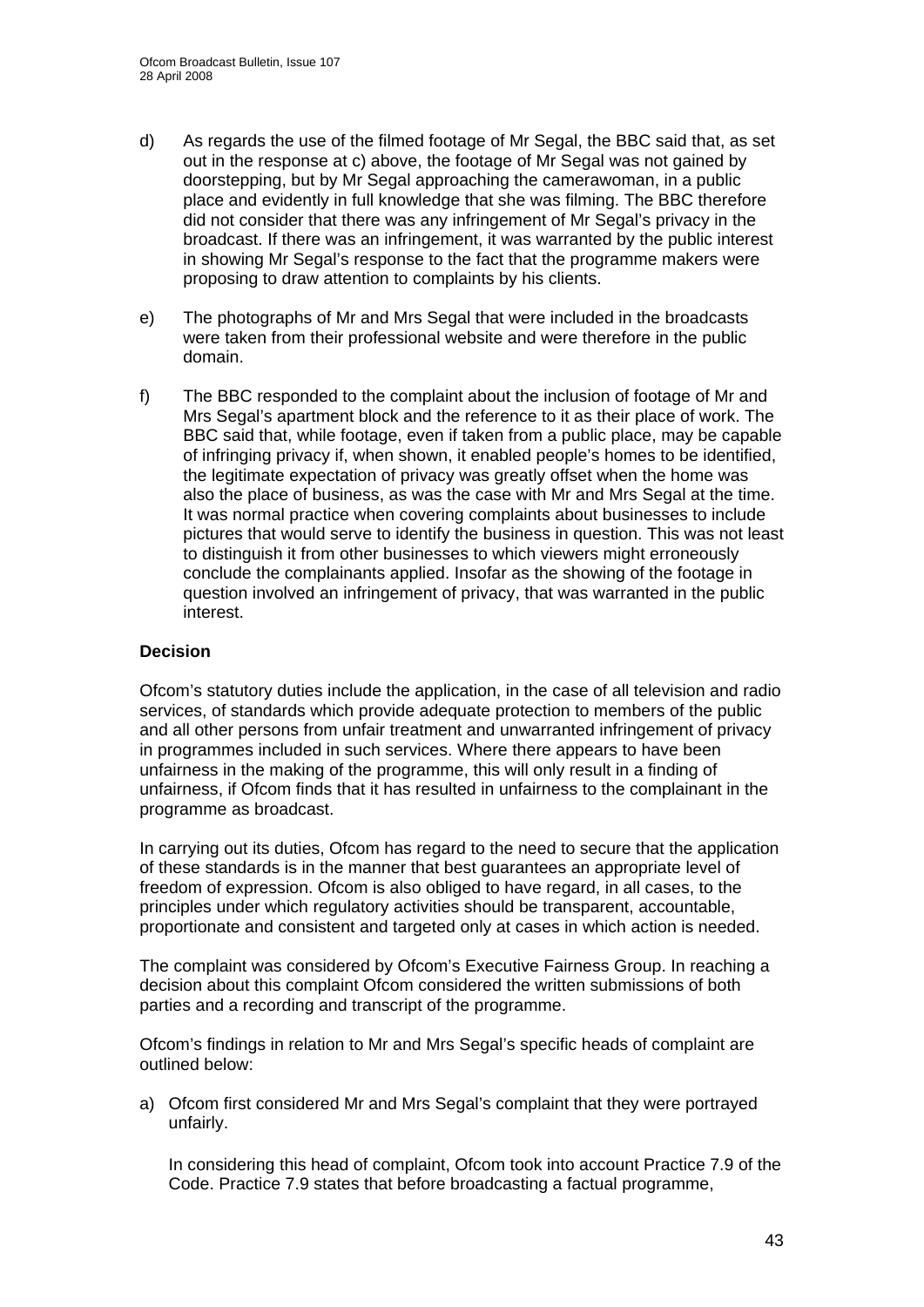including programmes examining past events, broadcasters should take reasonable care to satisfy themselves that material facts have not been presented, disregarded or omitted in a way that is unfair to an individual or organisation.

• Ofcom considered Mr and Mrs Segal's complaint that clients who appeared in the programmes had claimed untruthfully that Mr and Mrs Segal had not fulfilled orders that had been paid for. Ofcom noted that the central complaint was that those clients had paid for wedding photographs that were to be displayed in albums. It was clear from material provided to Ofcom that the clients in question did not receive their photographs in albums. It was, therefore, fair in Ofcom's view for the programmes to include the allegation that Mr and Mrs Segal had not fulfilled the orders. Furthermore, Ofcom noted that it was made clear in the programme that Ms Halpin and Ms Muir subsequently accepted material other than the albums they originally ordered. In the item broadcast on 3 April 2007 the reporter said:

*"…they were asked to sign this – a disclaimer. Now in return they received all the prints and all of the negatives. The disclaimer said they mustn't talk about it".* 

On 11 April 2007, the programme featured different clients from those who appeared in the 3 April 2007 broadcast. In relation to Ms Harrison, the reporter said:

*"The family paid just under £1,800 to the Segals. They've had nothing in return".* 

The reporter said of Ms Thirkell that she was:

*"£800 out of pocket. This is the only photo the Segals delivered".* 

The programme also featured Ms Fell-Gordon. The reporter said in relation to her and her husband:

*"But they have £1,400 from the Fell-Gordons. The Fell-Gordons have nothing".* 

Ms Hatton, who also featured in the programme, said:

*"It's cost the family in total around £1,000, and we don't have anything to show for it, apart from a lot of bad memories…"* 

Ofcom noted that Mr and Mrs Segal provided the BBC with information and copy correspondence in relation to their dealings with these four clients. However, in Ofcom's view, the information provided by Mr and Mrs Segal to the BBC did not provide evidence that the clients had received their albums or other pictures as ordered, despite the programme makers asking for such evidence a number of times. Nor did the information provided give any reasons for this. Ofcom was therefore satisfied that the central allegation, namely that a number of clients had paid for something that Mr and Mrs Segal never supplied, was not unfairly represented.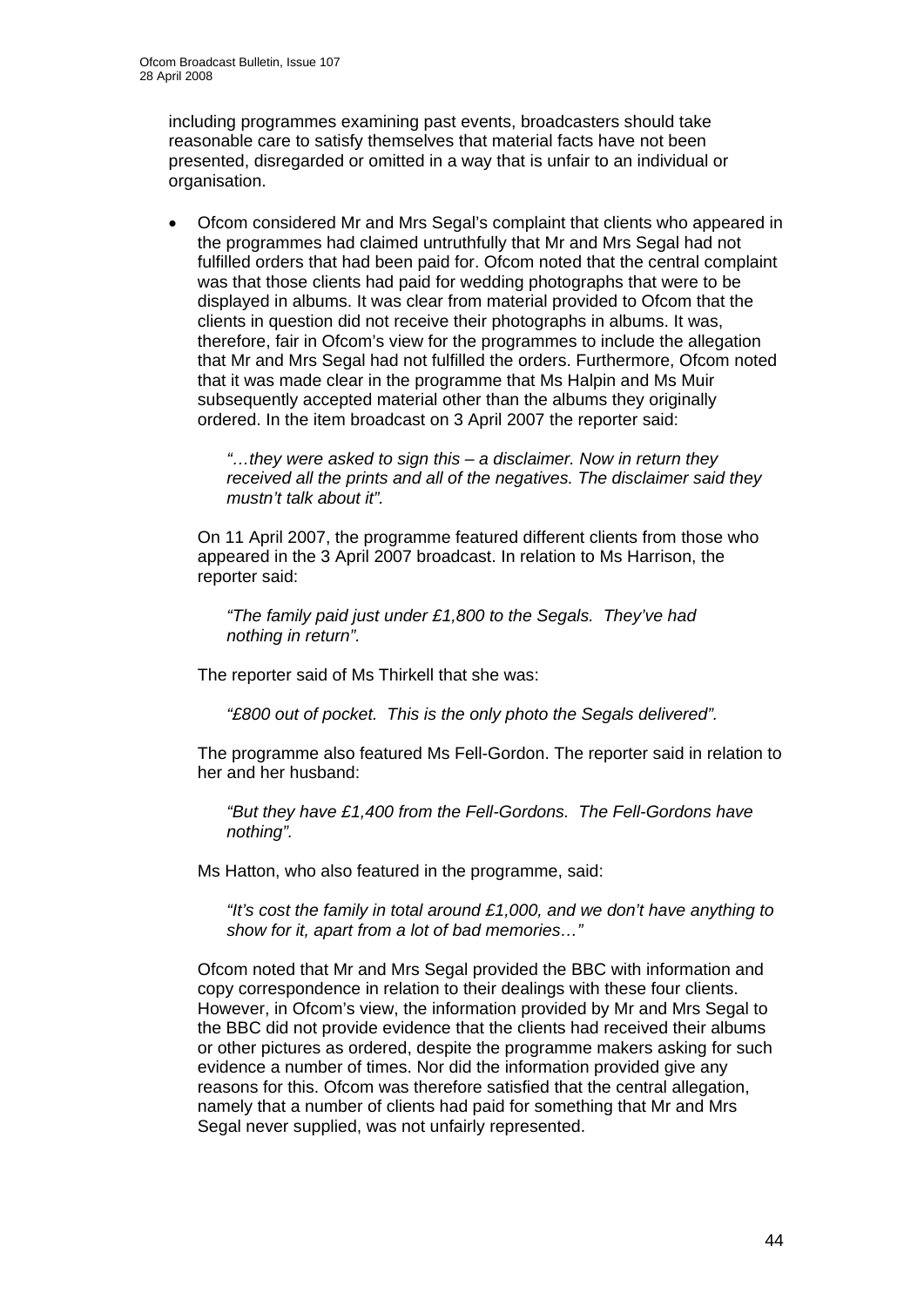• Ofcom considered the complaint that it was unfair to include footage of a client of Mr and Mrs Segal who the complainants said had in fact been completely satisfied with the quality of the photographs provided. Ofcom noted that both broadcasts reflected clients' satisfaction with the quality of the photography and the manner in which Mr and Mrs Segal worked. In the 3 April 2007 item, the reporter said of some of the clients that:

*"They loved the photos"*.

In the 11 April 2007 item, one of the clients featured said:

*"They were very, very nice on the day. They were excellent"*.

However, in Ofcom's view the clients' satisfaction with Mr and Mrs Segal's professionalism as photographers did not detract from the central allegation that clients had paid for something that Mr and Mrs Segal never supplied.

• Ofcom next considered the complaint that information provided by Mr and Mrs Segal was ignored and that the second item appeared to have been recorded at the same time as the first.

As regards the complaint that information provided by Mr and Mrs Segal was ignored or dismissed by the programme makers, Ofcom noted that Mr and Mrs Segal explained to the BBC that the clients featured were offered photographs in different format than the albums originally paid for and that some of them signed disclaimers accepting what Mr and Mrs Segal were offering. However, in Ofcom's view Mr and Mrs Segal did not explain, in relation to any of the clients, why the albums were not provided as ordered. This was a question that was repeatedly put to the complainants – but not, in Ofcom's view, ever answered. Ofcom noted that each of the broadcasts did nonetheless include references to the information provided by Mr and Mrs Segal. On 3 April 2007, the reporter said:

*"Now the Segals say the brides willingly signed those disclaimers. They say the brides had a very good deal, a great deal, getting hundreds more photos than they'd originally ordered or paid for."* 

In relation to the 11 April 2007 broadcast, Mr and Mrs Segal provided the BBC with some information about their dealings with each of the couples to be featured, but did not explain why they had not received the albums they ordered and paid for. Ofcom noted that Mr and Mrs Segal concluded their written statement to the BBC by saying that the people filmed

"have not furnished you with correct or truthful information".

In the broadcast, the reporter said:

*"…in a final statement today, the Segals accused their customers of lying".* 

In Ofcom's view, each of the broadcasts included a fair summary of what Mr and Mrs Segal had said in response to the complaints by their clients.

Mr and Mrs Segal expressed concern that the second programme appeared to have been filmed at the same time as the first and that, as a result,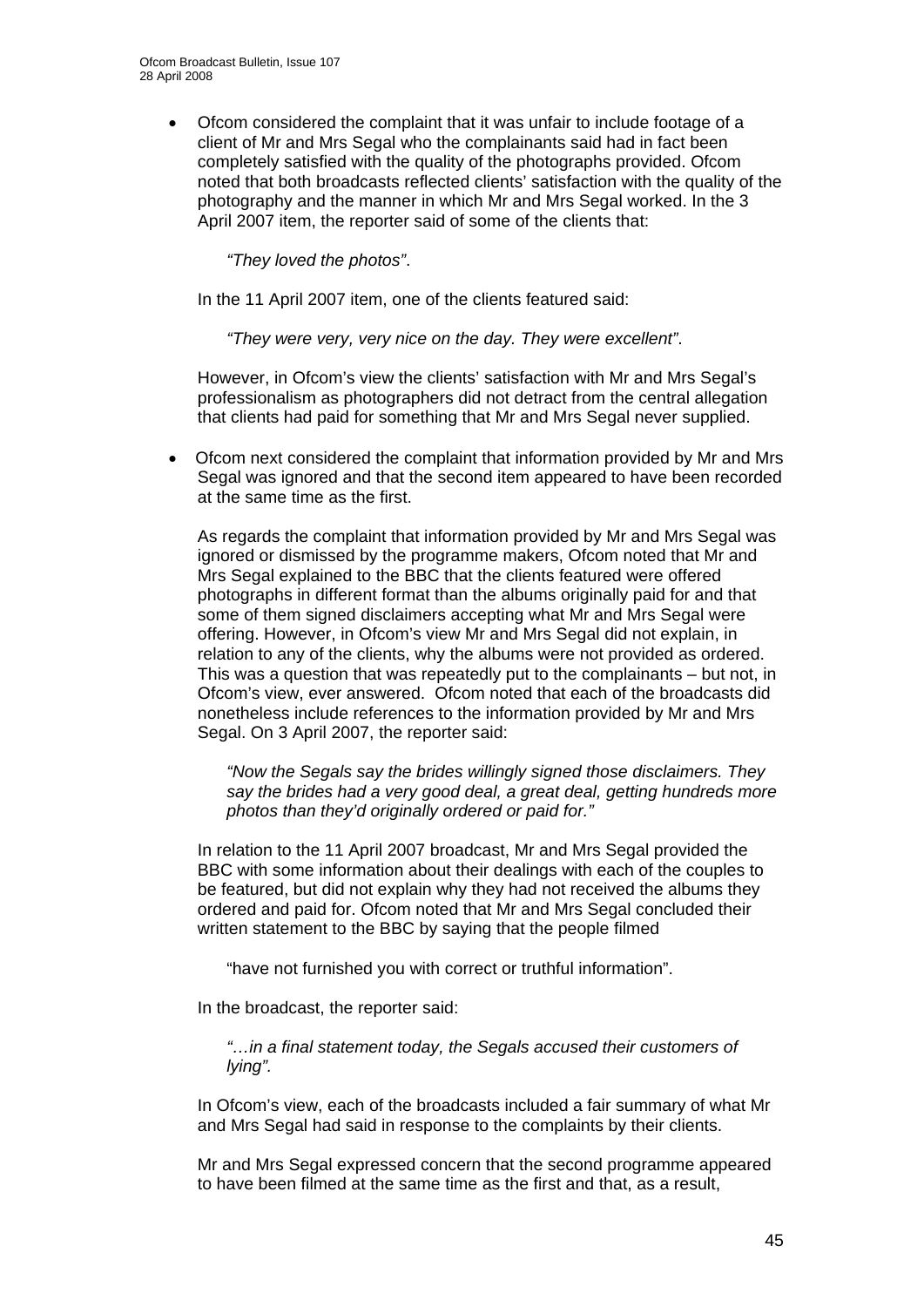information provided by them in the time between the two broadcasts must have been ignored. Given the reference in the 3 April 2007 broadcast to the reporter's impending maternity leave, Ofcom understood why Mr and Mrs Segal might have formed that opinion. However, Ofcom noted that Mr and Mrs Segal were asked **after** the 3 April 2007 broadcast about the clients who appeared on the 11 April 2007 broadcast. Ofcom considered that there were no grounds for it not to accept the BBC's explanation that the first broadcast was intended to be the reporter's last before her maternity leave, but that as she received new complaints about Mr and Mrs Segal, she completed the follow up story for the second broadcast.

- Ofcom did not consider that the tone of either of the broadcasts was sarcastic or demeaning or that Mr and Mrs Segal were ridiculed as a result of the tone. While clearly including criticism of Mr and Mrs Segal, in Ofcom's view the programmes both put both sides of the story in a manner that was not unfair.
- As regards the complaint that one of the broadcasts was in a consumer slot and the other presented as a news item, Ofcom noted the BBC's explanation that the first broadcast was a consumer news slot, but that each programme in which the story appeared was a news programme. Ofcom considered that each of the programmes was clearly presented as a news programme and that it would have been clear to viewers in each of the broadcasts that they were watching a consumer story as part of a news programme. In any event, in Ofcom's view, in this case, no unfairness would have resulted in the item being presented either as a news story or a consumer story.

Ofcom therefore found no unfairness to Mr and Mrs Segal in the programmes' portrayal of them.

b) Ofcom next considered Mr and Mrs Segal's complaint that they were not given an appropriate and timely opportunity to respond to the allegations made in the programmes.

In considering this head of complaint, Ofcom took into account Practice 7.11 of the Code, which states that if a programme alleges wrongdoing or incompetence or makes other significant allegations, those concerned should normally be given an appropriate and timely opportunity to respond.

Ofcom acknowledged that the programmes included a significant allegation about Mr and Mrs Segal, namely failing to supply wedding albums that had been ordered and paid for. They were, therefore, entitled to be given an appropriate and timely opportunity to respond to that allegation.

• Ofcom considered Mr and Mrs Segal's complaint about the initial contact made with them by the programme makers. Ofcom noted that the programme makers first contacted Mr and Mrs Segal in November 2006 about a complaint. In view of this, although the story was not followed up at the time, in Ofcom's view it was unlikely that the approach to them in March 2007 would have taken Mr and Mrs Segal completely by surprise. Furthermore, it was clear from correspondence submitted to Ofcom by the BBC that Mr and Mrs Segal were aware that some clients were not happy with the service provided by them, as they had engaged in correspondence with a number of those clients. Ofcom did not consider that an approach at 6.35pm on a week day was unreasonable.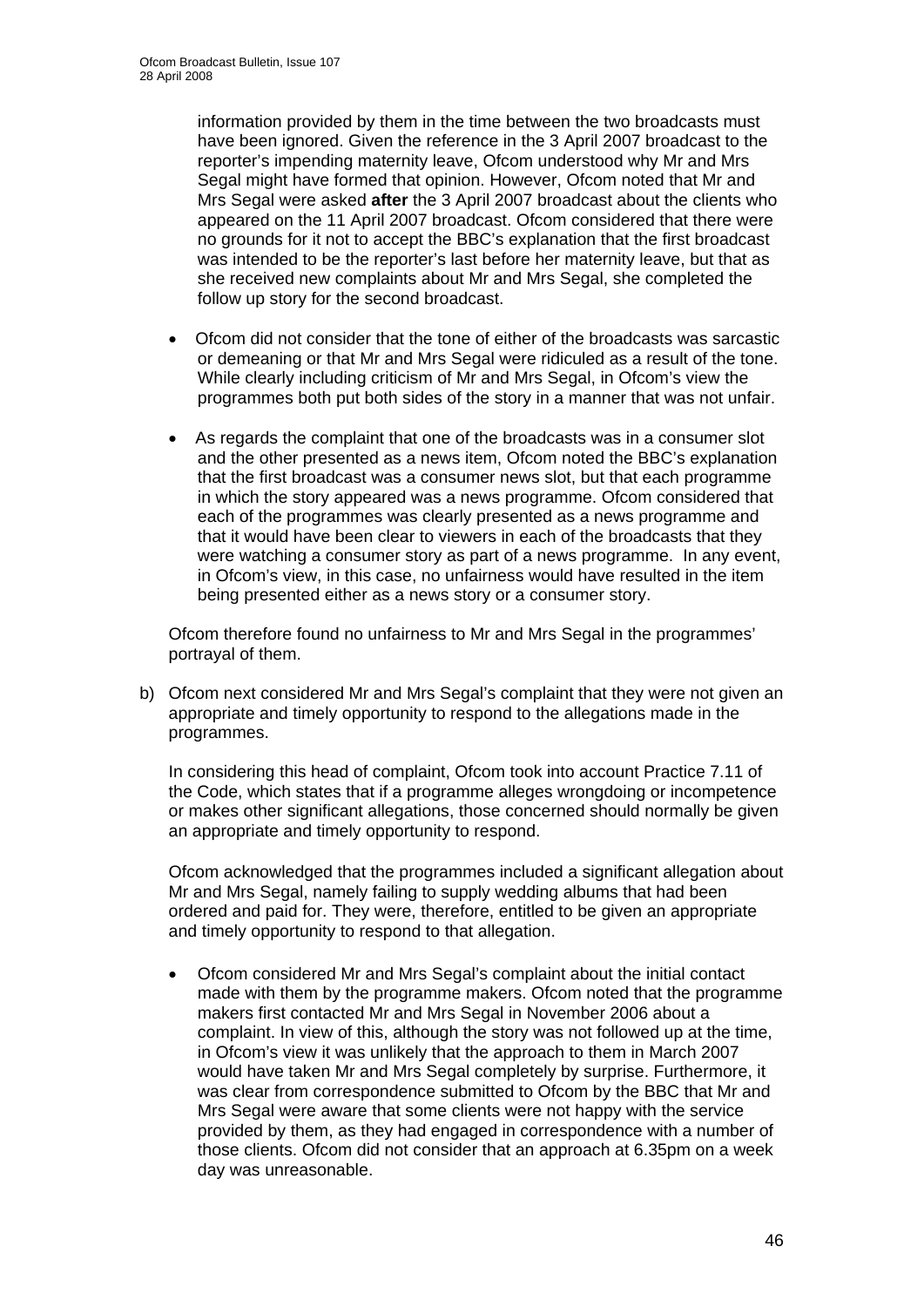Ofcom noted that the text messages sent by the reporter to Mr and Mrs Segal had not been retained by either side. Ofcom therefore saw no evidence in relation to this complaint. Ofcom did note however that the reporter's emails to Mr and Mrs Segal were not aggressive.

- Ofcom considered Mr and Mrs Segal's complaint that the timing of the approach to them made it difficult for them to respond. Ofcom noted that the two broadcasts were around the time of the important Jewish festival of Passover and that, as Mr and Mrs Segal are Jewish, the timing of the request could have made it difficult for them to provide a response to the programme makers in the timeframe given. However, Ofcom noted that the reporter first contacted Mr and Mrs Segal in relation to the 3 April broadcast on 28 March 2007, at least three working days before Passover began. They could, therefore, have reasonably been expected to make contact with her more promptly than their email to her of 3 April 2007. As regards the broadcast on 11 April 2007, Ofcom noted that there were substantial periods prior to the broadcast when Mr and Mrs Segal could have responded without impinging on their observance of Passover. Furthermore, Ofcom noted that the BBC had originally planned to broadcast the second report on 10 April 2007, but delayed that until 11 April 2007 in order to avoid a broadcast during Passover.
- Ofcom noted that Mr and Mrs Segal were not provided with copies of letters referred to by the programme makers. However the obligation on the programme makers was to provide Mr and Mrs Segal with sufficient information to enable them to respond to the allegations to be made in the programmes, so as to avoid any unfairness. This did not mean, therefore, that Mr and Mrs Segal had to be provided with copies of all the correspondence the programme makers had. Ofcom noted that Mr and Mrs Segal were informed of the names of their clients who had approached the BBC and of their complaints. In Ofcom's view this information was sufficient to enable them to respond to the complaints. Furthermore, Ofcom noted that, despite not having the copy correspondence, Mr and Mrs Segal did provide information to the programme makers about their dealings with those clients.
- Mr and Mrs Segal complained that they were not offered an opportunity to be filmed for the programme. Ofcom noted that the programme makers were required to provide Mr and Mrs Segal with an appropriate and timely opportunity to respond to the allegations made in the programmes. It was not incumbent on the programme makers, however, to offer them an opportunity to be filmed for the programmes. Notwithstanding this, Ofcom noted that in relation to each of the two broadcasts, such an offer was made. Before the first broadcast the reporter emailed Mrs Segal and said:

"Hilary, do you want to appear on camera? Shall I get one to you?"

Before the second broadcast the programme makers emailed again and said:

"Would you respond to those complaints? On or off camera?"

Mr and Mrs Segal were, therefore, offered an opportunity to respond (as well as be filmed).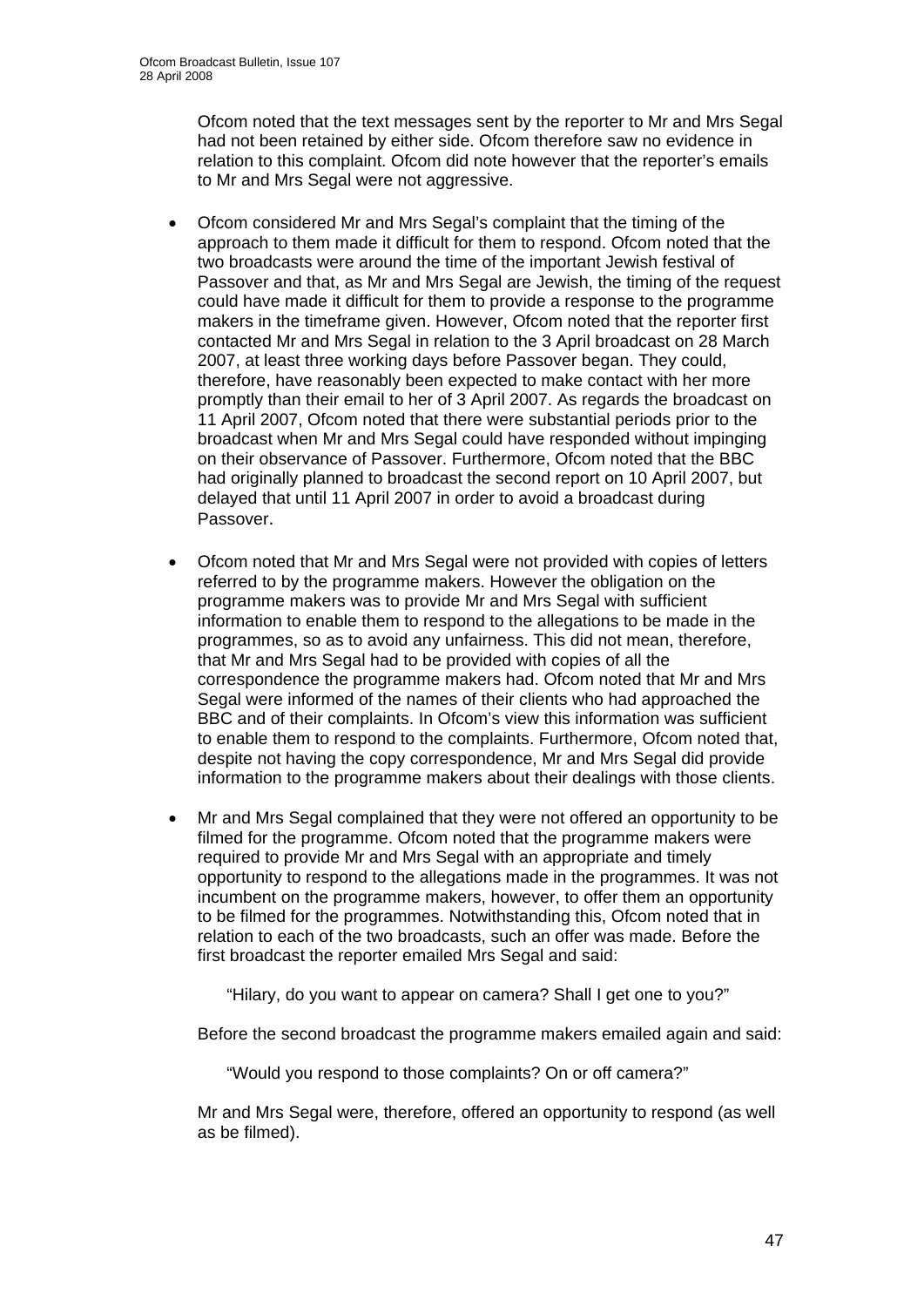Ofcom considered that, in all the circumstances set out above, Mr and Mrs Segal were given an appropriate and timely opportunity to respond to the allegations made about them in the programmes.

c) Ofcom went on to consider the complaint that Mr and Mrs Segal's privacy was unwarrantably infringed in the making of the programme, in that Mr Segal was "doorstepped".

In Ofcom's view, the line to be drawn between the public's right to information and the citizen's right to privacy can sometimes be a fine one. In considering complaints about the unwarranted infringement of privacy, Ofcom will therefore, where necessary, address itself to three distinct questions: First, does the complainant have a legitimate expectation of privacy in the circumstances of the case? Second, if so, has there been an infringement of privacy? Third, if there has been an infringement of privacy was the infringement warranted? (as per Rule 8.1 of the Code).

In considering this complaint Ofcom took into account Practice 8.11 of the Code. Practice 8.11 states that doorstepping for factual programmes should not take place unless a request for an interview has been refused or it has not been possible to request an interview, or there is good reason to believe that an investigation will be frustrated if the subject is approached openly, and it is warranted to doorstep. The Code describes doorstepping as "...the filming or recording of an interview or attempted interview with someone…without any prior warning".

Ofcom first considered whether Mr and Mrs Segal had a legitimate expectation of privacy in the making of the programme in relation to this recording of footage. Ofcom watched the footage of the conversation between Mr Segal and the reporter and noted that the filming took place openly in a public place, outside Mr Segal's home, which was also his business address. Mr Segal was clearly aware that he was being filmed and he appeared to engage willingly in conversation with the reporter. In these circumstances, Ofcom did not consider that the approach to Mr Segal amounted to doorstepping, since the broadcaster did not attempt to interview Mr Segal without prior warning. Nor did Ofcom consider that he had a legitimate expectation of privacy given his willingness to engage in a dialogue with the reporter, clearly on camera. Furthermore Ofcom noted that no footage was filmed of Mrs Segal by the programme makers.

In these circumstances, there was no infringement of Mr and Mrs Segal's privacy in the making of the programme. It was therefore not necessary for Ofcom to go on to consider whether or not any infringement was warranted.

d) Ofcom considered the complaint that Mr and Mrs Segal's privacy was unwarrantably infringed in the broadcast programmes in that footage of the "doorstepping" of Mr Segal was included in the programmes.

In considering this complaint Ofcom took into account Practice 8.11, as set out under decision head c) above.

As set out under decision head c) above, Ofcom did not consider that the reporter's approach to Mr Segal amounted to doorstepping. Ofcom noted that no private information about Mr and Mrs Segal was revealed as a result of the broadcast of the footage of Mr Segal filmed outside his property. Ofcom did not there consider that Mr and Mrs Segal had a legitimate expectation of privacy in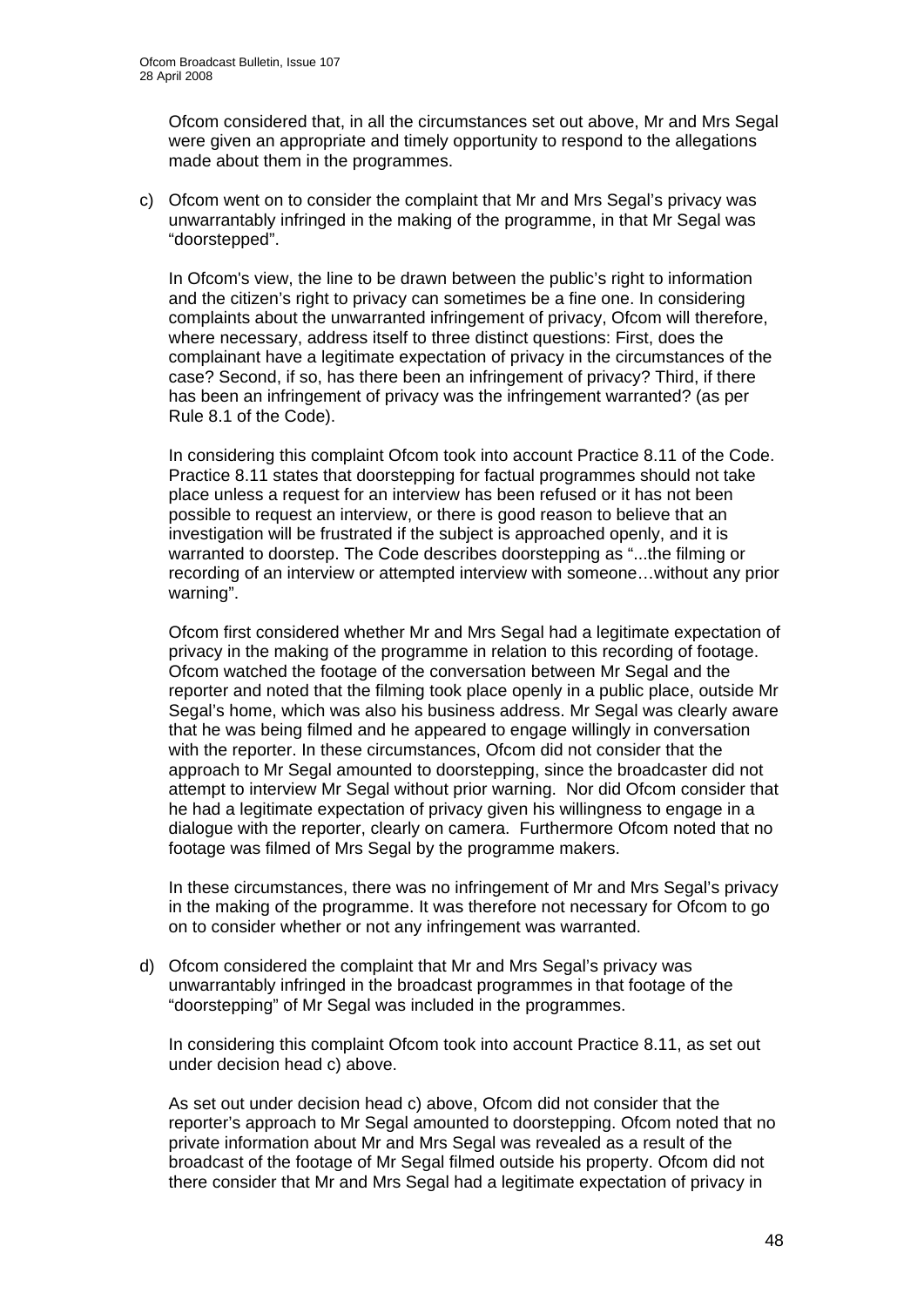relation to the broadcast of the footage of Mr Segal. There was therefore no infringement of Mr and Mrs Segal's privacy in the broadcast of the programmes in this respect and it was not necessary for Ofcom to go on to consider whether or not any infringement was warranted.

e) Ofcom next considered the complaint that Mr and Mrs Segal's privacy was unwarrantably infringed in the broadcast as a result of the use of photographs of them without their permission.

In considering this complaint Ofcom took into account Practice 8.6 of the Code, which states that if a broadcast would infringe the privacy of a person or organisation, consent should be obtained before the relevant material is broadcast, unless the infringement is warranted.

Ofcom noted that the photographs of Mr and Mrs Segal that were used in the broadcasts were taken from their own professional website and had, therefore, been placed by them in the public domain. In these circumstances, Ofcom found that Mr and Mrs Segal had no legitimate expectation of privacy in relation to the photographs and the programme makers were not required to seek their permission before using them.

There was therefore no infringement of Mr and Mrs Segal's privacy in the broadcast of the programmes in this respect and it was not necessary for Ofcom to go on to consider whether or not any infringement was warranted.

f) Ofcom went on to consider the complaint that Mr and Mrs Segal's privacy was unwarrantably infringed in the broadcast as a result of footage of their apartment block being included in the programmes.

In considering this complaint Ofcom took into account Practice 8.2 of the Code, which states that information which discloses the location of a person's home of family should not be revealed without permission, unless it is warranted.

Ofcom took the view that Mr and Mrs Segal had some expectation of privacy in respect of the broadcast of footage of their private home. However, this expectation was significantly diminished by the fact that their home was also their advertised business premises. In these circumstances, the use of Mr and Mrs Segal's home as a business premises significantly diminished their expectation of privacy in relation to the broadcast of the footage. On balance, in Ofcom's view, they did not have a legitimate expectation of privacy in this regard. There was therefore no infringement of their privacy in the broadcast of the programmes in this respect and it was not necessary for Ofcom to go on to consider whether or not any infringement was warranted.

**Accordingly the Executive Fairness Group has not upheld the complaint of unfair treatment and unwarranted infringement of privacy.**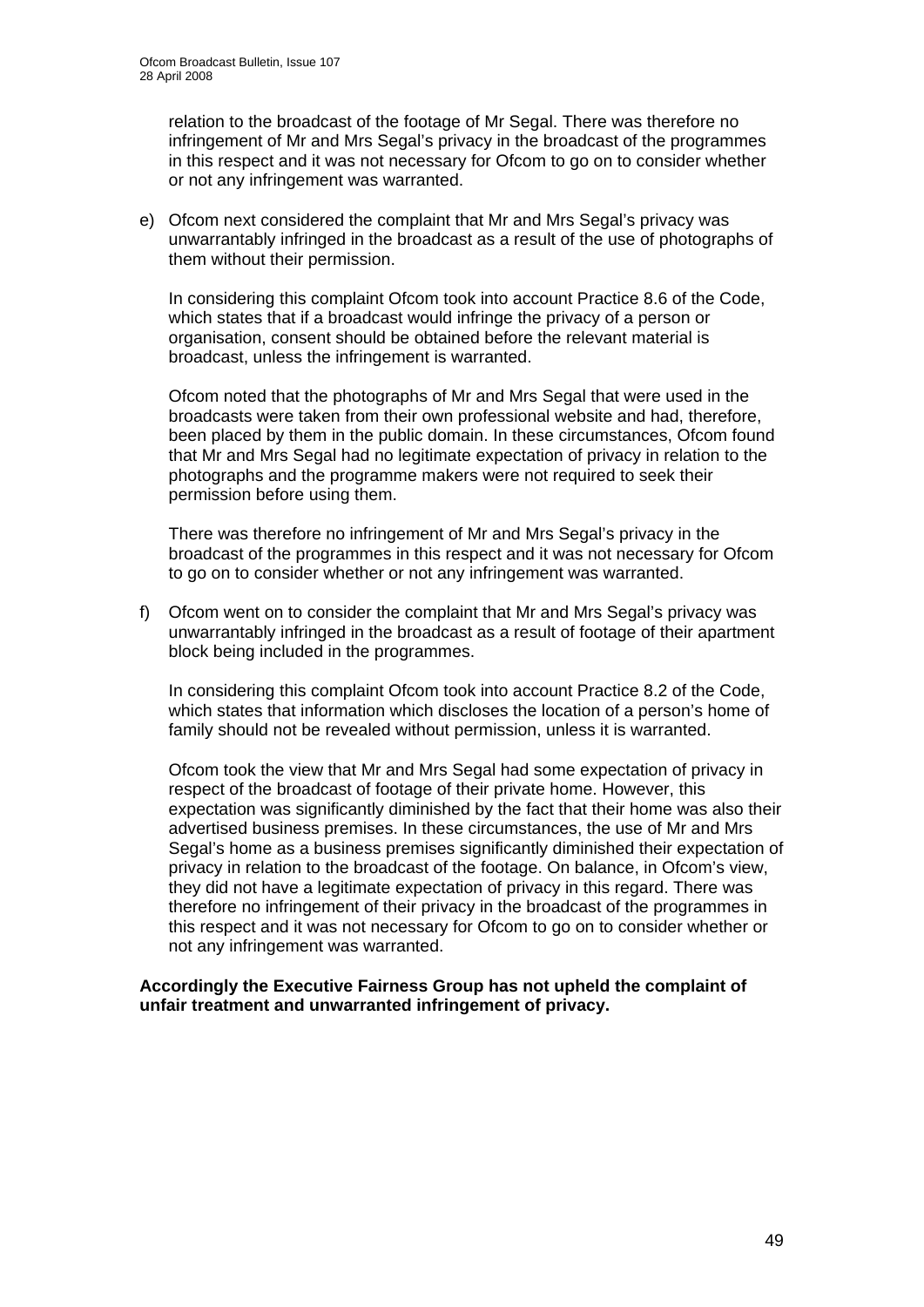## **Complaint by Mr W**

*Terror in the Skies: A Tonight Special, ITV1, 4 June 2007* 

**Summary:** Ofcom has not upheld this complaint of unfair treatment and unwarranted infringement of privacy.

A special edition of Tonight entitled "Terror in the Skies: A Tonight Special", was broadcast by ITV which concerned an investigation into security issues at Birmingham International Airport ("BIA"). The focus of the programme was on a contracted security firm called International Consultants on Targeted Security UK Ltd ("ICTS"), which in part was responsible for the security at BIA. The programme reported the observations of a whistleblower who covertly recorded his experiences as a security officer for ICTS and revealed conduct by ICTS employees including drinking and taking drugs whilst working and general criminal behaviour. The programme also revealed serious staff shortages and the effect on existing staff managing security. Mr W was shown in the programme voicing his grievances in respect of staff shortages.

Mr W complained he was treated unfairly in the programme and his privacy was unwarrantably infringed in the making and broadcast of the programme.

Ofcom found as follows:

- a) Ofcom found that Mr W was not treated unfairly in the programme as broadcast by not being advised he would appear in the programme. Ofcom found that the programme makers took reasonable steps to inform Mr W that he would appear in the programme, including identifying him to his previous employer ICTS and requesting that they contact Mr W and advise him.
- b) Ofcom found that footage of Mr W was not unfairly edited as it was clearly contextualised in the programme by prefacing his comments with commentary that explained he was under considerable pressure due to staff shortages.
- c) Ofcom found that material facts were not misrepresented in that the programme did not imply Mr W was a drunk, took drugs or was a criminal. The sequences in which Mr W featured were clearly contextualised and separated from allegations made about other security employees and it would have been apparent to viewers that Mr W's inclusion in the programme was mainly to demonstrate security lapses due to staff shortages.
- d) Ofcom found that Mr W's privacy was not unwarrantably infringed in the making and broadcast of the programme. Ofcom considered Mr W had a legitimate expectation of privacy and his privacy was infringed. However, Ofcom considered the programme and the inclusion of the material regarding Mr W concerned serious issues of public interest and safety and, in these circumstances, it was warranted to record and broadcast the material.

#### **Introduction**

On 4 June 2007, ITV1 broadcast an edition of its current affairs programme *Tonight* entitled *Terror in the Skies: A Tonight Special*. The programme reported the observations of a whistleblower and an undercover reporter who covertly recorded their experiences of working as security officers at Birmingham International Airport ("BIA"). The whistleblower and the undercover reporter worked for the company International Consultants on Targeted Security UK **("**ICTS") which is a private security company responsible in part, for providing the security at BIA.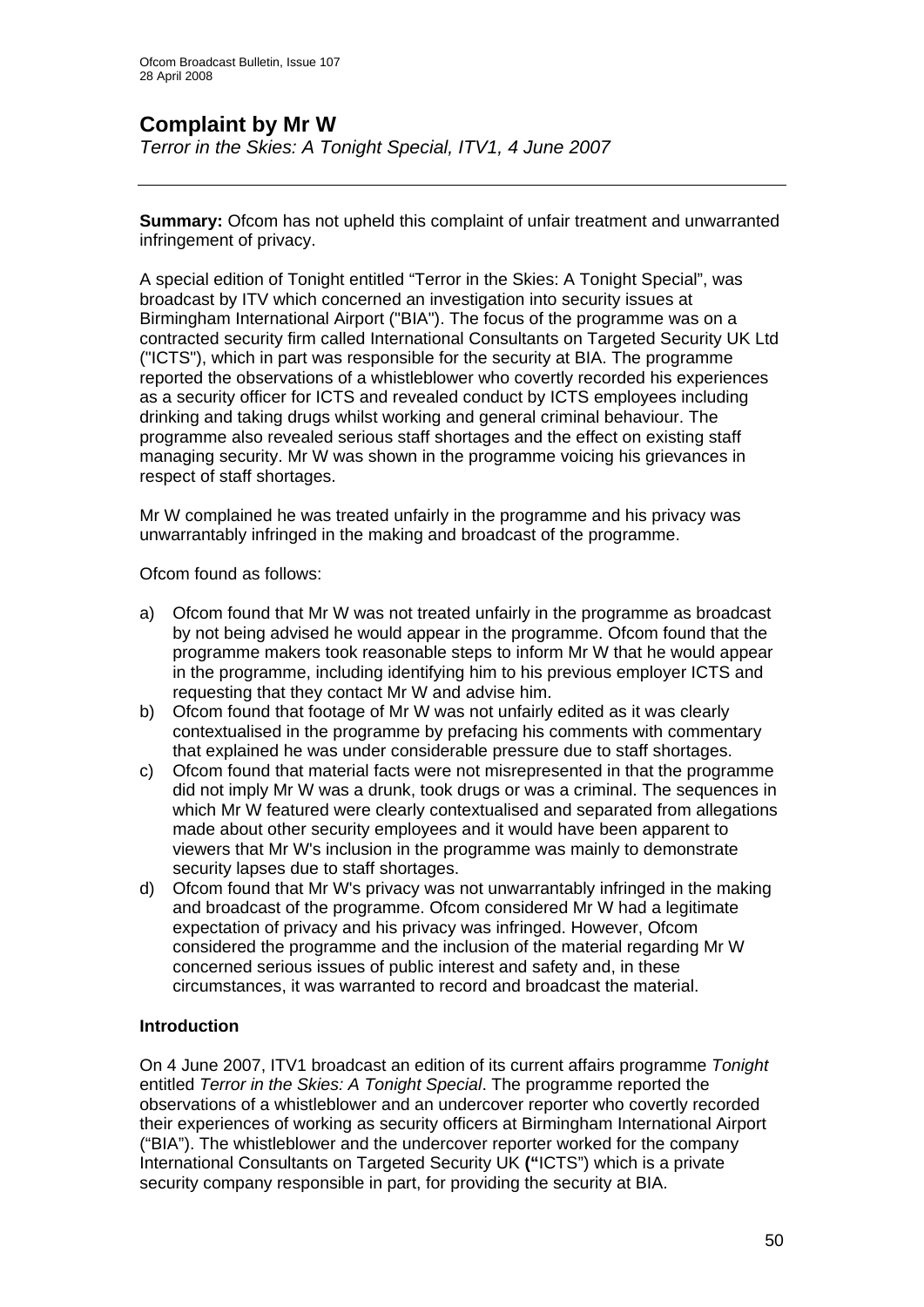On the basis of the whistleblower and an undercover reporter's covert recordings, which were examined by an airport surveillance expert, the programme alleged that there were serious security failings at the airport. These included incomplete and ineffective security checks of passengers, on-board luggage, baggage holds, and cabin areas. The programme also alleged that security officers at the airport had been involved in a range of inappropriate behaviour including misuse of security procedures, drinking and sleeping while on duty, stealing, drug use and drug smuggling.

One part of the programme showed a covertly filmed conversation between a security supervisor and the whistleblower in which the supervisor described his staff shortage problems. The supervisor explained that he did not have enough staff to properly carry out the security checks on a Continental Airlines flight and that he would either have to carry out only partial security checks, or borrow a staff member from another team. The supervisor decided on the second option and the programme showed covertly recorded footage of the supervisor asking the manager of another team if he could spare a staff member. The programme stated *"but his colleague is also short staffed and feeling the pressure"*, then showed covertly recorded footage of the manager from the other team's response (which was subtitled as follows):

*"For f\*\*k sake now you're telling me to run my whole flight by myself. You know what, f\*\*k Continental. I'm f\*\*king sick of Continental. No one give a f\*\*k about anything in this whole airport apart from Continental. I hope the f\*\*king flight f\*\*king blows up."* 

Part of this covertly recorded footage was also included in the programme's introduction. Another part of the programme included covertly recorded footage of a security officer making the comment: *"Amar and Prim are running around like headless chickens trying to get that folder signed."*

Ofcom received a complaint from Mr W (also referred to as "Amar") who is referred to and quoted above as the manager of the second security team.

Mr W complained that he was treated unfairly in the programme as broadcast and that his privacy was unwarrantably infringed in both the making and broadcast of the programme.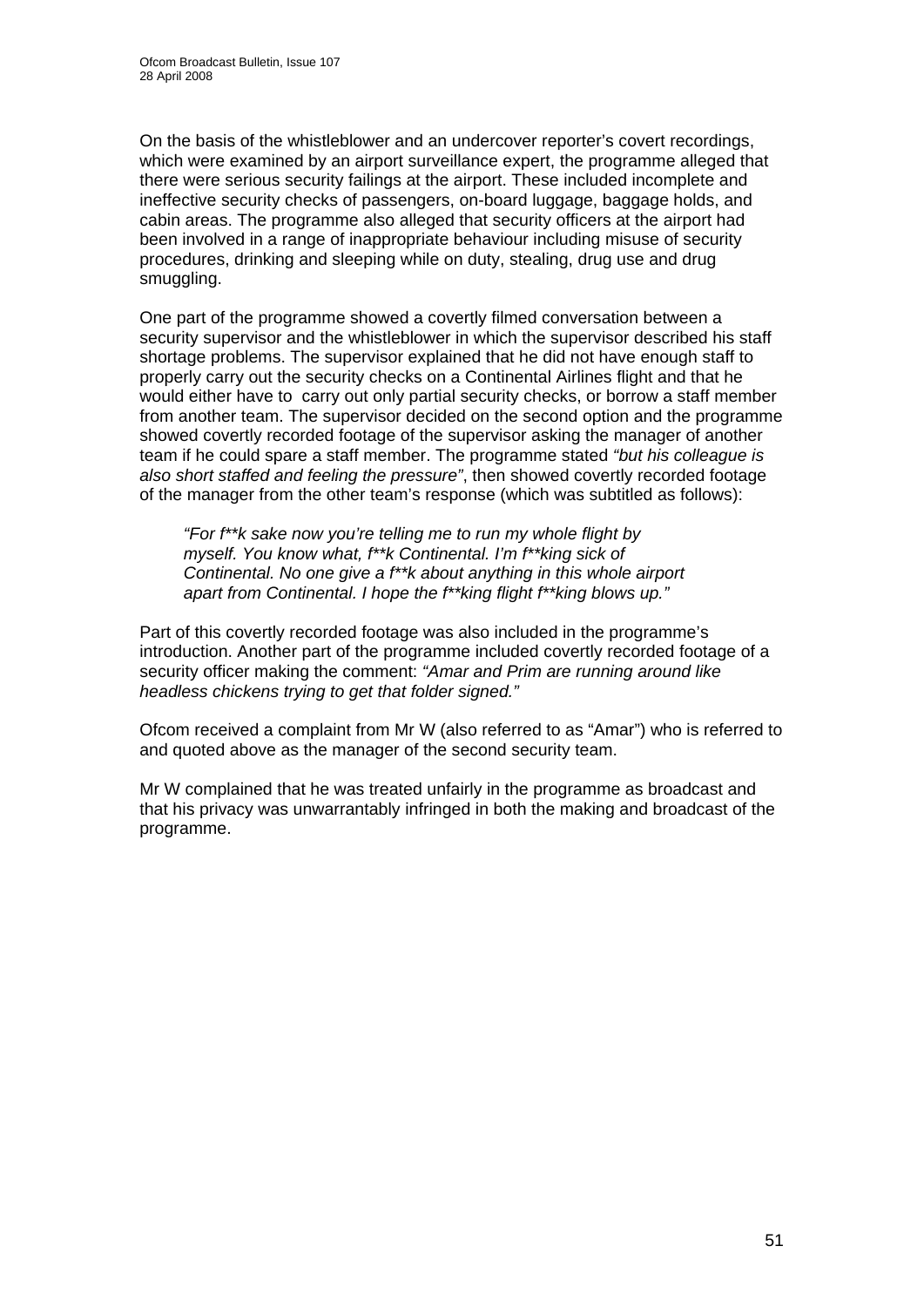#### **The Complaint**

#### **Mr W's case**

In summary Mr W complained that he had been treated unfairly in the programme as broadcast in that:

- a) He was not informed that he would be shown in the programme. Mr W said that after the programme was broadcast, he spoke to a number of his ex-colleagues who had featured in the programme, and they had all been told before broadcast of the programme that they would be shown.
- b) The programme unfairly edited footage of him in conversation with a colleague. Mr W said the footage showed him as being equivalent to a Muslim terrorist who wanted the plane to be blown up. Mr W said that in reality, he had worked an eighteen hour shift, was short staffed, and had the responsibility to check passengers for security. Mr W said that in these circumstances he was understandably concerned that without additional staff he would be severely restricted.
- c) Mr W said he was not a drunk, did not take drugs and was not a criminal. He said it was unfair for the programme to link him to those colleagues who did.

In summary, Mr W complained that his privacy was unwarrantably infringed in the making and broadcast of the programme in that:

d) The programme filmed and broadcast surreptitiously recorded footage of him, during a private conversation, without his knowledge or consent. Mr W said the footage, together with the programme's later use of his name *"Amar"*, made him identifiable to the public including his friends and family who knew that he worked at BIA.

#### **ITV's case**

In summary, ITV responded to the complaint as follows:

a) With reference to Mr W's complaint that he was not informed he would appear in the programme, ITV accepted that Mr W was not contacted directly prior to the transmission of the programme. ITV stated that Mr W's former employer (ICTS) was contacted on 18 May 2007, two weeks prior to transmission, as it did not have Mr W's contact details. ITV said it advised ICTS of the names of all individual employees referred to in the investigation and details of the evidence relating to them which intended to be included in the programme. ITV stated further that the letter also provided that the programme makers did not intend to approach the ICTS employees directly, and requested that ICTS inform the employees featured in the programme and reflect their views back to ITV. ITV stated it received no indication that the message was not communicated to employees who had left ICTS since the filming.

 ITV stated it regretted that Mr W did not receive notice of his appearance in the programme and had it known this to be the case the programme makers would have contacted him independently. ITV contended that it took reasonable steps in the circumstances to notify Mr W via his former employer and that the programme fairly contextualised his remarks and his involvement in the security problems at the airport.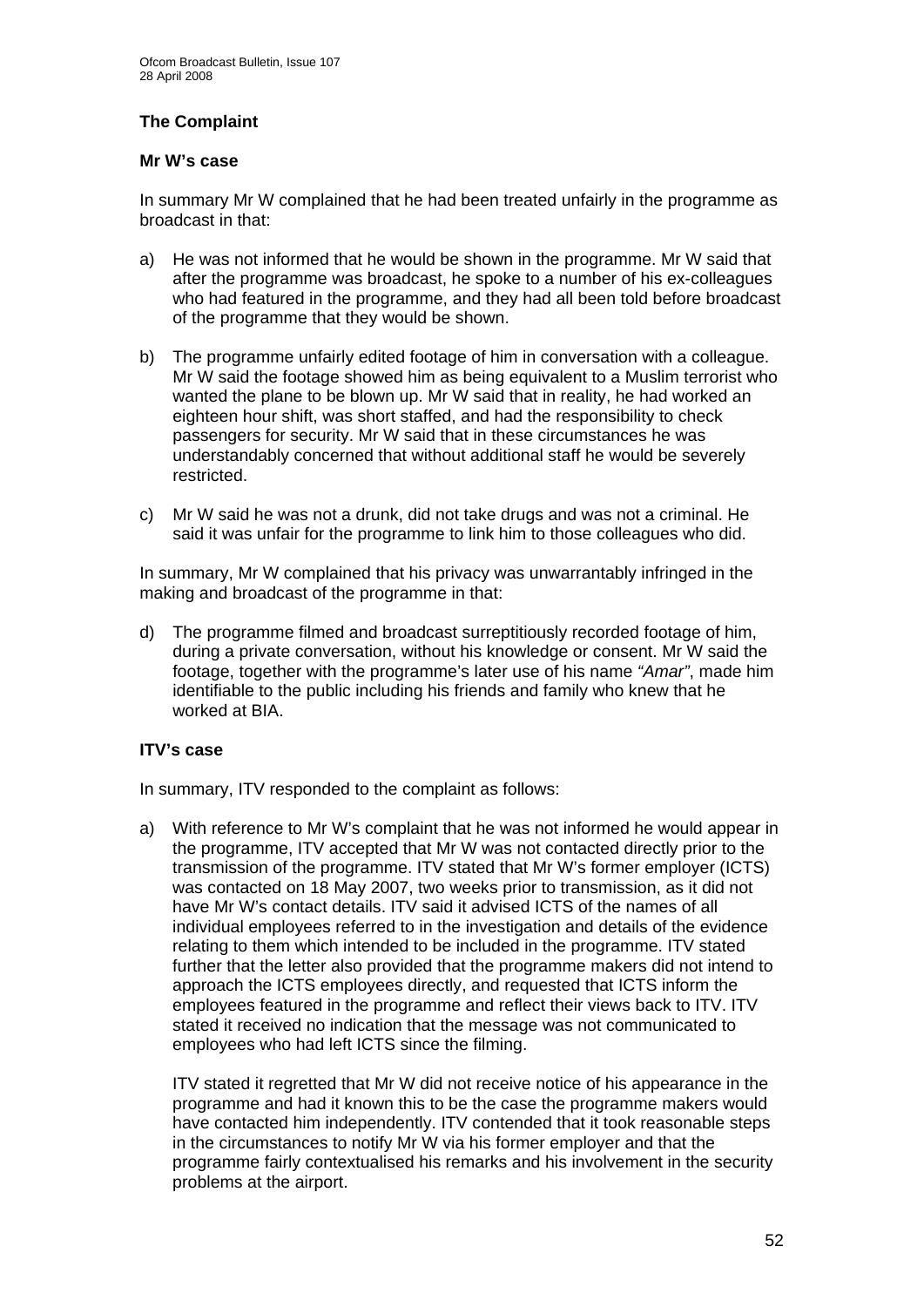b) With reference to Mr W's complaint that footage of him in conversation with his colleague was unfairly edited, ITV stated that it disputed this. ITV contended that it made clear that the context of Mr W's remarks were a response to a request from a fellow ICTS supervisor who was short staffed, to borrow some of Mr W's security agents. ITV stated it made clear that in the circumstances Mr W was under pressure. ITV then stated that the sequences of Mr W must be judged in the context of the accompanying commentary and in the wider context of the programme as a whole. ITV said the programme suggested to viewers that ICTS staffing numbers and procedures were inadequate and that various staff were responsible for a number of different serious security lapses. ITV further stated that the programme carefully and fairly contextualised the footage of Mr W and made it clear he was among the frontline staff who were *"close to breaking point"* because of staffing shortages and that in the particular incident he featured in he was directly "feeling the pressure" of the staff shortages. ITV stated that the programme did not suggest to the viewer that Mr W was personally responsible for the staff shortages.

ITV said it considered the remark *"I hope the fucking flight blows up"* displayed an attitude on Mr W's part to security and to the safety of the public that was well short of the professionalism the public would expect, despite the pressure he was under. Accordingly, ITV argued it was fair and reasonable to identify Mr W as the maker of the comment. ITV stated it did not accept that the programme suggested or showed Mr W being "equivalent to a Muslim terrorist" and that this was unsupported and no reasonable viewer would have drawn that conclusion. Although viewers may have considered Mr W's comment shocking and blameworthy coming from a security official.

ITV concluded that the footage used in the programme represented fairly Mr W's comments and noted that in the untransmitted footage Mr W stated *"fucking blow it up"* rather than *"I hope the fucking flight fucking blows up".* 

- c) With reference to Mr W's complaint that it was unfair to link him to colleagues who drank, took drugs and were criminals, ITV contended that the programme did not imply that Mr W was a drunk, took drugs or was a criminal. ITV stated that the programme featured a number of different security officials and security lapses and that it was not unfair to Mr W to feature these individuals. ITV then stated that Mr W's involvement in specific security lapses was made clear and there was no suggestion that he was guilty of the same offences as the other officials (i.e. drug taking/drinking on the job). Further, the only suggested link between Mr W and the officials featured was the factually accurate one, that they were all employed by the same security company at the BIA.
- d) With reference to Mr W's complaint that his privacy was infringed in the making and broadcast of the programme by recording surreptitious footage of him without his consent and referring to him as *"Amar"*, ITV submitted that the covert filming was undertaken and broadcast in strict accordance with the Code. ITV then stated that the Code provides that any infringement of privacy must be warranted and in the case of Mr W, it was warranted on the basis that ITV had prima facie evidence that the story (namely security failings at BIA) was in the public interest. ITV argued it was necessary to the credibility and authenticity of the story to include the covertly filmed footage of Mr W as it raised important issues of public interest, specifically staff shortages and the attitude of some security personnel (including Mr W) to the safety of the public.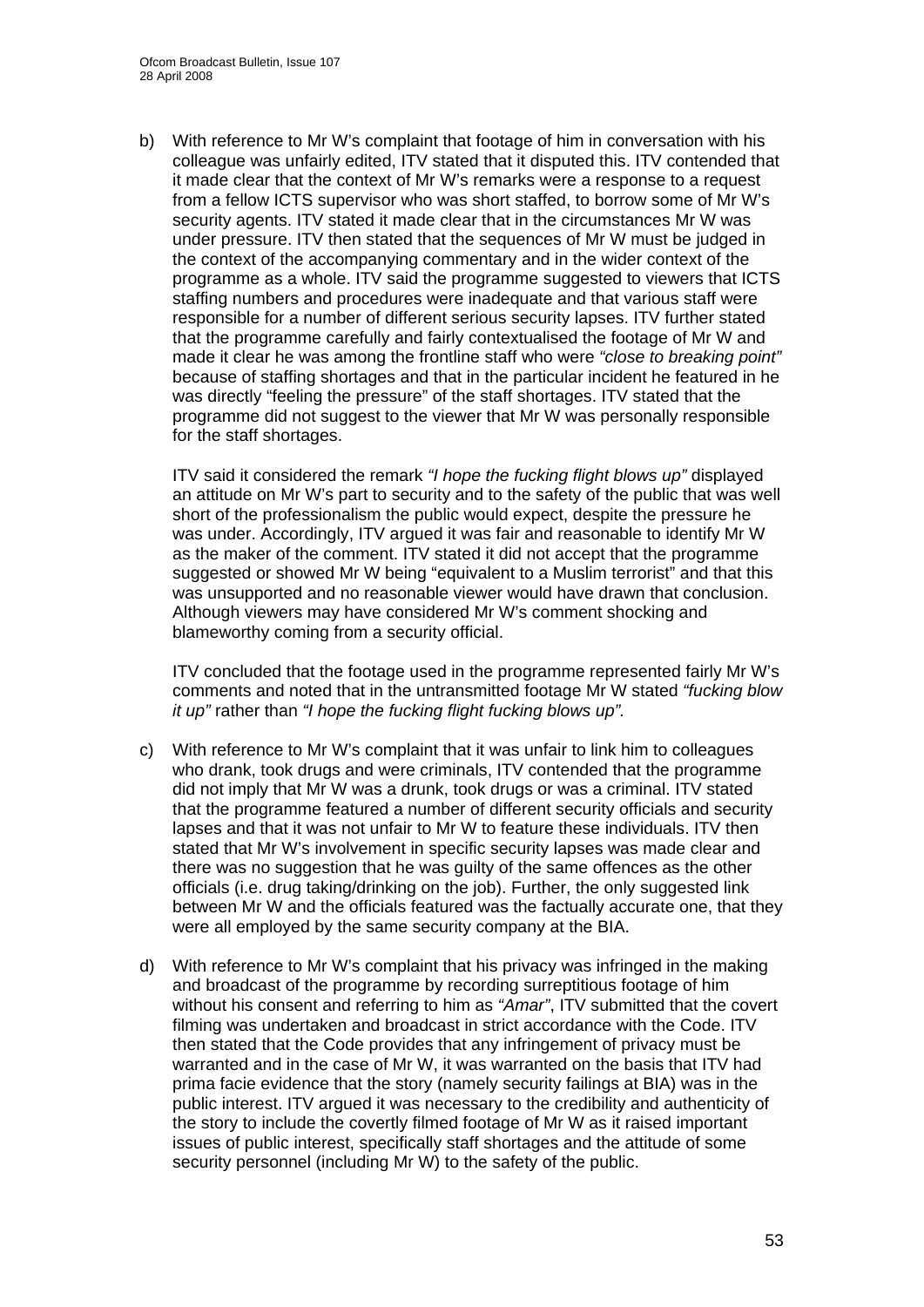ITV stated it was arguable whether the conversation between Mr W and his colleague was private given it took place in a part of the airport accessible to the public. ITV then stated regardless of whether Mr W considered it to be a private conversation, the recording and broadcast of the conversation was warranted and in the public interest. As such, ITV disputed that the broadcast infringed Mr W's privacy, and in any event, it was warranted in the circumstances.

 With respect to Mr W's complaint regarding the use of his name *"Amar"*, ITV submitted that it did not necessarily suggest to viewers that one of the persons *"running around"* getting the security directives signed, was the same individual seen in the earlier footage of Mr W. ITV further stated that even if the sequence did potentially identify Mr W to some viewers who might know him personally, it would have conveyed to them that ICTS management procedures in respect to security directives were inadequate and that Mr W was seeking to mitigate these failures before the arrival of an external inspection from Continental Airlines.

 ITV concluded that Mr W's privacy was not infringed by the use of the name *"Amar"*, and even if his privacy was infringed it was warranted and justified on the basis that it was in the public interest.

#### **Decision**

Ofcom's statutory duties include the application, in the case of all television and radio services, of standards which provide adequate protection to members of the public and all other persons from unfair treatment in programmes, and from unwarranted infringement of privacy in the making and broadcast of programmes, included in such services.

In carrying out its duties, Ofcom has regard to the need to secure that the application of these standards is in a manner that best guarantees an appropriate level of freedom of expression. Ofcom is also obliged to have regard in all cases, to the principles under which regulatory activities should be transparent, accountable, proportionate, consistent and targeted only at cases in which action is needed.

This case was considered by Ofcom's Executive Fairness Group. In reaching a decision it considered the written submissions from both parties, a recording of the programme, the programme transcript and a copy of the unedited material.

a) Ofcom first considered Mr W's complaint that he was treated unfairly as he was not informed that he would be shown in the programme.

In considering this aspect of Mr W's complaint, Ofcom considered Rule 7.1 of the Code, which states that broadcasters must avoid unjust or unfair treatment of individuals or organisations in programmes. Ofcom also took account of Practice 7.14 which provides that "Broadcasters or programme makers should not normally obtain…pictures…through misrepresentation or deception. (Deception includes surreptitious recording). However it may be warranted to use material obtained through misrepresentation or deception without consent if it is in the public interest and cannot reasonably be obtained by other means."

Ofcom noted that surreptitiously filmed footage of Mr W was included in the programme which showed him, as an ICTS employee, stating *"No one gives a f\*\*k about anything in this airport apart from f\*\*king Continental. I hope the f\*\*king flight f\*\*king blows up."*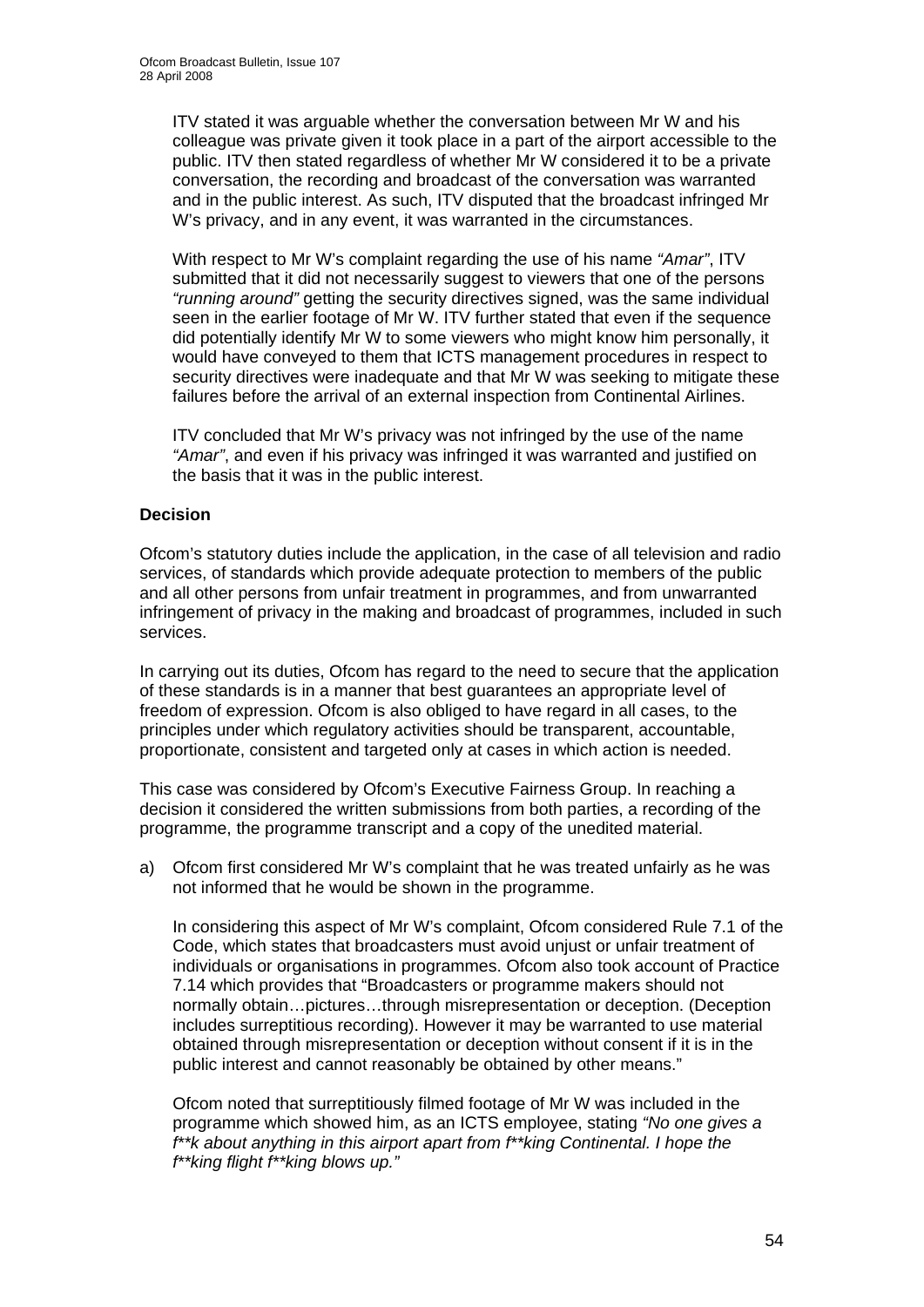In Ofcom's view this footage was significant in that it raised serious concerns over how security was being handled in BIA and demonstrated the pressure some of the security staff were under. Both issues are a matter of public interest and therefore such filming was in accordance Code. .

Further, it was noted that through ICTS, ITV took reasonable steps to ensure that Mr W was given an opportunity to respond (as discussed in Practice 7.11 of the Code).

Ofcom noted the programme makers' pre-transmission correspondence of 18 May 2007 to ICTS in which ICTS were informed of the programme makers' investigation of security standards at BIA. Ofcom noted the following excerpts from the correspondence:

"A central element of the programme's investigations has been the conduct at the airport of employees of ICTS…"

"Just to advise you it is not our intention to directly approach the ICTS employees named in our report. We would expect you to advise them of the evidence we intend to present and to reflect their views back to us."

Ofcom also observed that the correspondence identified certain ICTS employees who were filmed surreptitiously and who it was advised, would appear in the programme as broadcast, one of whom was Mr W.

Whilst Ofcom noted that Mr W was no longer an employee of ICTS at the time the programme makers contacted the company, in Ofcom's view, reasonable steps were taken by the programme makers to inform Mr W that he would appear in the programme as broadcast via his former employers. Mr W was named in the programme makers' letter to ICTS and ICTS were explicitly requested to inform those individuals identified so that their views could be reflected in the programme (as noted in the above excerpt from the programme makers' letter). Further, the programme makers allowed for two weeks in which ICTS could contact Mr W before the programme was broadcast or alternatively advise the programme makers that they would have to contact Mr W themselves.

Taking into account the above factors, it is Ofcom's opinion that no unfairness resulted to Mr W in respect of this head of complaint since the broadcast of surreptitiously recorded footage of Mr W without his consent was warranted by the public interest in the material, and in any event the programme makers took reasonable steps to inform him of the broadcast of this footage and to provide him with an appropriate and timely opportunity to respond.

b) Ofcom next considered Mr W's complaint that footage of him in conversation with his colleague was unfairly edited.

In considering this head of complaint, Ofcom took account of Practice 7.6 of the Code which provides that when a programme is edited, contributions should be represented fairly.

Ofcom noted the relevant parts of the transmission as follows:

**Commentary:** *"And the frontline staff close to breaking point."*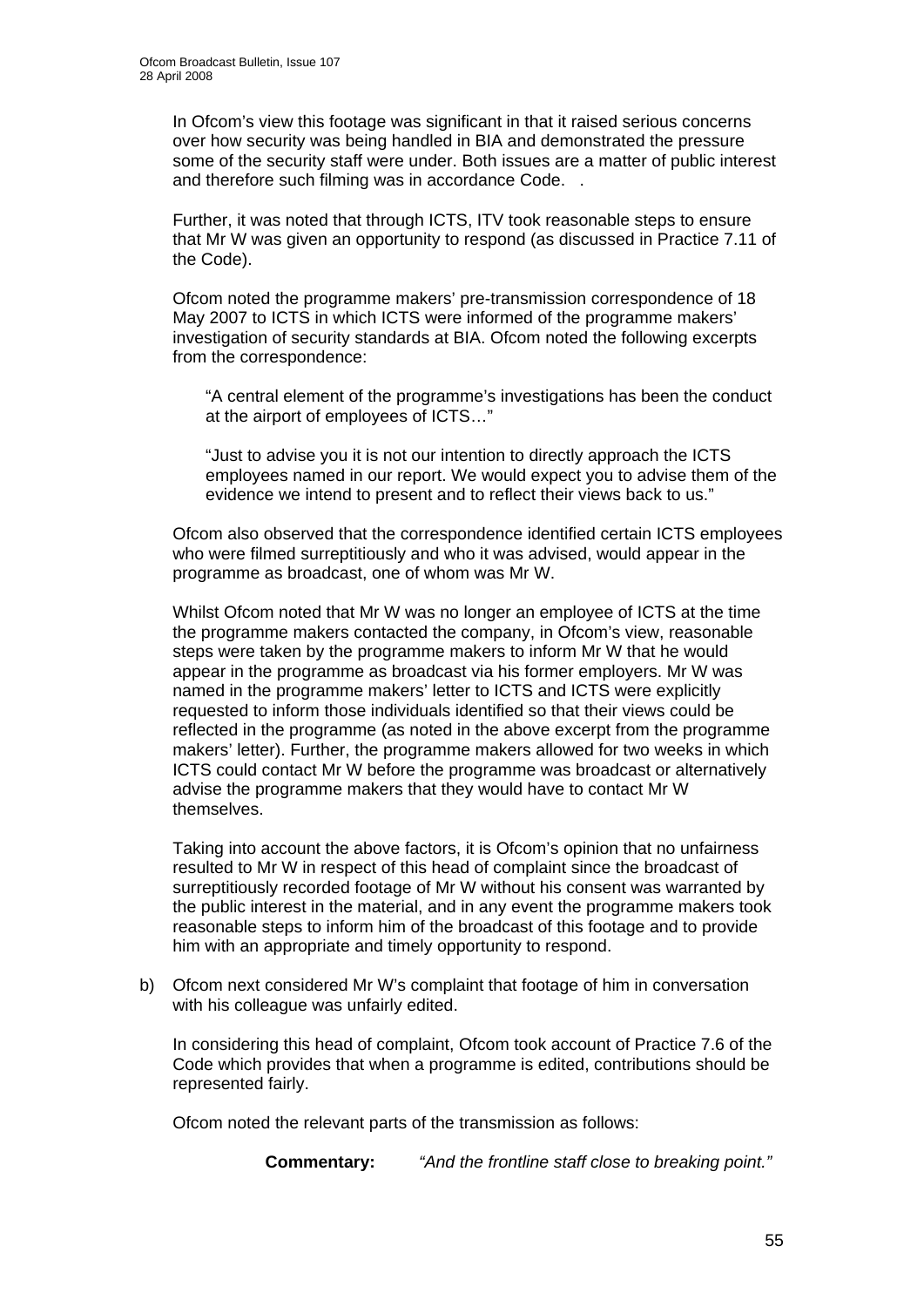| Mr W:              | "No one gives a f**k about anything in this<br>whole airport apart from f**king Continental. I<br>hope the f**king flight f**king blows up."                                                   |
|--------------------|------------------------------------------------------------------------------------------------------------------------------------------------------------------------------------------------|
| Work colleague:    | "And me."                                                                                                                                                                                      |
| And later:         |                                                                                                                                                                                                |
| <b>Commentary:</b> | "The supervisor decides to ask another ICTS<br>colleague in charge of a separate flight if he can<br>spare any manpower. But his colleague is also<br>short-staffed and feeling the pressure." |
| Mr W:              | "For f**ksake now you're telling me to run my<br>flight by my f**king self. You know what f**k<br>Continental. I'm f**king sick of Continental."                                               |
| Work colleague:    | "And me."                                                                                                                                                                                      |
| Mr W:              | "No one gives a f**k about anything in this<br>airport apart from f**king Continental. I hope the<br>f**king flight f**king blows up."                                                         |
| Work colleague:    | "And me."                                                                                                                                                                                      |

Having viewed the both the programme and the unedited material, in Ofcom's view, Mr W's comments used in the programme as broadcast, were a fair reflection of the unedited material.

In reaching this view, Ofcom noted that both references in the programme were clearly prefaced with the commentary: "*But his colleague is also short-staffed and feeling the pressure"* and "*And the frontline staff close to breaking point"*  which contextualised Mr W's comments. Further, given the nature of the investigation, part of which concerned the inadequate number of staff and the pressures on the existing staff, it was not unreasonable for the programme makers to have used Mr W's reaction to illustrate this. In this regard, Ofcom considered that in light of the nature of the remarks made by Mr W about passenger safety in the course of his duties as a security supervisor, it was in the public interest to include them in the broadcast. Ofcom did not consider that the footage showed Mr W as being equivalent to a Muslim terrorist, as the prefacing commentary clearly indicated to viewers that Mr W was under considerable pressure due to staffing restrictions which were beyond his control and he was voicing his frustration at the situation.

Accordingly, Ofcom considered that there was no unfairness to Mr W in respect of this head of complaint.

c) Ofcom next considered Mr W's complaint that he was not a drunk, did not take drugs and was not a criminal and that it was unfair for the programme to link him to colleagues who did drink, take drugs and were criminals.

In considering this head of complaint, Ofcom took account of Practice 7.9 of the Code which states that before broadcasting a factual programme, broadcasters should take reasonable care to satisfy themselves that material facts have not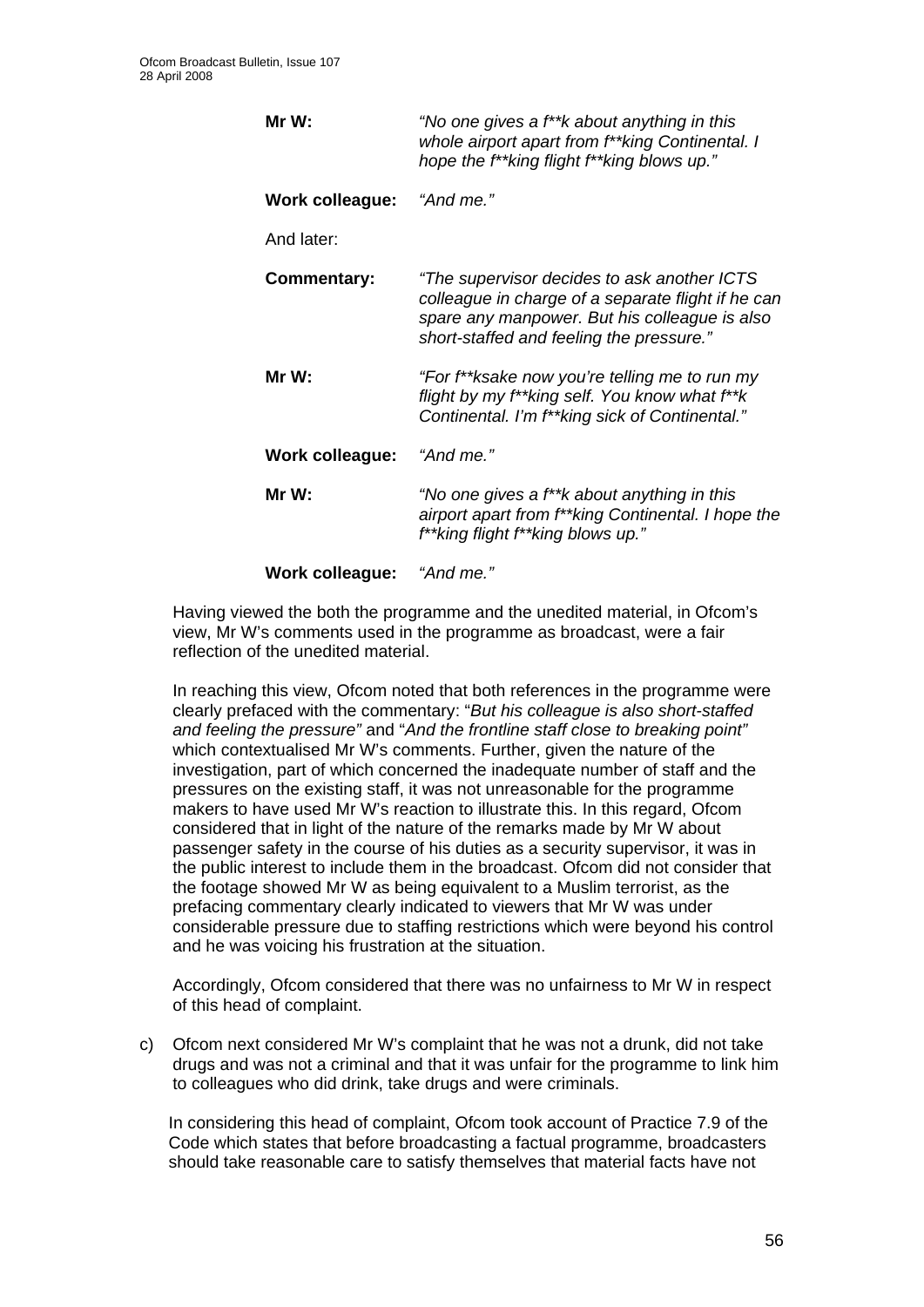been presented, disregarded or omitted in a way that is unfair to an individual or organisation.

In viewing the programme as broadcast and reading the transcript, Ofcom noted that the references to the consumption of alcohol, the taking of drugs and criminal behaviour, were presented as separate issues to that of staff shortages in separate parts of the programme.

Ofcom acknowledged that the programme investigated serious allegations relating to certain employees consuming alcohol and engaging in criminal conduct in the work place, and that Mr W was included in the same programme. However, the sequences in which Mr W featured were clearly contextualised and in Ofcom's view it would have been apparent to viewers that Mr W's inclusion in the programme was to demonstrate security lapses due to staff shortages. Further, the issue of inadequate staff was one aspect of a broader investigation into a whole series of allegations.

Taking these factors into account, Ofcom did not consider that the programme makers explicitly or impliedly linked Mr W to the questionable conduct of his colleagues, and as such, did not find that the programme makers misrepresented material facts in a way that was unfair to Mr W.

Accordingly, Ofcom found no unfairness resulted to Mr W.

d) Ofcom next considered Mr W's complaint that his privacy was unwarrantably infringed in the making and broadcast of the programme in that he was filmed surreptitiously and the footage broadcast without his consent. Mr W also complained that the footage together with the use of his name "Amar" made him identifiable to the public. Ofcom first considered Mr W's complaint in respect of privacy in the making of the programme.

In assessing this head of Mr W's complaint, Ofcom considered Rule 8.1 of the Code which provides that any infringement of privacy in programmes, or in connection with obtaining material included in programmes, must be warranted. Ofcom also took account of Practice 8.5 of the Code, which states that any infringement of privacy in the making of a programme should be with the person's and/or organisation's consent or be otherwise warranted. Practice 8.13 was also taken into account by Ofcom, which provides that surreptitious filming or recording should only be used where it is warranted. Normally it will only be warranted if: there is prima facie evidence of a story in the public interest; and there are reasonable grounds to suspect that further material evidence could be obtained; and it is necessary to the credibility and authenticity of the programme.

In Ofcom's view, the line to be drawn between the public's right to information and the citizen's right to privacy can sometimes be a fine one. When considering and adjudicating on a complaint of unwarranted infringement of privacy, Ofcom must therefore address itself to three distinct questions: First, does the complainant have a legitimate expectation of privacy in the circumstances of the case? Second, if so, has there been an infringement of privacy? Third, if there has been an infringement of privacy, was the infringement warranted?

#### *Privacy in the making*

Ofcom first considered whether Mr W had a legitimate expectation of privacy in relation to the recording of the footage in question. In so doing, Ofcom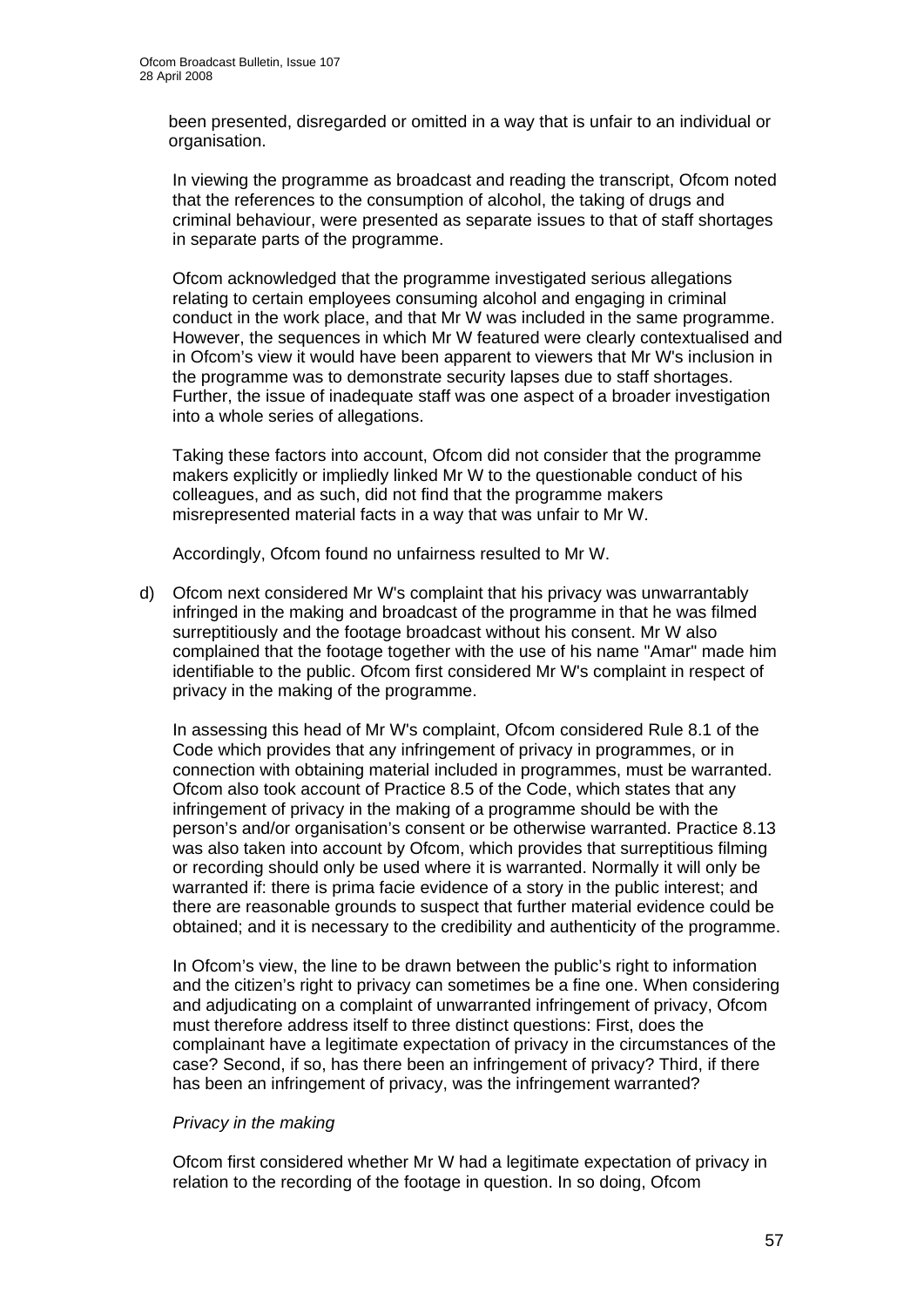recognised that Mr W's conversation was one that could have been overheard as he was in a public place, but that the footage of Mr W was covertly recorded and that he was filmed whilst in his workplace, having a work related conversation with his colleague. Taking account of these factors, Ofcom was satisfied that Mr W did have a legitimate expectation of privacy with regard to the surreptitious recording of material of him at work speaking with his colleague.

Ofcom next considered whether Mr W's privacy was infringed by the recording of the footage of him having a conversation with his work colleague. As noted above, Mr W was surreptitiously filmed in his work place, having a private conversation with his colleague. For these reasons, Ofcom considered Mr W's privacy was infringed in the recording of the material of him.

However, in Ofcom's view, the infringement of Mr W's privacy was warranted on the basis that there was prima facie evidence of a story in the public interest, namely aviation security issues, including staff shortages, at the Birmingham International Airport. Therefore, it was apparent to Ofcom that the programme makers had evidence to support the decision to film covertly and that further evidence was obtained by virtue of the filming. The recording of footage of Mr W directly related to part of the investigation into security lapses as a result of inadequate numbers of staff and the pressure under which airport security is undertaken and as such concerned issues of public safety. On this basis, Ofcom considered in these circumstances, it was not necessary to obtain consent from Mr W as the infringement of Mr W's privacy in the making of the programme was warranted.

Accordingly, Ofcom has not upheld the complaint of unwarranted infringement of privacy in the making of the programme.

#### *Privacy in the broadcast*

Ofcom then turned to whether Mr W's privacy was unwarrantably infringed in the broadcast of the programme. In so doing, Ofcom took account of Practice 8.6 which provides that if the broadcast of a programme would infringe the privacy of a person, consent should be obtained before the relevant material is broadcast, unless the infringement of privacy is warranted. Ofcom also had reference to Practice 8.14 which states that material gained by surreptitious filming and recording should only be broadcast when it is warranted.

Ofcom first considered whether Mr W had a legitimate expectation of privacy in respect of the broadcast of footage of him. Taking into consideration the factors identified above in respect of privacy in the making, namely the nature of the filming which was surreptitious and the location of the filming (at Mr W's place of employment), Ofcom found that Mr W had a legitimate expectation of privacy. Furthermore, in Ofcom's opinion, Mr W's privacy was infringed through the broadcast of the programme. In reaching this view, Ofcom noted that although Mr W was not named in the two scenes in which he was shown (these are quoted at head b), he was clearly identifiable to his local community from the footage broadcast as a result of the camera focusing on Mr W's face for the duration of both scenes. In respect of Mr W's concern that the reference in the programme to "Amar" made him identifiable, Ofcom did not consider this to necessarily be the case. In Ofcom's view, the reference to "Amar" was made in a separate scene to which Mr W was shown, and concerned different subject matter, namely obtaining signatures for the security directives. Further, Mr W was not shown during the scene where the name "Amar" is referred to and there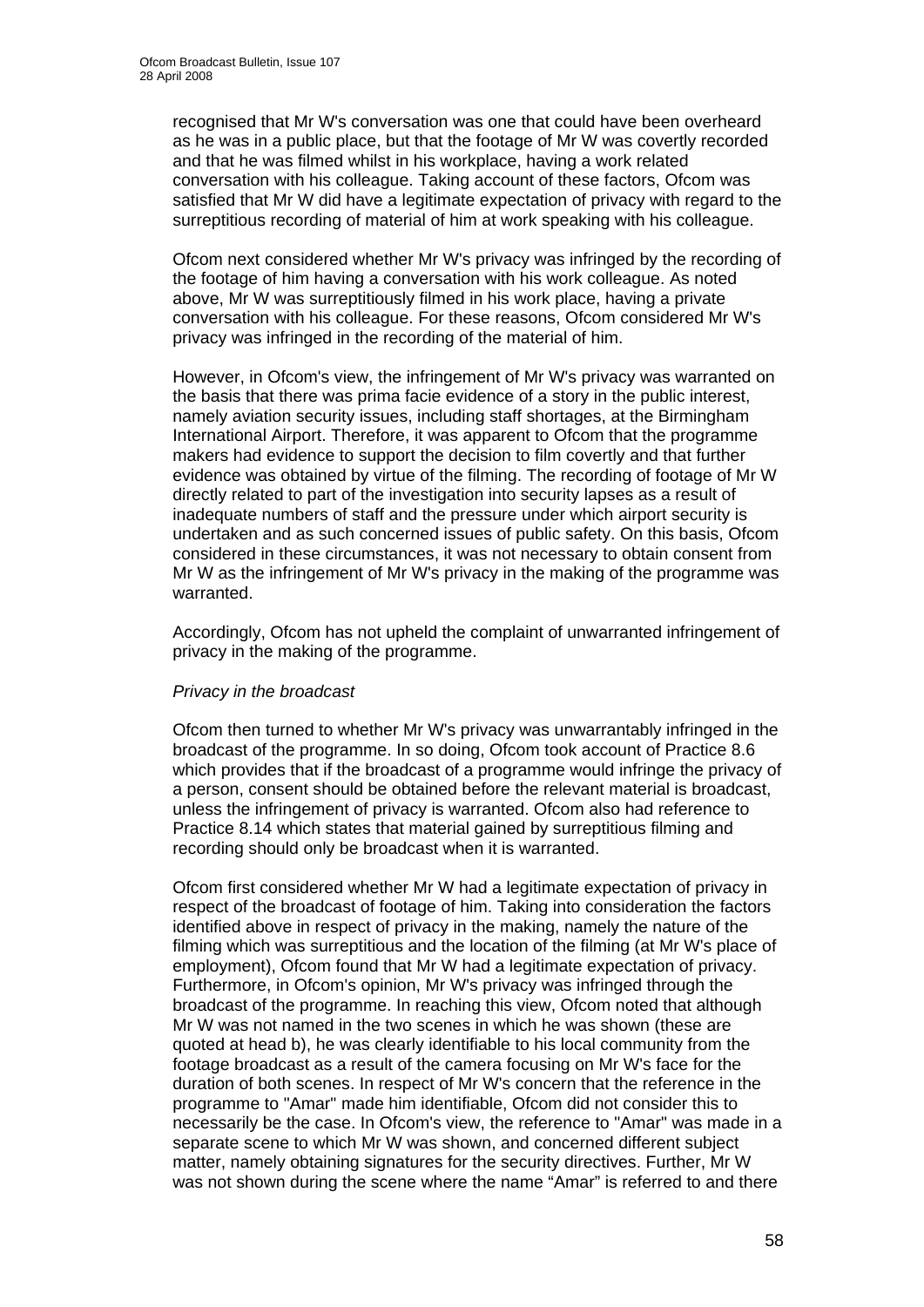was no indication from the programme as broadcast that there was any connection between the "Amar" referred to and the scene in which Mr W was shown commenting on the staff shortages. Nevertheless, as noted above, Ofcom was satisfied that Mr W's privacy was infringed on the basis of the footage broadcast of Mr W which revealed his face and made him identifiable.

Ofcom then turned to consider whether the infringement of Mr W's privacy was warranted. Whilst Ofcom recognised that the footage of Mr W was recorded surreptitiously, Ofcom considered that the surreptitious filming of Mr W and the subsequent broadcast of the material was warranted. In Ofcom's view there was considerable public interest value in the broadcast of the material as the programme concerned serious allegations of misconduct and had considerable public safety ramifications. Further, the material gathered and broadcast of Mr W related to significant issues concerning staff shortages at the airport, the pressure under which airport security is undertaken and the limitations on staff to conduct thorough security checks and showed Mr W's response to the situation in his role as a security supervisor at the airport. Taking these factors into account, Ofcom considered that in the circumstances it was justifiable to broadcast the footage of Mr W and as such, the infringement of Mr W's privacy in the broadcast was warranted.

Accordingly, Ofcom has not upheld the complaint of unwarranted infringement of privacy in the broadcast of the programme.

**In conclusion, Mr W's complaint of unfair treatment and unwarranted infringement of privacy was not upheld.**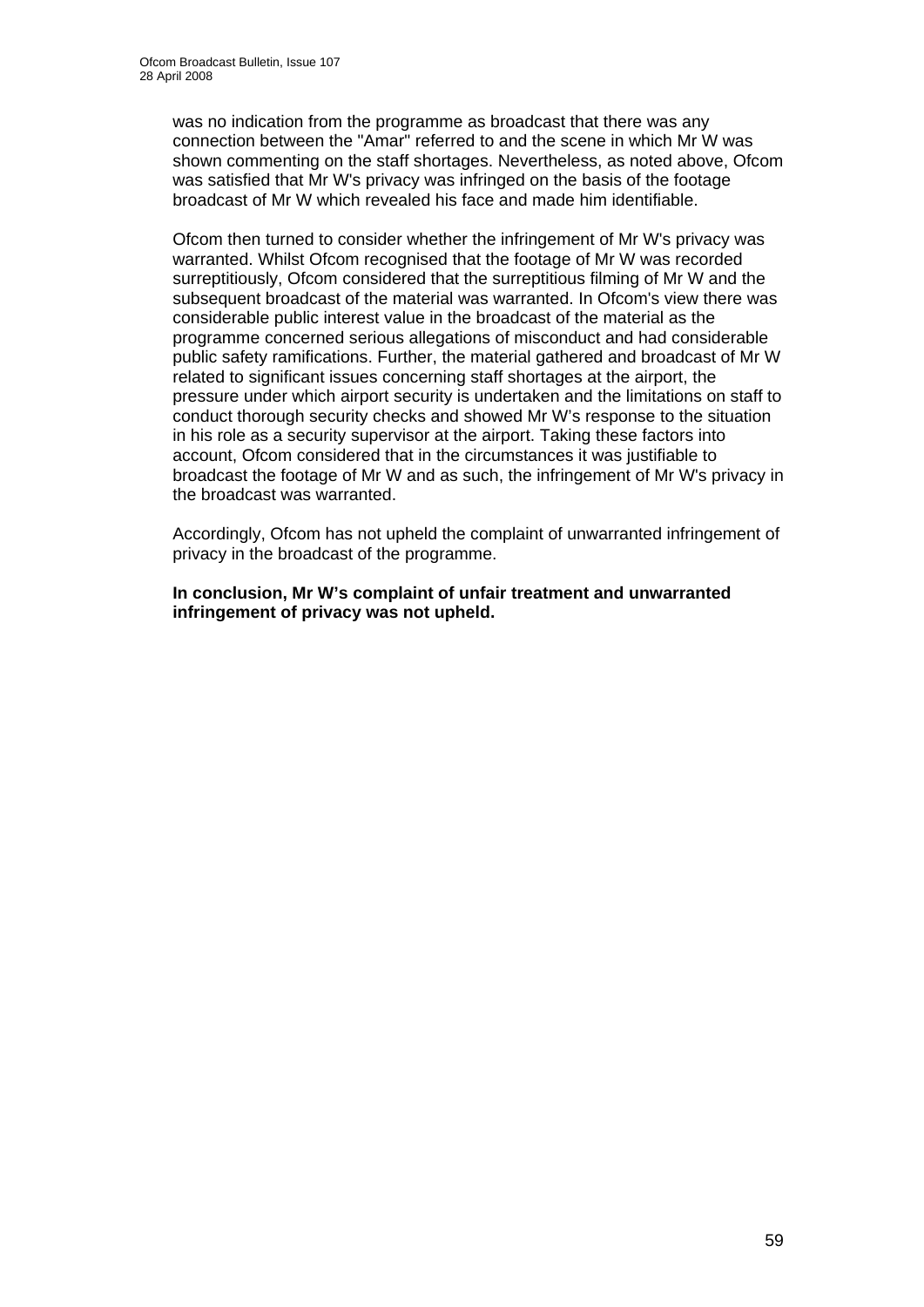## **Other Programmes Not in Breach/Out of Remit**

## **8 April to 21 April**

| Programme                                    | <b>Trans Date</b> | <b>Channel</b>                     | <b>Category</b>                               | <b>No</b><br><b>Complaints</b> |
|----------------------------------------------|-------------------|------------------------------------|-----------------------------------------------|--------------------------------|
| 10 Years Younger<br>competition              |                   | Dune FM                            | Competitions                                  |                                |
| A Cook's Tour of<br>Spain                    | 03/04/2008        | Channel 4                          | <b>Animal Welfare</b>                         | $\overline{4}$                 |
| A Girl's Guide to 21st<br><b>Century Sex</b> | 10/04/2008        | Five                               | Sex/Nudity                                    | 3                              |
| Adil Ray                                     | 02/04/2008        | <b>BBC Asian</b><br><b>Network</b> | <b>Generally Accepted</b><br><b>Standards</b> | 3                              |
| <b>Adult Cartoon</b><br><b>Trailers</b>      | 10/04/2008        | <b>FX Channel</b>                  | U18 - Coverage of<br>Sexual/other             | 1                              |
| <b>After Thomas</b>                          | 06/01/2008        | ITV1                               | Offensive Language                            | 4                              |
| Air Wick sponsorship<br>of Emmerdale         |                   | ITV1                               | <b>Generally Accepted</b><br><b>Standards</b> | 1                              |
| Al Murray's Happy<br>Hour                    | 04/04/2008        | ITV1                               | <b>Religious Offence</b>                      | 1                              |
| <b>Another Audience</b><br>with Al Murray    | 11/04/2008        | ITV1                               | <b>Generally Accepted</b><br><b>Standards</b> | 3                              |
| Ant & Dec's Saturday<br>Night Takeaway       | 16/02/2008        | ITV1                               | <b>Animal Welfare</b>                         | 1                              |
| Ant & Dec's Saturday<br>Night Takeaway       | 16/02/2008        | ITV1                               | <b>Generally Accepted</b><br><b>Standards</b> | 1                              |
| <b>BBC Look North</b>                        | 10/04/2008        | BBC1                               | Due Impartiality/Bias                         | 1                              |
| <b>BBC News</b>                              | 04/04/2008        | BBC1                               | <b>Generally Accepted</b><br><b>Standards</b> | 1                              |
| <b>BBC News</b>                              | 13/03/2008        | BBC1                               | <b>Flashing images</b>                        | 1                              |
| <b>Balls of Steel</b>                        | 28/03/2008        | Channel 4                          | <b>Generally Accepted</b><br><b>Standards</b> | $\overline{3}$                 |
| <b>Balls of Steel</b>                        | 11/04/2008        | Channel 4                          | <b>Generally Accepted</b><br>Standards        | $\mathbf{1}$                   |
| <b>Balls of Steel</b>                        | 04/04/2008        | Channel $\overline{4}$             | <b>Generally Accepted</b><br><b>Standards</b> | $\mathbf{1}$                   |
| <b>Balls of Steel</b>                        | 04/04/2008        | Channel 4                          | Sex/Nudity                                    | 1                              |
| <b>Battle Royale</b>                         | 07/04/2008        | Channel 4                          | Violence                                      | 1                              |
| Bear Grylls: Born<br>Survivor                | 13/04/2008        | Channel 4                          | <b>Animal Welfare</b>                         |                                |
| Beauty & the Geek                            | 12/04/2008        | Channel 4                          | Sex/Nudity                                    | 1                              |
| Big Brother:<br>Celebrity Hijack             | 17/01/2008        | E4                                 | <b>Generally Accepted</b><br>Standards        | 1                              |
| Bones (trailer)                              |                   | Sky One                            | <b>Generally Accepted</b><br><b>Standards</b> | $\mathbf{1}$                   |
| <b>Breakfast Show</b>                        | 26/03/2008        | Heart 106<br>FM                    | Competitions                                  | 1                              |
| <b>Britain's Got Talent</b>                  | 12/04/2008        | ITV1                               | Inaccuracy/Misleading                         | 1                              |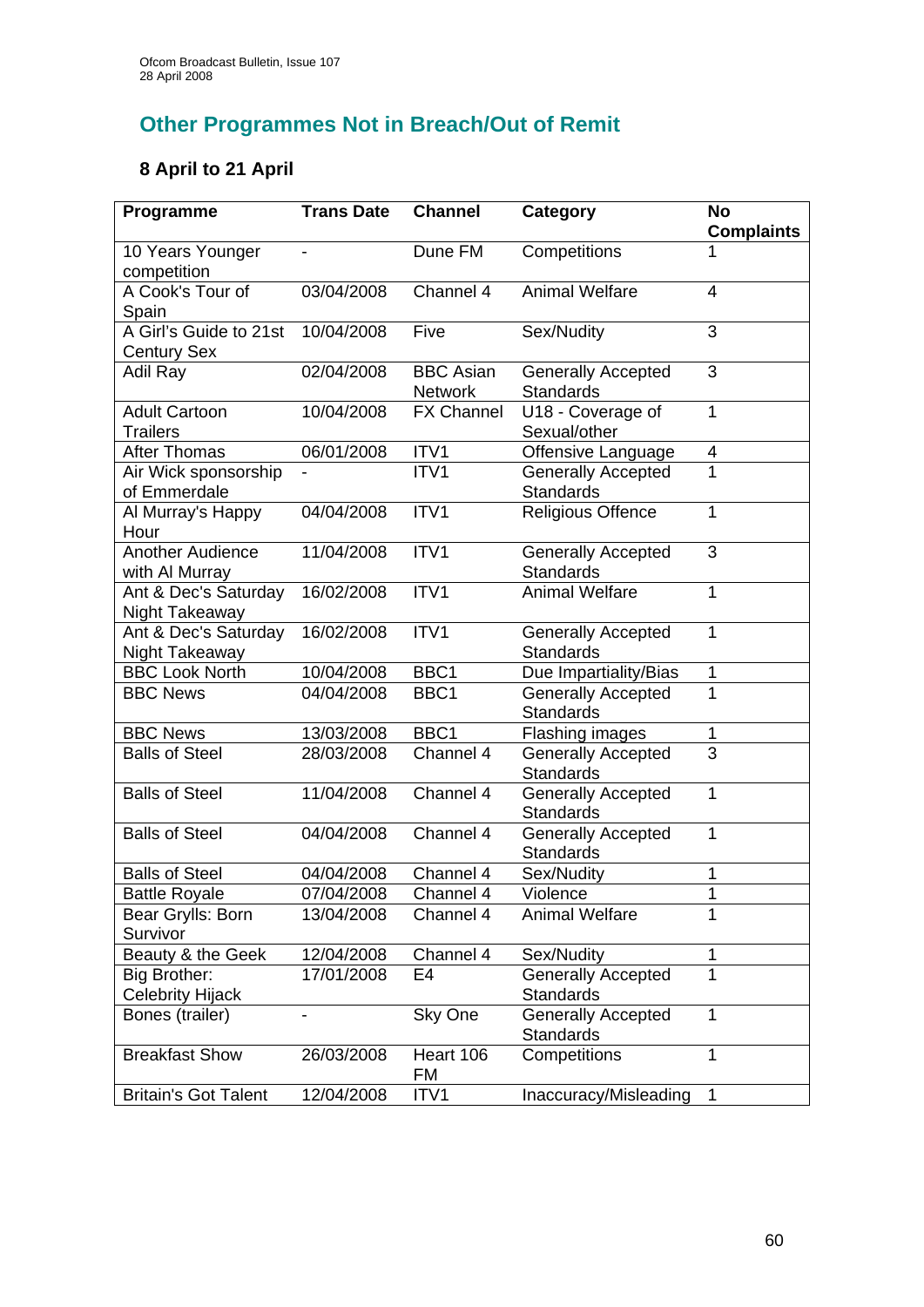| <b>British Touring Car</b><br>Championship   | 30/03/2008 | ITV4                        | Inaccuracy/Misleading                         | 1              |
|----------------------------------------------|------------|-----------------------------|-----------------------------------------------|----------------|
| CSI (trailer)                                | 04/04/2008 | Five                        | Violence                                      | 1              |
| Casualty                                     | 12/04/2008 | BBC1                        | <b>Generally Accepted</b><br><b>Standards</b> | 1              |
| Champions<br>League Live                     | 08/04/2008 | ITV1                        | Other                                         | 1              |
| Channel 4 News                               | 07/04/2008 | Channel 4                   | <b>Religious Issues</b>                       | 1              |
| <b>Channel 4 News</b>                        | 03/04/2008 | Channel 4                   | Inaccuracy/Misleading                         | 1              |
| <b>Channel M News</b>                        | 11/04/2008 | Channel M                   | <b>Generally Accepted</b><br><b>Standards</b> |                |
| Chute!                                       | 08/03/2008 | <b>CBBC</b>                 | Sex/Nudity                                    | 1              |
| Clowns                                       | 07/04/2008 | BBC <sub>2</sub>            | Offensive Language                            | 1              |
| Cops with<br>Cameras                         | 25/03/2008 | ITV1                        | <b>Generally Accepted</b><br><b>Standards</b> |                |
| <b>Coronation Street</b>                     | 07/04/2008 | ITV1                        | Crime<br>(incite/encourage)                   | 1              |
| Cory in the House                            | 07/04/2008 | <b>Disney</b><br>Channel    | <b>Generally Accepted</b><br>Standards        | 1              |
| Countdown                                    | 03/04/2008 | Channel 4                   | Generally Accepted<br>Standards               | 1              |
| Crossing Jordan                              | 07/04/2008 | <b>Hallmark</b>             | Scheduling                                    | 1              |
| Crossing Jordan                              | 03/04/2008 | <b>Hallmark</b>             | Offensive Language                            | 1              |
| Daily Cooks<br>Challenge                     | 04/04/2008 | ITV1                        | <b>Generally Accepted</b><br>Standards        |                |
| Deal or No Deal                              | 10/04/2008 | Channel 4                   | Other                                         | 1              |
| <b>Dexter</b>                                | 09/04/2008 | ITV1                        | Offensive Language                            | 1              |
| Dexter (trailer)                             |            | <b>FX</b>                   | Inaccuracy/Misleading                         | 1              |
| Dirty Sexy Money                             |            | Channel 4                   | Advertising                                   |                |
| Dispatches:<br>Undercover in<br><b>Tibet</b> | 31/03/2008 | Channel 4                   | Inaccuracy/Misleading                         | 1              |
| Dispatches:<br>Undercover in<br>Tibet        | 31/03/2008 | Channel 4                   | Due Impartiality/Bias                         | $\overline{2}$ |
| Doctor Who                                   | 12/04/2008 | BBC1                        | Offensive Language                            | 5              |
| Doctor Who                                   | 05/04/2008 | BBC1                        | Substance Abuse                               | 1              |
| Drivetime - Kath &<br>Eddie                  | 01/04/2008 | <b>BBC London</b><br>94.9FM | Inaccuracy/Misleading                         | 1              |
| E4 trailers                                  |            | E4                          | <b>Generally Accepted</b><br>Standards        | 1              |
| EastEnders                                   | 31/03/2008 | BBC1                        | <b>Generally Accepted</b><br><b>Standards</b> |                |
| EastEnders                                   | 15/04/2008 | BBC1                        | <b>Generally Accepted</b><br><b>Standards</b> | $\overline{2}$ |
| <b>EastEnders</b>                            | 08/04/2008 | BBC1                        | Offensive Language                            | $\overline{2}$ |
| EastEnders                                   | 07/04/2008 | BBC1                        | <b>Generally Accepted</b><br>Standards        | 1              |
| <b>EastEnders</b>                            | 11/04/2008 | BBC1                        | <b>Generally Accepted</b><br><b>Standards</b> | 1              |
| Easter Weekend<br>trailer                    | 22/03/2008 | Challenge<br>TV             | Sex/Nudity                                    | 1              |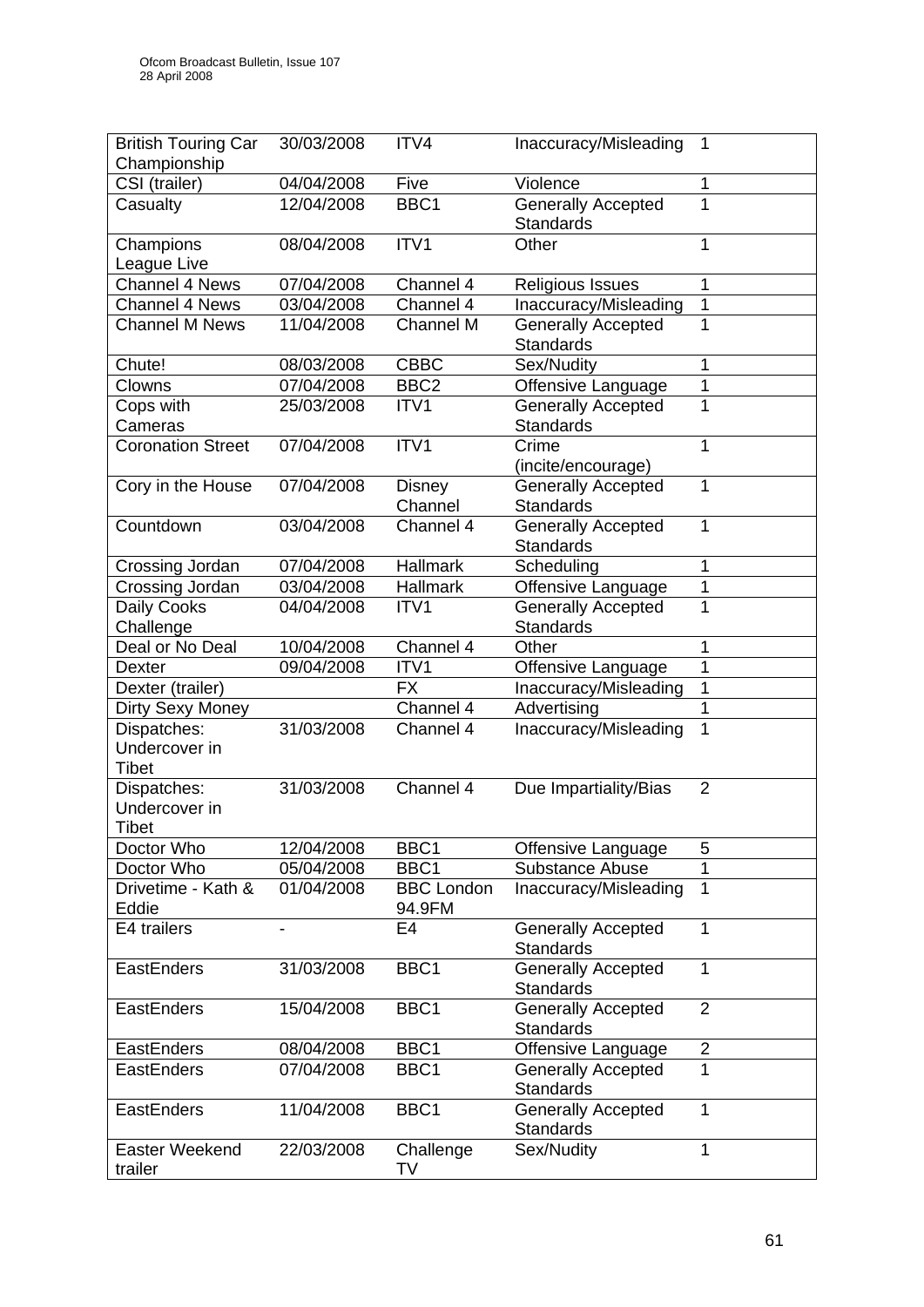| Emmerdale                                                  | 11/03/2008 | ITV1               | <b>Generally Accepted</b><br><b>Standards</b> | 1                         |
|------------------------------------------------------------|------------|--------------------|-----------------------------------------------|---------------------------|
| Emmerdale /<br><b>Coronation Street</b>                    | 07/04/2008 | ITV1               | Crime<br>(incite/encourage)                   | 1                         |
| Everybody Loves<br>Lil' Chris                              | 05/04/2008 | Channel 4          | <b>Generally Accepted</b><br><b>Standards</b> | 1                         |
| Extraordinary<br>People: Half Man<br><b>Half Tree</b>      | 14/04/2008 | Five               | Generally Accepted<br><b>Standards</b>        | 1                         |
| F1: Bahrain Grand<br><b>Prix Live</b>                      | 06/04/2008 | ITV1               | Due Impartiality/Bias                         | 1                         |
| <b>Five News</b>                                           | 25/03/2008 | Five               | <b>Animal Welfare</b>                         | 1                         |
| <b>GMTV</b>                                                | 15/04/2008 | ITV1               | Other                                         | 1                         |
| <b>GMTV</b>                                                | 07/03/2008 | ITV1               | U18's in Programmes                           | 1                         |
| <b>GMTV</b>                                                | 27/03/2008 | ITV1               | Inaccuracy/Misleading                         | 1                         |
| George Lamb                                                | 10/03/2008 | <b>BBC 6 Music</b> | Crime<br>(incite/encourage)                   | $\overline{3}$            |
| He Kills Coppers                                           | 06/04/2008 | ITV1               | Offensive Language                            | $\overline{2}$            |
| Heartbeat                                                  | 23/03/2008 | ITV1               | Violence                                      | $\mathbf{1}$              |
| Heartbeat                                                  | 30/03/2008 | ITV1               | <b>Animal Welfare</b>                         | $\ensuremath{\mathsf{3}}$ |
| <b>Heat Radio</b>                                          | 05/04/2008 | <b>Heat Radio</b>  | <b>Generally Accepted</b><br><b>Standards</b> | 1                         |
| Hollyoaks                                                  | 31/03/2008 | Channel 4          | Religious Offence                             | $\sqrt{3}$                |
| How to Look Good<br>Naked                                  | 08/04/2008 | Channel 4          | Offensive Language                            | $\overline{2}$            |
| How to Look Good<br>Naked                                  | 08/04/2008 | Channel 4          | Sex/Nudity                                    | $\overline{4}$            |
| How to Look Good<br>Naked                                  | 15/04/2008 | Channel 4          | Sex/Nudity                                    | 1                         |
| I Am The Elephant<br>Man: The<br><b>Bodyshock Special</b>  | 07/04/2008 | Channel 4          | <b>Animal Welfare</b>                         | 79                        |
| I'd Do Anything                                            | 29/03/2008 | BBC1               | <b>Generally Accepted</b><br><b>Standards</b> | 1                         |
| I'd Do Anything                                            | 22/03/2008 | BBC1               | U18's in Programmes                           | 1                         |
| <b>ITV Evening News</b>                                    | 24/03/2008 | ITV <sub>1</sub>   | <b>Generally Accepted</b><br><b>Standards</b> | 1                         |
| <b>ITV News</b>                                            | 14/01/2008 | ITV1               | Inaccuracy/Misleading                         | 1                         |
| <b>ITV News</b>                                            | 06/04/2008 | ITV1               | Due Impartiality/Bias                         | 1                         |
| <b>ITV News</b>                                            | 03/04/2008 | ITV1               | <b>Generally Accepted</b><br>Standards        | $\overline{2}$            |
| <b>ITV News</b>                                            | 29/02/2008 | ITVI               | U18's in Programmes                           | 3                         |
| <b>ITV News</b>                                            | 08/04/2008 | ITV1               | Commercial<br>References                      | 1                         |
| Immigration: The<br><b>Inconvenient Truth</b><br>(trailer) | 01/04/2008 | Channel 4          | <b>Generally Accepted</b><br><b>Standards</b> | 27                        |
| Immigration: the<br><b>Inconvenient Truth</b>              | 07/04/2008 | Channel 4          | Due Impartiality/Bias                         | 1                         |
| Immigration: the<br><b>Inconvenient Truth</b>              | 07/04/2008 | Channel 4          | Inaccuracy/Misleading                         | 1                         |
| Immigration: the<br><b>Inconvenient Truth</b>              | 07/04/2008 | Channel 4          | <b>Generally Accepted</b><br><b>Standards</b> | $\overline{2}$            |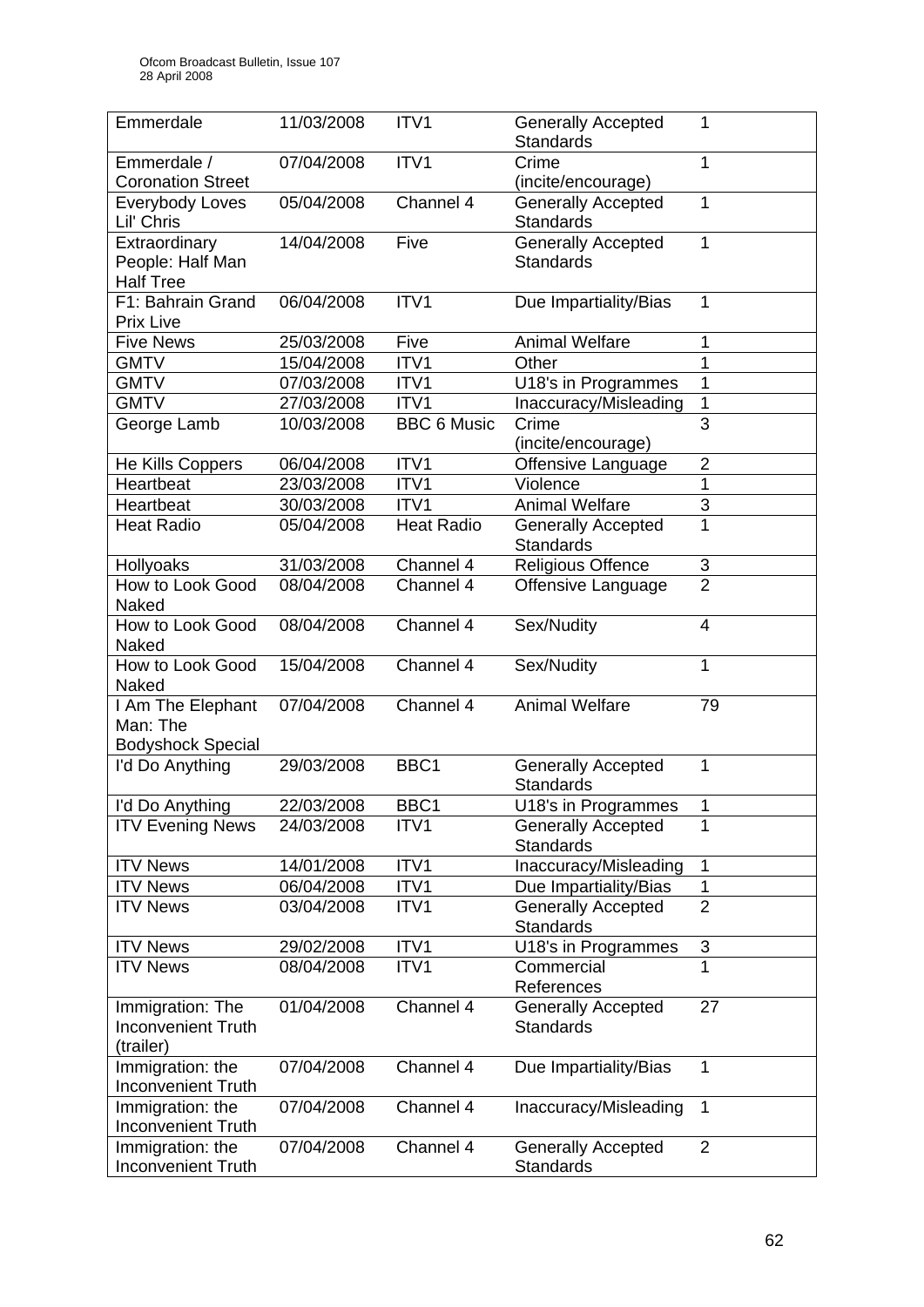| Jaloos in Bradford                               | 19/01/2008               | <b>DM Digital</b> | Violence                                           | 1      |
|--------------------------------------------------|--------------------------|-------------------|----------------------------------------------------|--------|
| James Whale                                      | 14/04/2008               | <b>Talksport</b>  | <b>Generally Accepted</b>                          |        |
|                                                  |                          |                   | <b>Standards</b>                                   |        |
| Jason King                                       | 27/03/2008               | <b>Key 103</b>    | <b>Generally Accepted</b>                          | 1      |
|                                                  |                          |                   | <b>Standards</b>                                   |        |
| <b>Jelly Jazz</b>                                | 19/02/2008               | Phonic FM         | Offensive Language                                 | 1<br>1 |
| Johnny Vaughan                                   | 07/03/2008               | Capital<br>Radio  | <b>Generally Accepted</b><br><b>Standards</b>      |        |
| <b>Kia Motors</b>                                |                          | Five / Five       | <b>Generally Accepted</b>                          | 1      |
| sponsorship of CSI                               |                          | US                | <b>Standards</b>                                   |        |
| <b>Kia Motors</b>                                |                          | Five              | Dangerous Behaviour                                | 1      |
| sponsorship of CSI                               |                          |                   |                                                    |        |
| Lawless Britain:                                 | 09/04/2008               | Virgin 1          | <b>Generally Accepted</b>                          | 1      |
| <b>Extreme Porn</b>                              |                          |                   | <b>Standards</b>                                   |        |
| Lawless Britain:                                 | 02/04/2008               | Virgin 1          | Violence                                           | 1      |
| Savage Sports                                    |                          |                   |                                                    |        |
| Love Soup                                        | 05/04/2008               | BBC <sub>1</sub>  | <b>Generally Accepted</b>                          | 1      |
|                                                  |                          |                   | <b>Standards</b>                                   |        |
| Love Soup<br>More4 News                          | 05/04/2008               | BBC1              | Sex/Nudity                                         | 1      |
| <b>Most Haunted Live</b>                         | 26/03/2008<br>29/03/2008 | More4<br>Living   | Due Impartiality/Bias<br>Other                     | 1<br>1 |
| Mums Who Leave                                   | 24/03/2008               | <b>Sky Three</b>  | Due Impartiality/Bias                              | 1      |
| <b>Their Kids</b>                                |                          |                   |                                                    |        |
| <b>Music Videos</b>                              | 19/03/2008               | Fizz              | <b>Generally Accepted</b>                          | 1      |
|                                                  |                          |                   | <b>Standards</b>                                   |        |
| <b>NCIS</b>                                      | 04/04/2008               | Five              | Competitions                                       | 1      |
| News at Ten                                      | 03/04/2008               | ITV1              | Due Impartiality/Bias                              | 1      |
| Nick Ferrari                                     | 17/03/2008               | <b>LBC 97.3FM</b> | <b>Generally Accepted</b>                          | 1      |
|                                                  |                          |                   | <b>Standards</b>                                   |        |
| Nick Ferrari                                     | 18/03/2008               | <b>LBC 97/3FM</b> | <b>Generally Accepted</b>                          | 1      |
|                                                  |                          |                   | <b>Standards</b>                                   |        |
| Nip/Tuck (trailer)                               | 25/03/2008<br>12/03/2008 | FX<br><b>STV</b>  | Sex/Nudity                                         | 1      |
| North Tonight<br>Phil Upton                      | 20/03/2008               | <b>BBC Radio</b>  | Inaccuracy/Misleading<br><b>Generally Accepted</b> | 1<br>1 |
| <b>Breakfast Show</b>                            |                          | WM                | Standards                                          |        |
| Phone In                                         | 02/04/2008               | <b>Arsenal TV</b> | <b>Generally Accepted</b>                          | 1      |
|                                                  |                          |                   | <b>Standards</b>                                   |        |
| <b>Play Live Roulette</b>                        | 09/04/2008               | <b>FTN</b>        | <b>Generally Accepted</b>                          | 1      |
|                                                  |                          |                   | Standards                                          |        |
| Poppy                                            | 31/03/2008               | Channel 4         | <b>Generally Accepted</b>                          | 1      |
| Shakespeare                                      |                          |                   | <b>Standards</b>                                   |        |
| <b>Project Catwalk</b>                           | 19/03/2008               | Sky One           | <b>Generally Accepted</b>                          | 3      |
|                                                  |                          |                   | <b>Standards</b>                                   |        |
| <b>Pushing Daisies</b>                           | 13/04/2008               | ITV1              | <b>Generally Accepted</b>                          | 1      |
|                                                  | 12/04/2008               | ITV1              | <b>Standards</b><br>Advertising                    |        |
| <b>Pushing Daisies</b><br><b>Pushing Daisies</b> | 27/03/2008               | ITV1              | Other                                              | 1      |
| (trailer)                                        |                          |                   |                                                    |        |
| <b>Question Time</b>                             | 21/02/2008               | BBC1              | <b>Generally Accepted</b>                          | 1      |
|                                                  |                          |                   | <b>Standards</b>                                   |        |
| Quiz Call                                        | 05/04/2008               | Five              | Competitions                                       | 1      |
| Quizcall                                         | 04/04/2008               | Five              | Competitions                                       | 1      |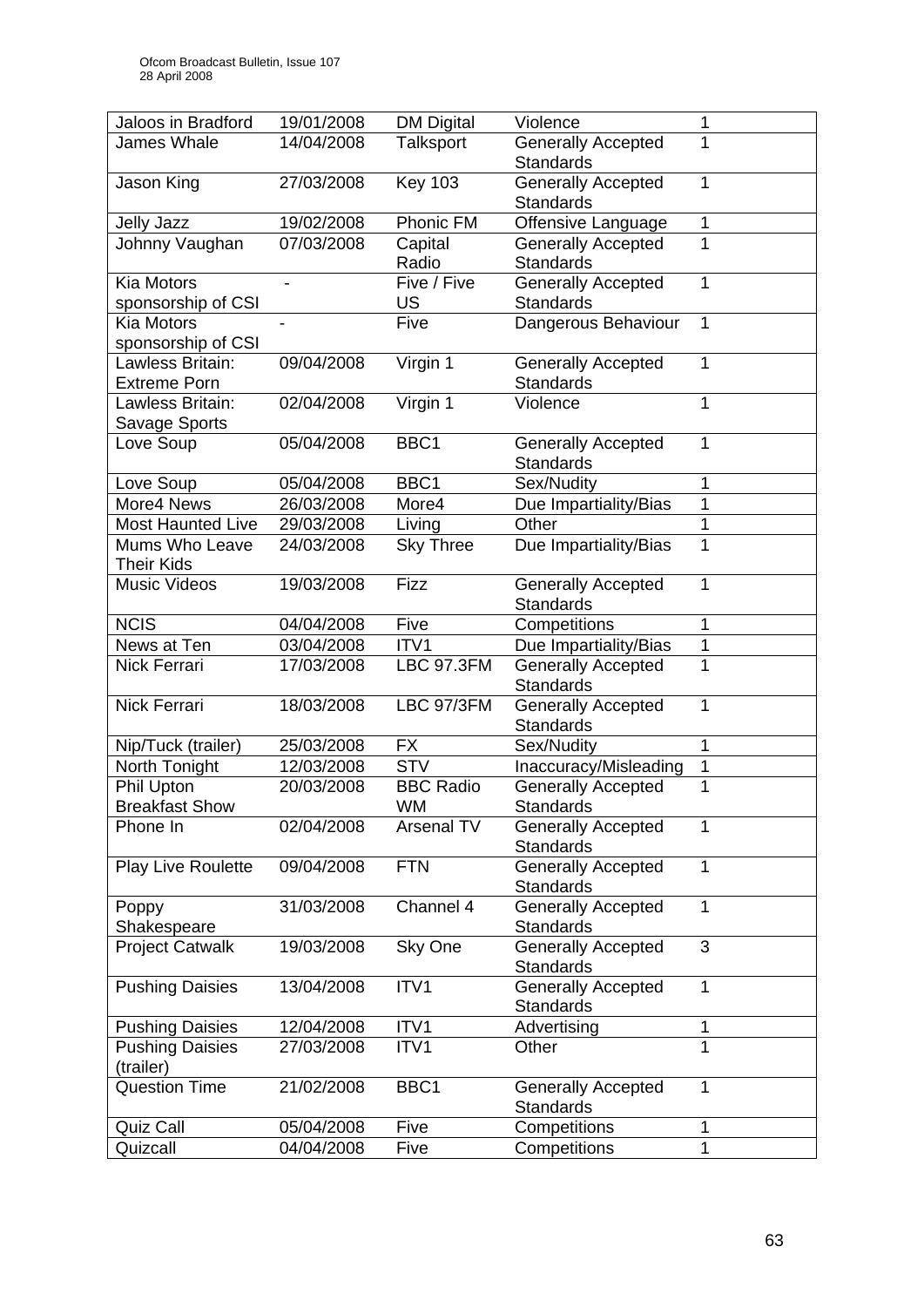| <b>Road Wars</b>                                   | 07/04/2008 | Sky One            | <b>Generally Accepted</b><br><b>Standards</b> | 1            |
|----------------------------------------------------|------------|--------------------|-----------------------------------------------|--------------|
| <b>Ruth Rendell's</b><br><b>Inspector Wexford</b>  | 15/03/2008 | ITV3               | Advertising                                   | 1            |
| Scooby-Doo,<br>Where Are You?                      | 08/04/2008 | Boomerang          | <b>Substance Abuse</b>                        | 1            |
| <b>Shameless</b>                                   | 08/04/2008 | Channel 4          | <b>Generally Accepted</b><br><b>Standards</b> | $\mathbf{1}$ |
| Shipwrecked 2008<br>Special                        | 13/04/2008 | Channel 4          | <b>Animal Welfare</b>                         | 1            |
| <b>Sky News</b>                                    | 30/03/2008 | <b>Sky News</b>    | Other                                         | 1            |
| <b>Sky News</b>                                    | 27/03/2008 | <b>Sky News</b>    | Violence                                      | 1            |
| <b>Sky News</b>                                    | 30/03/2008 | <b>Sky News</b>    | Violence                                      | 1            |
| <b>Sky News</b>                                    | 23/03/2008 | <b>Sky News</b>    | Due Impartiality/Bias                         | 1            |
| Soccer AM                                          | 15/03/2008 | Sky One            | <b>Generally Accepted</b><br><b>Standards</b> | 1            |
| South Today                                        | 16/04/2008 | BBC1<br>(South)    | Commercial<br>References                      | 1            |
| Southern FM                                        | 30/03/2008 | Southern FM        | <b>Generally Accepted</b><br>Standards        | 1            |
| <b>Street Wars</b>                                 | 02/04/2008 | <b>Sky Three</b>   | Other                                         | 1            |
| <b>Talk 107</b>                                    | 16/03/2008 | <b>Talk 107</b>    | Format                                        | 1            |
| <b>Teenage Kicks</b>                               | 04/04/2008 | ITV1               | <b>Generally Accepted</b><br><b>Standards</b> | 1            |
| <b>Teenage Kicks</b>                               | 28/03/2008 | ITV1               | <b>Generally Accepted</b><br><b>Standards</b> | 3            |
| The Apprentice                                     | 26/03/2008 | BBC1               | <b>Generally Accepted</b><br><b>Standards</b> | 1            |
| The Backyardigans                                  | 31/03/2008 | Nick Jr            | Offensive Language                            | 1            |
| The Basil Brush<br>Show                            | 21/02/2008 | <b>CBBC</b>        | <b>Generally Accepted</b><br><b>Standards</b> | 1            |
| The Bill                                           | 10/04/2008 | ITV1               | Sex/Nudity                                    | 1            |
| The Bill                                           | 02/04/2008 | ITV1               | <b>Generally Accepted</b><br><b>Standards</b> | 1            |
| The Catherine Tate<br><b>Christmas Show</b>        | 25/12/2007 | BBC1               | Offensive Language                            | 33           |
| <b>The Catherine Tate</b><br><b>Christmas Show</b> | 25/12/2007 | BBC1               | <b>Generally Accepted</b><br><b>Standards</b> | 10           |
| The Jeremy Kyle<br>Show                            | 31/03/2008 | ITV1               | <b>Generally Accepted</b><br><b>Standards</b> | $\mathbf{1}$ |
| The Jeremy Vine<br>Show                            | 16/02/2004 | <b>BBC Radio 2</b> | Other                                         | 1            |
| The Jerry Springer<br>Show                         | 22/03/2008 | Living             | <b>Generally Accepted</b><br><b>Standards</b> | 1            |
| The Now Show                                       | 05/04/2008 | <b>BBC Radio 4</b> | Offensive Language                            | 1            |
| The Paul O'Grady<br>Show                           | 04/04/2008 | Channel 4          | <b>Generally Accepted</b><br><b>Standards</b> | 1            |
| The Shooting Party                                 | 13/04/2008 | Channel 4          | Offensive Language                            | 1            |
| <b>The Steve Wilkos</b><br>Show                    | 20/03/2008 | Living             | <b>Generally Accepted</b><br><b>Standards</b> | 1            |
| The War at Home                                    | 08/09/2006 | Channel 4          | <b>Substance Abuse</b>                        | 1            |